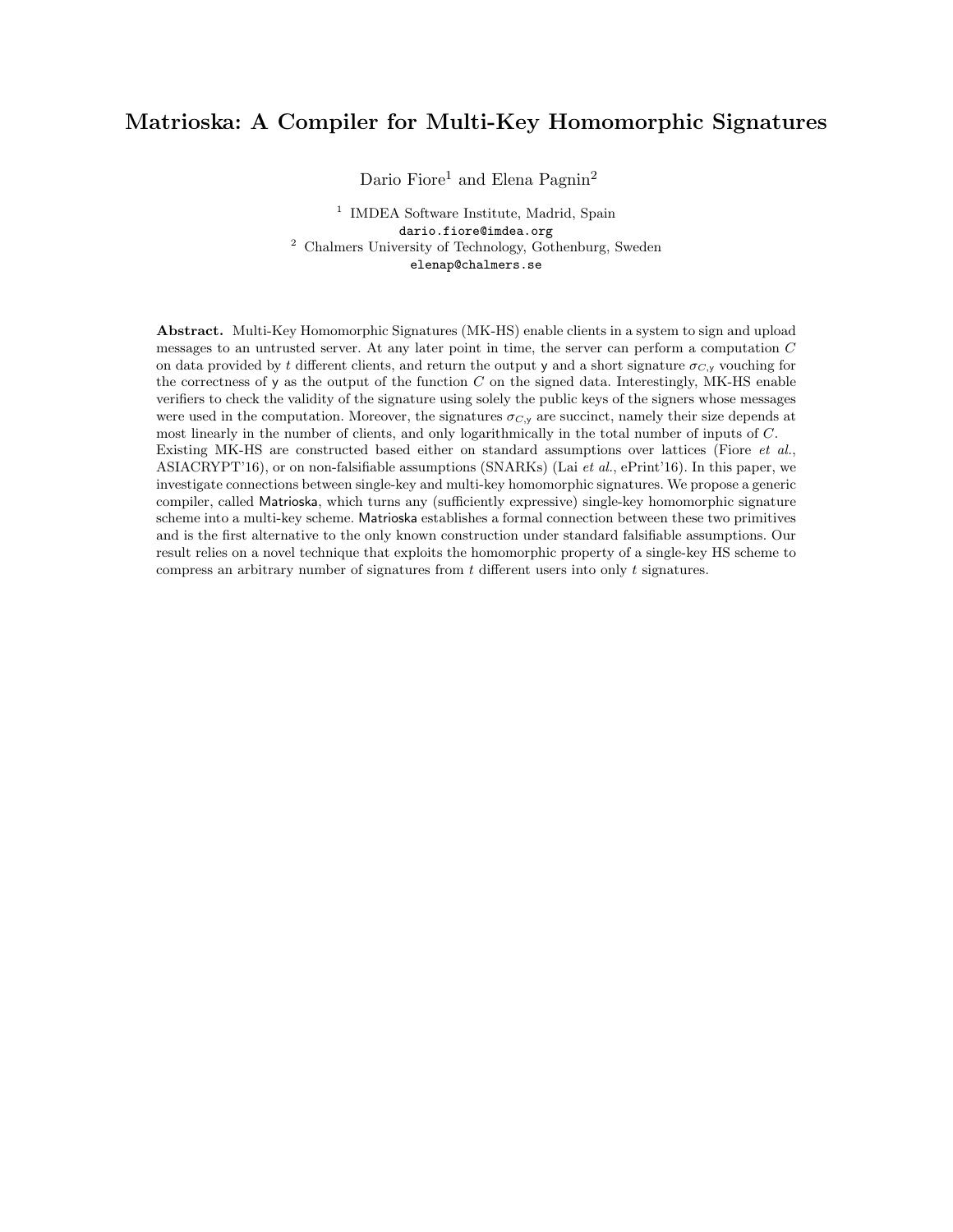# 1 Introduction

Consider a scenario where a user Alice uploads a collection of data items  $x_1, \ldots, x_n$  to an untrusted server. Later on, the server executes a computation  $\mathcal P$  on this data and sends the result  $y =$  $\mathcal{P}(x_1, \ldots, x_n)$  to another user Bob.

How can Bob be sure that  $y$  is the correct result obtained by running  $\mathcal P$  on Alice's data? A trivial solution to this problem could be obtained by employing digital signatures: Alice could sign each data item  $x_i$  and send to the server the signatures  $\sigma_1, \ldots, \sigma_n$ . Next, to convince Bob, a server can send along with y the original inputs with their signatures, and Bob should check that  $y = \mathcal{P}(x_1, \ldots, x_n)$  and that each  $\sigma_i$  is a valid signature for  $x_i$ . While this solution solves the above security concern, it has a clear efficiency drawback: it requires communication between the server and the verifier Bob that is *linear* in the input size of  $\mathcal{P}$ . This linear cost is not only undesirable but can be also unacceptable if Bob is not able to store the whole dataset.

Homomorphic Signatures. A solution to the above problem that achieves both security and efficiency can be obtained by using *homomorphic signatures* (HS). With this primitive, Alice can use her secret key to sign  $x_1, \ldots, x_n$  and sends the signed data items to the server. The server can use a special procedure Eval that, on input a program  $\mathcal P$  and a collection of signatures  $\sigma_1, \ldots, \sigma_n$ , outputs a signature  $\sigma_{\varphi,\mathbf{y}}$ . Given Alice's public key and a triple  $(\varphi,\mathbf{y},\sigma_{\varphi,\mathbf{y}})$ , Bob (or anyone else) can get convinced that y is the correct output of  $\mathcal P$  on inputs  $(x_1, \ldots, x_n)$  signed by Alice. Very informally, homomorphic signatures are secure in the sense that an untrusted server (without knowing Alice's secret key) must not be able to convince the verifier of a false result. An additional property that makes this cryptographic primitive interesting and non-trivial is that signatures must be succinct. This means that the size of  $\sigma_{\mathcal{P},\mathsf{y}}$  must be significantly smaller than  $\mathcal{P}$ 's input size, e.g.,  $size(\sigma_{\mathcal{P},\mathsf{y}}) = O(\log n).$ 

The notion of homomorphic signatures was proposed by Desdmedt [\[14\]](#page-15-0) and first formalized by Johnson et al. [\[21\]](#page-15-1). Boneh et al. [\[4\]](#page-15-2) proposed the first scheme for computing linear functions over signed vectors and showed an application to preventing pollution attacks in linear network coding. Following  $[4]$ , a long series of works (e.g.,  $[17,6,1,10,11,16,2,23,7,13,9]$  $[17,6,1,10,11,16,2,23,7,13,9]$  $[17,6,1,10,11,16,2,23,7,13,9]$  $[17,6,1,10,11,16,2,23,7,13,9]$  $[17,6,1,10,11,16,2,23,7,13,9]$  $[17,6,1,10,11,16,2,23,7,13,9]$  $[17,6,1,10,11,16,2,23,7,13,9]$  $[17,6,1,10,11,16,2,23,7,13,9]$  $[17,6,1,10,11,16,2,23,7,13,9]$  $[17,6,1,10,11,16,2,23,7,13,9]$  $[17,6,1,10,11,16,2,23,7,13,9]$ ) addressed the problem of constructing linearly-homomorphic signatures obtaining new schemes that improved on multiple fronts, such as efficiency, security, and privacy. A few more works addressed the problem of constructing schemes for more expressive functionalities. Boneh and Freeman [\[5\]](#page-15-13) proposed the first scheme for polynomial functions based on lattices, which was later improved by Catalano, Fiore and Warinschi [\[12\]](#page-15-14) based on multilinear maps. In 2015, Gorbunov, Vaikuntanathan and Wichs [\[20\]](#page-15-15) constructed the first HS scheme for arbitrary circuits of bounded depth from standard lattices.

**Multi-Key Homomorphic Signatures.** In a recent work, Fiore *et al.* [\[15\]](#page-15-16) initiated the study of multi-key homomorphic signatures (MK-HS). In a nutshell, MK-HS are homomorphic signatures that allow for computing on data signed using different secret keys. This capability extends that one of previously known homomorphic signatures, and is useful in all those applications where one wants to compute on data provided (and signed) by multiple users. In addition to formally defining the notion of multi-key homomorphic signatures, Fiore et al. proposed a construction of MK-HS based on lattices that supports bounded depth circuits. Their scheme is obtained by extending the techniques of the single-key scheme of Gorbunov et al. [\[20\]](#page-15-15). Another recent work by Lai et al. [\[22\]](#page-15-17) shows how to build an MK-HS using SNARKs and digital signatures. However, since SNARKs are likely to be based on non-falsifiable assumptions [\[19\]](#page-15-18), the resulting MK-HS also relies on non standard assumptions.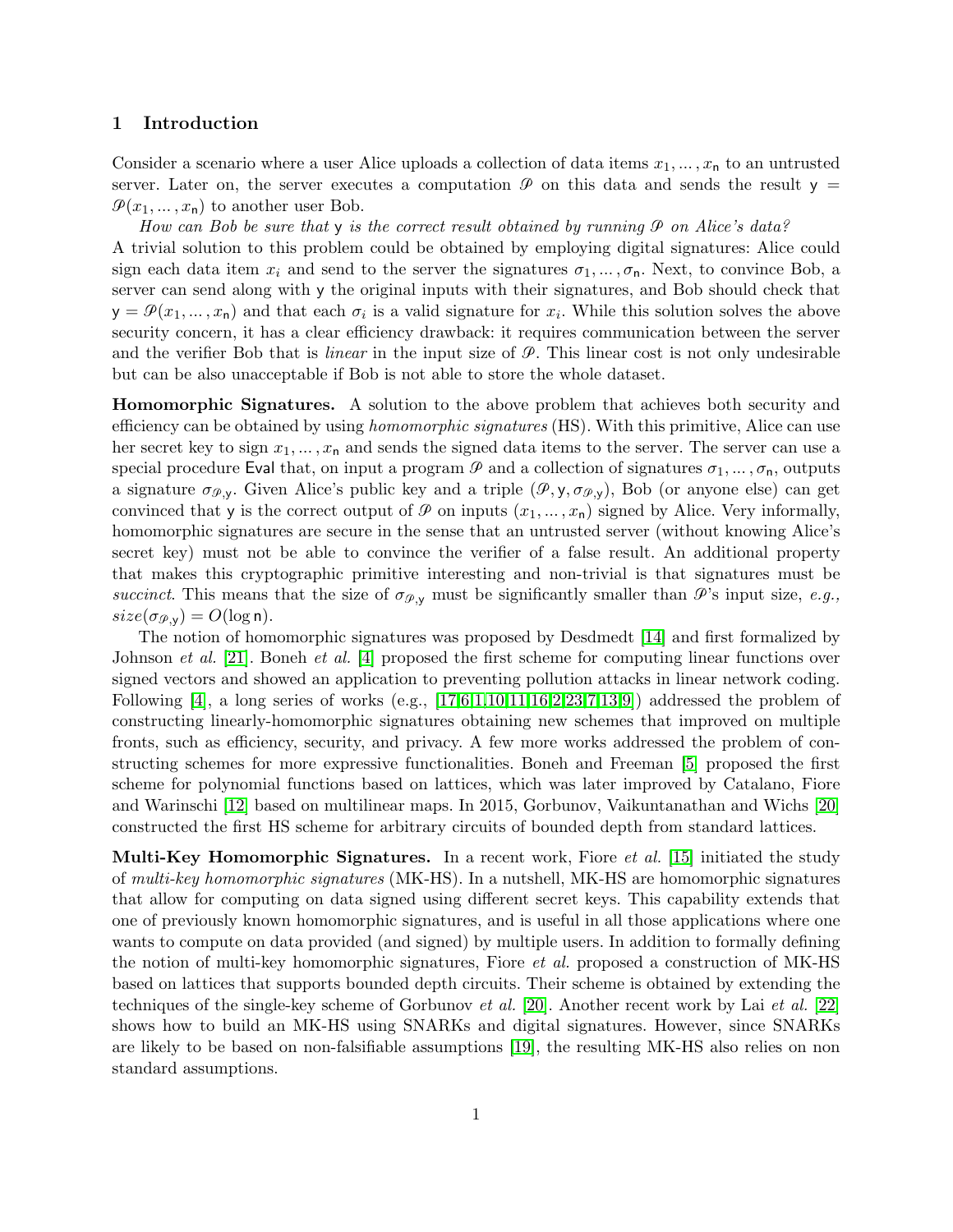## 1.1 Our Contribution

In this work, we continue the study of multi-key homomorphic signatures. Our main interest is to identify connections between multi-key homomorphic signatures and their single-key counterpart. In particular, we provide the first generic method to construct multi-key homomorphic signatures from (sufficiently expressive) single-key HS schemes. Specifically, our main result is a compiler, called Matrioska, that yields the following result:

**Theorem 1 (Informal).** Let HS be a homomorphic signature scheme for circuits of polynomial size. Then, for a constant t representing the number of distinct keys involved in a computation, there exists a multi-key homomorphic signature scheme  $MKHS(HS, t)$  for circuits of polynomial size. Furthermore, if HS has signatures bounded by a fixed polynomial  $p(\lambda)$ , MKHS(HS, t) has signatures bounded by  $t \cdot p(\lambda)$ .

Our result essentially shows that for a sufficiently expressive class of functions multi-key and singlekey homomorphic signatures are equivalent. Our construction is the first to establish a formal connection between these two primitives without resorting to powerful primitives such as SNARKs which only yield constructions from non-falsifiable assumptions. Also, we propose a new methodology to construct MK-HS, which is the first alternative to the only known construction from standard assumptions [\[15\]](#page-15-16). In particular, while the techniques in [\[15\]](#page-15-16) are specific to an algebraic lattice setting, our construction works in a generic fashion and as such it will allow to immediately obtain new MK-HS schemes from any future proposal of single-key HS.

Our MK-HS construction is quite involved and its efficiency is, admittedly, theoretical. In particular, in order to support circuits of (polynomial) size s, we need to start from a single-key HS scheme that supports circuits of size  $s^{c_s t-1}$ , where t is the number of distinct keys involved in the computation and  $c_s$  is some constant that depends on the single-key HS scheme. Therefore our generic construction generates multi-key homomorphic signature schemes that can support computations among a constant number of keys (i.e., users) only.

Nevertheless, our MK-HS scheme has succinct signatures that have size  $t \cdot p(\lambda)$ , which is nontrivial as it is independent of the total number of inputs involved in the computation. Indeed, even in the multi-key setting a trivial solution to build MK-HS from digital signatures (and even from HS) would require communication linear in the total number of inputs of a computation, i.e.,  $O(n \cdot t)$ , assuming each user provides n inputs.

An overview of our techniques. The main challenge in constructing an MK-HS scheme generically from a single-key one is to obtain a construction with succinct signatures. In particular, obtaining succinctness requires some mechanism to "compress"  $\mathsf{n} \cdot t$  signatures into some information that can at most depend linearly on  $log n$  and t. While single-key HS allow for compressing signatures pertaining to the same key, this property seems of no utility when one needs to compute on signatures pertaining to different keys, if nothing about their structure can be assumed.[3](#page-2-0) To overcome this challenge, we devise a novel technique that allows us to compress  $\mathbf{n} \cdot t$  signatures from t different users into t signatures; for this we show how to use the homomorphic property of the single-key HS scheme in order to inductively "prove" that the signatures of the first  $i$  users verify correctly on the corresponding inputs.

In what follows we illustrate the core idea of our technique considering, for simplicity, the two-client case  $t = 2$ , and assuming each users contributes to the computation with n inputs.

<span id="page-2-0"></span><sup>&</sup>lt;sup>3</sup> This is the case if one aims for a generic single-key to multi-key construction. In contrast, knowing for example the algebraic structure of signatures can be of help, as exploited in [\[15\]](#page-15-16).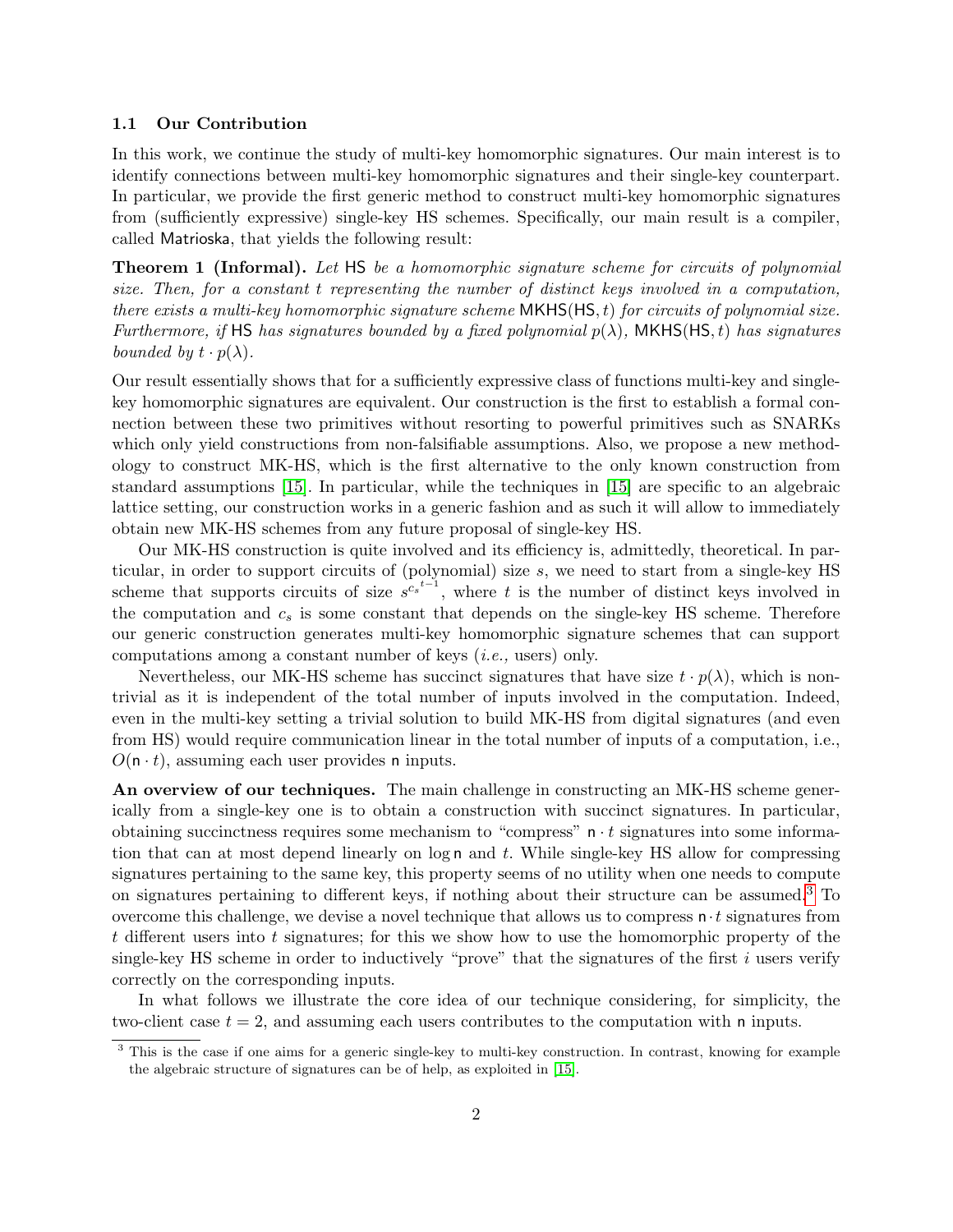Let  $C: \{0,1\}^{2\cdot n} \to \{0,1\}$  be the circuit we wish to evaluate. Given the messages  $m_1, ... m_n$  by user id<sub>1</sub> and  $m_{n+1}$ , ...  $m_{2n}$  by user id<sub>2</sub>, we wish to authenticate the output of  $y = C(m_1, ..., m_{2n})$ . Let  $\sigma_i$  be the signature for the message  $m_i$ ; in particular the first n signatures and the last n signatures are associated to different secret keys.

The initial step is to construct a  $(2 \cdot n)$ -input circuit  $E_0$  such that  $E_0(x_1, \ldots, x_{2n}) = 1$  iff  $C(x_1,...,x_{2n}) =$  y. Second, define a new circuit  $E_1 : \{0,1\}^n \to \{0,1\}$  that is  $E_0$  with the last n inputs hardwired:  $E_1(x_1, \ldots, x_n) = E_0(x_1, \ldots, x_n, m_{n+1}, \ldots, m_{2n})$ . Now  $E_1$  is a circuit that has inputs by a single client only, thus we can run  $\hat{\sigma}_1 \leftarrow \mathsf{HS}.\mathsf{Eval}(E_1, \mathsf{pk}_1, \sigma_1, \dots, \sigma_n)$ . By the correctness of the single-key homomorphic signature scheme it must hold  $\mathsf{HS}.\mathsf{Verify}(E_1, \mathsf{pk}_1, \hat{\sigma}_1, 1) = 1$ . At this point, we already compressed the signatures  $\sigma_1, \ldots, \sigma_n$  into a single signature  $\hat{\sigma}_1$ . This is however not yet sufficient for succinctness because verifying  $\hat{\sigma}_1$  requires the circuit  $E_1$ , which in turn requires to transmit to the verifier n messages  $(m_{n+1},...,m_{2n})$  to let him reconstruct  $E_1$ .

This is where the inductive reasoning, and our new technique, begins. Very intuitively, we use the signatures of the second user to "prove" that  $\mathsf{HS}.\mathsf{Verify}(E_1, \mathsf{pk}_1, \hat{\sigma}_1, 1) = 1$ , without letting the verifier run this verification explicitly. Let us see  $H = HS.Verify((E_1, (\tau_1, ..., \tau_n)), pk_1, \hat{\sigma}_1, 1)$  as a binary string with the description of a (no input) circuit. Look for the bits of H where the values  $m_{n+1}, \ldots, m_{2n}$  are embedded. We can define a new circuit description  $E_2$  that is the same as H except that the hardwired values  $m_{n+1}, \ldots, m_{2n}$  are replaced with input gates. Thus  $E_2$  is an n-input circuit satisfying  $E_2(\mathsf{m}_{\mathsf{n}+1},...,\mathsf{m}_{2\mathsf{n}}) = \mathsf{HS}.\mathsf{Verify}(E_1,\mathsf{pk}_1,\hat{\sigma}_1,1),$  which returns 1 by correctness of  $\mathsf{HS}.$ 

Now, the crucial observation is that  $E_2$  is a circuit on inputs by the second client only. Thus, we can run  $\hat{\sigma}_2 \leftarrow \text{HS.Eval}(E_2, \text{pk}_2, \sigma_{n+1}, \dots, \sigma_{2n})$ . By the correctness of the HS scheme, HS.Verify( $E_2$ ,  $\mathsf{pk}_2$ ,  $\hat{\sigma}_2$ , 1) = 1. Note that  $E_2$  does not contain any of the messages  $\mathsf{m}_1, \dots, \mathsf{m}_{2\cdot n}$  hardwired; in particular  $E_2$  is completely determined by C, y,  $\mathsf{pk}_1$ ,  $\hat{\sigma}_1$  and a description of HS.Verify. Hence, given  $(\hat{\sigma}_1, \hat{\sigma}_2)$  the verifier can reconstruct  $E_2$  and check if  $\textsf{HS}.\textsf{Verify}(E_2, \textsf{pk}_2, \hat{\sigma}_2, 1) = 1$ . Intuitively, this proves that for some messages signed by the second user  $E_2(\mathsf{m}_{n+1}, \dots, \mathsf{m}_{2n}) = 1$ . By the correctness of HS, this in turn implies  $E_1(m_1, \ldots, m_n) = 1$  for some messages signed by the first user; and by construction of  $E_1$  the latter implies  $C(\mathsf{m}_1, \dots, \mathsf{m}_{2\mathsf{n}}) = \mathsf{y}$ .

Our compiler, extends the above idea to multiple users, showing that at each step  $i$  the problem consists in proving correctness of a computation  $E_{i-1}$  that depends only on the inputs of user i, while inputs of users  $\geq i$  are hardwired into it. This means that a progressive application of this idea lets the hardwired inputs progressively disappear up to the point of obtaining a circuit  $E_t$  which has no input hardwired and thus can be reconstructed by the verifier. This is the only computation explicitly checked by the verifier. By construction,  $E_t$  encodes the nested execution of several single-key HS verifications (from which our compiler's name "Matrioska"), and validity of  $E_t$  implicitly implies that each  $E_i$  returns 1 (even if the verifier does not know  $E_i$  itself).

In the above description we favor intuition to precision. In fact, the full development of this technique is given in Section [3](#page-7-0) and requires to take care of several details to ensure that the verifier can reconstruct the last circuit without any knowledge of the input messages.

## 2 Preliminaries

*Notation.* The security parameter of our schemes is denoted by  $\lambda$ . For any  $n \in \mathbb{N}$ , we use [n] to denote the set  $[n] := \{1, ..., n\}$ . The symbol lg denotes the logarithm in base 2;  $\vert\vert$  denotes the string concatenation, e.g.,  $(00)||(10) = (0010)$ ; bold font letters, e.g.,  $\sigma = (\sigma_1, ..., \sigma_n)$ , denote vectors. A function  $\epsilon(\lambda)$  is said negligible in  $\lambda$  (denoted as  $\epsilon(\lambda) = \text{negl}(\lambda)$ ) if  $\epsilon(\lambda) = O(\lambda^{-c})$  for every constant  $c > 0$ . Also, we often write  $poly(\cdot)$  to denote a function that can be expressed as a polynomial.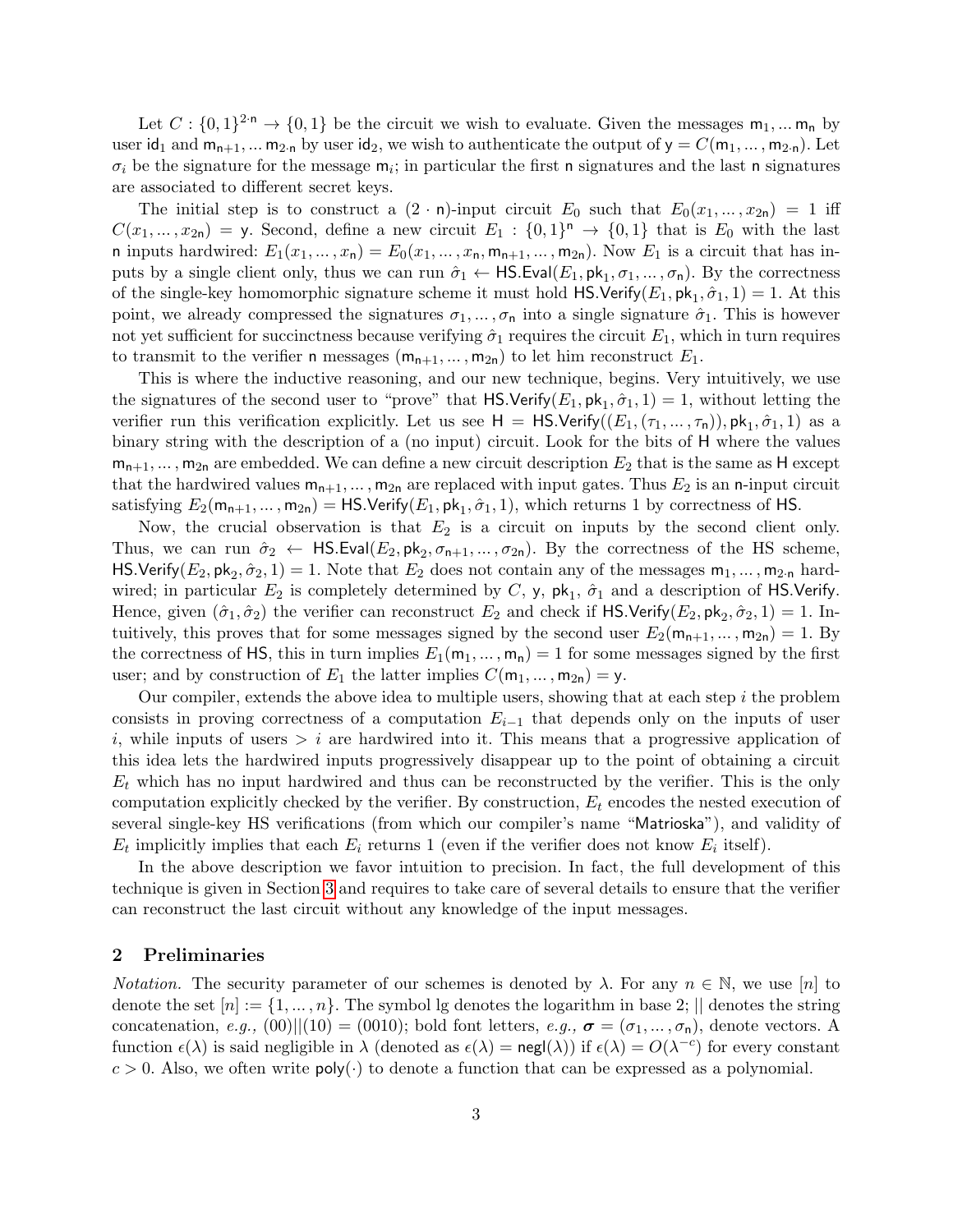## 2.1 Circuits

We use a modeling of circuits similar to the one in [\[3\]](#page-15-19). We define circuits as 6-tuples  $C =$  $(n, u, q, L, R, G)$ . The value  $n \geq 1$  denotes the number of inputs to the circuit,  $u \geq 1$  is the number of outputs and  $q \geq 1$  is the number of gates. Let w denote the total number of wires in the circuit. For the circuits considered in this work  $w = n + q$ . The functions L and R define respectively the left and right input wire to any given gate  $g \in [q]$ , formally,  $\mathsf{L}, \mathsf{R} : [q] \to [w] \cup \{0\}$ . Finally,  $\mathsf{G} : [q] \to \{0,1\}$ encodes the gates by mapping each gate  $g \in [q]$  into a single bit  $G_q$ . In our construction we treat circuit descriptions  $C$  as binary strings. Similarly to [\[3\]](#page-15-19), the size of our circuit description is quasilinear in the number of wires:  $|C| \in O(w\lg(w))$ . Differently from [\[3\]](#page-15-19), we number gates from 1 to q (instead of from  $n + 1$  to  $n + q$ ) and label the outgoing wire of a gate g as  $q + n$ . Moreover, we introduce the 0 wire to denote constant output gates, e.g., no-input gates or gates that have the same output independently of the input values, and allow for a gate to have the same left and right input, *i.e.*,  $\mathsf{L}(g) \leq \mathsf{R}(g) < g + \mathsf{n}$ .

We explain the procedure to evaluate a 1-output, n-input circuit. The formal description of generic circuit evaluation is deferred to [A](#page-16-1)ppendix A due to space constraints. Given  $(x_1, \ldots, x_n)$ and the circuit description  $C = (n, 1, q, L, R, G)$ , compute  $y = C(x_1, ..., x_n)$  as follows. Retrieve the label of the left and right input wires to gate  $g = i$ , for  $i = 1, 2, ..., q$ . Let  $l \leftarrow L(i)$  and  $r \leftarrow L(i)$ . Create a new variable  $x_{n+i} \in \{0,1\}$ . If  $l = 0 = r$ , g is a constant gate, assign  $x_{n+i} \leftarrow G(i)$ . Otherwise, by definition  $l \neq 0 \neq r$ , retrieve the values  $x_l$  and  $x_r$ , and return  $x_{n+i} \leftarrow x_l$  if  $\mathsf{G}(i) = 0$ , or  $x_{n+i} \leftarrow \text{NAND}(x_l, x_r)$  if  $\mathsf{G}(i) = 1$ . The output is  $x_{n+q} = \mathsf{y} = C(x_1, \dots, x_n)$ .

Another interesting operation on circuits is circuit composition. A circuit  $C_1$  is composable with another circuit  $C_2$  if and only if  $u_1 = n_2$ . Intuitively, composition connects each output wire of  $C_1$ with one input wire of  $C_2$ . Due to space restriction the detailed description of sequential circuit composition is left to Appendix [A,](#page-16-1) here we limit to provide an intuition. Let  $C_3 = C_1 \triangleright C_2$ , where  $\triangleright$  denotes the sequential circuit composition. The circuit  $C_3$  has the same number of input wires as  $C_1$  (*i.e.*,  $n_3 = n_1$ ), the same number of output wires as  $C_2$ , (*i.e.*,  $u_3 = u_2$ ), a number of gates equal to  $q_3 = q_1 + q_2$ , and  $G_3 = G_1 || G_2$ . The function  $L_3$  is defined as the concatenation  $L_3 = L_1 || L'_2$ where  $\mathsf{L}'_2(g) = \mathsf{L}_2(g) + \mathsf{w}_1 - \mathsf{u}_1$ , if  $\mathsf{L}_2(g) \neq 0$ , and 0 otherwise (to preserve constant output gates). The right-input function  $R_3$  is defined analogously.

#### 2.2 Multi-Key Homomorphic Signatures

We recall the definitions of Fiore *et al.* [\[15\]](#page-15-16) for multi-key homomorphic authenticators, adapted to the case of signature schemes only.

We start by recalling the notion of labeled programs of Gennaro and Wichs [\[18\]](#page-15-20).

Labeled Programs [\[18\]](#page-15-20). A labeled program  $\mathcal P$  is a tuple  $(C, \ell_1, \ldots, \ell_t)$ , such that  $C : \mathcal M^t \to \mathcal M$  is a function of t variables (e.g., a circuit) and  $\ell_i \in \{0, 1\}^*$  is a label for the *i*-th input of C. Labeled programs can be composed as follows: given  $\mathcal{P}_1, \ldots, \mathcal{P}_n$  and a function  $G : \mathbb{M}^n \to \mathbb{M}$ , the composed program  $\mathcal{P}^*$  is the one obtained by evaluating G on the outputs of  $\mathcal{P}_1, \ldots, \mathcal{P}_n$ , and it is denoted as  $\mathcal{P}^* = G(\mathcal{P}_1, \ldots, \mathcal{P}_n)$ . The labeled inputs of  $\mathcal{P}^*$  are all the distinct labeled inputs of  $\mathcal{P}_1, \ldots, \mathcal{P}_n$  (all the inputs with the same label are grouped together and considered as a unique input of  $\mathcal{P}^*$ ).

In the multi-key setting, following [\[15\]](#page-15-16), we consider labels where  $\ell = (\mathsf{id}, \tau)$ , such that id is a given client identity and  $\tau$  is a tag which refers to the client's input data. To ease the reading, we use the compact and improper notation  $\mathsf{id} \in \mathcal{P}$  meaning that there exists at least one index label  $\ell$  in the description of  $\mathcal{P} = (C,(\ell_1,\ldots,\ell_n))$  such that  $\ell = (\mathsf{id}, \tau)$  for some string  $\tau$ .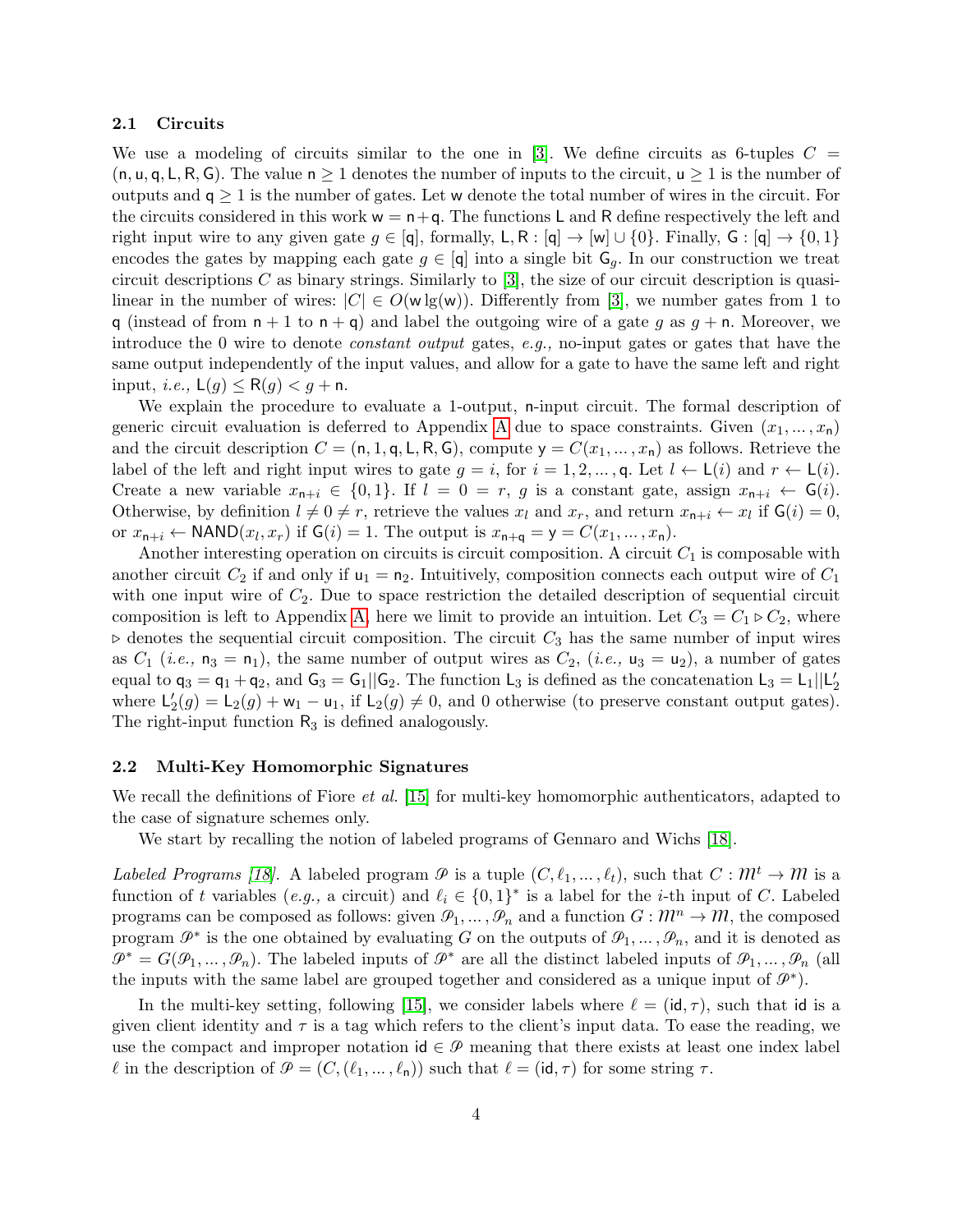**Definition 1 (Multi-Key Homomorphic Signature [\[15\]](#page-15-16)).** A multi-key homomorphic signature scheme MKHS is a tuple of five  $PPT$  algorithms MKHS = (MKHS.Setup, MKHS.KeyGen, MKHS.Sign, MKHS.Eval, MKHS.Verify) that satisfy the properties of authentication correctness, evaluation correctness, succinctness and security. The algorithms are defined as follows:

- MKHS. Setup(1<sup> $\lambda$ </sup>). The setup algorithm takes as input the security parameter  $\lambda$  and outputs some public parameters pp including a description of an identity space  $\mathsf{ID}$ , a tag space  $\mathcal T$  (these implicitly define the label space  $\mathcal{L} = \mathsf{ID} \times \mathcal{T}$ , a message space M and a set of admissible functions  $\mathcal F$ . The pp are input to all the following algorithms, even when not specified.
- MKHS.KeyGen(pp). The key generation algorithm takes as input the public parameters and outputs a pair of keys (sk, pk), where sk is a secret signing key, while pk is the public evaluation and verification key.
- MKHS.Sign(sk,  $\Delta, \ell, m$ ). The sign algorithm takes as input a secret key sk, a dataset identifier  $\Delta$ , a label  $\ell = (\mathsf{id}, \tau)$  for the message m, and it outputs a signature  $\sigma$ .
- $MKHS.Eval(\mathcal{P},\Delta,\{(\sigma_i,\mathsf{pk}_{\mathsf{id}_i})\}_{i\in[n]})$ . The evaluation algorithm takes as input a labeled program  $\mathcal{P}=$  $(C,(\ell_1,\ldots,\ell_n))$ , where C is an n-input circuit  $C : \mathbb{M}^n \longrightarrow \mathbb{M}$ , a dataset identifier  $\Delta$  and a set of signature and public-key pairs  $\{(\sigma_i, \mathsf{pk}_{\mathsf{id}_i})\}_{i \in [n]}$ . The output is an homomorphic signature  $\sigma$ .
- MKHS.Verify( $\mathcal{P}, \Delta, \{\mathsf{pk}_{\mathsf{id}}\}_{\mathsf{id}\in\mathcal{P}}, \mathsf{m}, \sigma$ ). The verification algorithm takes as input a labeled program  $\mathcal{P} = (C, (\ell_1, \ldots, \ell_n))$ , a dataset identifier  $\Delta$ , the set of public keys {pk<sub>id</sub>}<sub>id∈</sub> $\varphi$  corresponding to those identities id involved in the program  $\mathcal{P}$ , a message m and an homomorphic signature  $\sigma$ . It outputs 0 (reject) or 1 (accept).

Remark 1 (Single/Multi-Hop Evaluation). Similarly to fully homomorphic encryption, we call a (multi-key) homomorphic signature i-Hop if the Eval algorithm can be executed on its own outputs up to i times. We call  $single-hop$  a scheme where Eval can be executed only on fresh signatures, i.e., generated by  $Sign$ , whereas a multi-hop scheme is a scheme that is *i*-Hop for all *i*.

Authentication Correctness. A multi-key homomorphic signature satisfies authentication correct- ${\rmness\,}$ if for all public parameters  ${\sf pp}\leftarrow{\sf MKHS}$ . Setup $(1^\lambda),$  any key pair  $({\sf sk}_{{\sf id}}, {\sf pk}_{{\sf id}}) \leftarrow {\sf MKHS}$ . Key ${\sf Gen}({\sf pp}),$ any dataset identifier  $\Delta$ , any label  $\ell = (\mathsf{id}, \tau) \in \mathcal{L}$ , any message  $\mathsf{m} \in \mathcal{M}$  and any signature  $\sigma \leftarrow \mathsf{MKHS}.Sign(\mathsf{sk}, \Delta, \ell, \mathsf{m})$ , it holds that

$$
\Pr[\mathsf{MKHS}.\mathsf{Verify}(\mathcal{G}_\ell,\Delta,\mathsf{pk},\mathsf{m},\sigma)=1]\geq 1-\mathsf{negl}.
$$

Evaluation Correctness. A multi-key homomorphic signature satisfies evaluation correctness if

 $\Pr\left[\mathsf{MKHS}.\mathsf{Verify}(\mathscr{P}',\varDelta,\{\mathsf{pk}_\mathsf{id}\}_{\mathsf{id}\in\mathscr{P}'},\mathsf{m}',\sigma')=1\right]\ge 1-\mathsf{negl}$ 

where the equality holds for a fixed description of the public parameters  $pp \leftarrow \text{MKHS}$ . Setup $(1^{\lambda})$ , an arbitrary set of honestly generated keys  $\{(\mathsf{sk}_{\mathsf{id}}, \mathsf{pk}_{\mathsf{id}})\}_{\mathsf{id}\in\tilde{\mathsf{ID}}}$  for some  $\tilde{\mathsf{ID}}\subseteq\mathsf{ID}$ , with  $|\tilde{ID}|=t$ , a dataset identifier  $\Delta$ , a function  $C : \mathbb{M}^n \to \mathbb{M}$ , and any set of program/message/signature triples  $\{(\mathcal{P}_i, m_i, \sigma_i)\}_{i \in [n]}$  such that MKHS.Verify $(\mathcal{P}_i, \Delta, \{pk_{id}\}_{id \in \mathcal{P}_i}, m_i, \sigma_i) = 1$  for all  $i \in [n]$ , and  $m' =$  $g(\mathsf{m}_1,\ldots,\mathsf{m}_\mathsf{n}),\ \dot{\mathscr{P}}^\prime=g(\mathscr{P}_1,\ldots,\mathscr{P}_\mathsf{n}), \text{ and } \sigma^\prime=\mathsf{Eval}(C,\{(\sigma_i,PK_i)\}_{i\in[n]}) \text{ where } PK_i=\{\mathsf{pk}_{\mathsf{id}}\}_{\mathsf{id}\in\mathscr{P}_i}.$ 

Succinctness. Succinctness is one of the crucial properties that make multi-key homomorphic signatures an interesting primitive. Intuitively, a MKHS scheme is succinct if the size of every signature depends only logarithmically on the size of a dataset. More formally, let  $pp \leftarrow \text{MKHS}.\text{Setup}(1^{\lambda}),$  $\mathcal{P} = (C, (\ell_1, ..., \ell_n))$  with  $\ell_i = (\mathsf{id}_i, \tau_i)$ ,  $(\mathsf{sk}_{\mathsf{id}}, \mathsf{pk}_{\mathsf{id}}) \leftarrow \mathsf{MKHS}.\mathsf{KeyGen}(\mathsf{pp})$  for all  $\mathsf{id} \in [n]$ . and  $\sigma_i \leftarrow$ MKHS. Sign( $\mathsf{sk}_{\mathsf{id}_i}, \Delta, \ell_i, \mathsf{m}_i$ ), for all  $i \in [\mathsf{n}]$ , then MKHS has succinct signatures if there exists a fixed polynomial  $\mathsf{poly}(\cdot)$  such that  $size(\sigma) = \mathsf{poly}(\lambda, t, \log \mathsf{n})$  where  $\sigma = \mathsf{MKHS}.\mathsf{Eval}(\mathcal{P}, \{(\sigma_i, \mathsf{pk}_{\mathsf{id}_i})\}_{i \in [n]}).$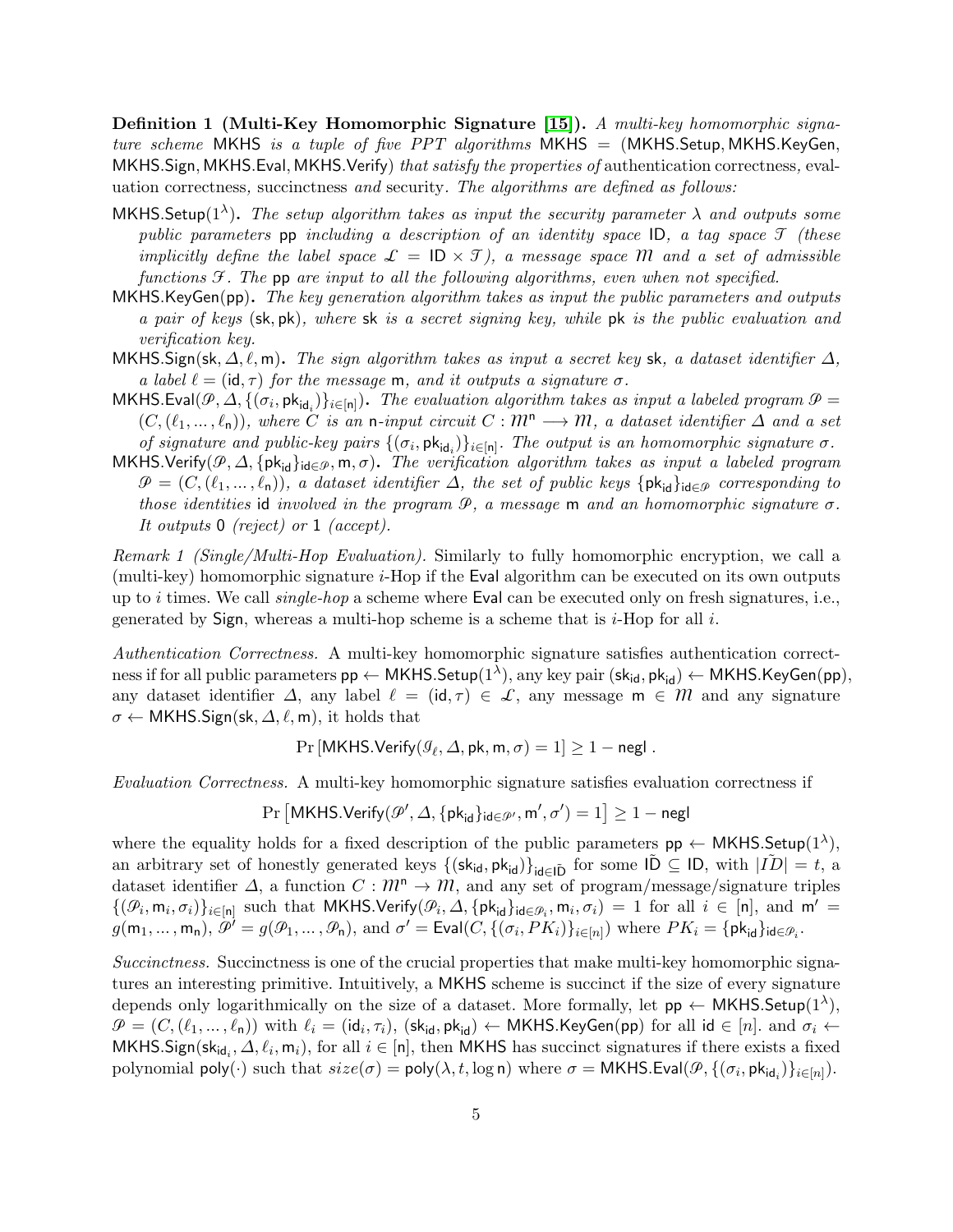Security. We adopt Fiore et al.'s security model [\[15\]](#page-15-16). Very intuitively, a multi-key homomorphic signature scheme is secure if the adversary, who can request to multiple users signatures on messages of its choice, can produce only signatures that are either the ones it received, or ones that are obtained by correctly executing the Eval algorithm. In addition, in the multi-key setting the adversary is also allowed to corrupt users but this shall not affect the integrity of computations performed on data signed by other (un-corrupted) users of the system.

Formally, the security is defined via the MK-HomUF-CMA security experiment below.

- **Setup.** The challenger C runs MKHS. Setup $(1^{\lambda})$  and sends the output public parameters pp to the adversary  $\mathcal{A}$ .
- **Sign Queries.** The adversary can adaptively submit queries of the form  $(\Delta, \ell, m)$ , where  $\Delta$  is a dataset identifier,  $\ell = (\mathsf{id}, \tau)$  is a label in  $\mathsf{ID} \times \mathcal{T}$  and  $\mathsf{m} \in \mathcal{M}$  is a message. The challenger answers the queries performing all the 1-4 checks below:
	- 1. If  $(\ell, m)$  is the first query for the dataset  $\Delta$ , the challenger initializes an empty list  $L_{\Delta} = \emptyset$ .
	- 2. If  $(\Delta, \ell, m)$  is the first query with identity id, the challenger generates the keys for that identity:  $(\mathsf{sk}_{\mathsf{id}}, \mathsf{pk}_{\mathsf{id}}) \leftarrow \mathsf{KeyGen}(\mathsf{pp})$ . and proceeds to step 3.
	- 3. If  $(\Delta, \ell, m)$  is such that  $(\ell, m) \notin L_{\Delta}$ , the challenger computes  $\sigma \leftarrow \mathsf{MKHS}.\mathsf{Sign}(\mathsf{sk}_{\mathsf{id}}, \Delta, \ell, m)$ (this is possible since C has already generated the keys for the identity  $\mathsf{id}$ ). Then the challenger updates the list  $L_{\Delta} \leftarrow L_{\Delta} \cup (\ell, \mathsf{m})$  and returns  $(\sigma, \mathsf{pk}_{\mathsf{id}})$  to  $\mathcal{A}$ .
	- 4. If  $(\Delta, \ell, m)$  is such that  $(\ell, \cdot) \notin L_{\Delta}$ , that is, the adversary had already made a query  $(\Delta, \ell, m')$ for some message  $m'$ , the challenger ignores the query. Note that this means that for a given  $(\Delta, \ell)$  pair only one message can be obtained.
- Corruption Queries. At the beginning of the game, the challenger initialises an empty list  $L_{corr} =$ ∅ of corrupted identities. During the game, the adversary can adaptively perform corruption queries by sending  $id \in ID$  to the challenger. If  $id \notin L_{corr}$  the challenger updates the list  $L_{corr} \leftarrow$ L<sub>corr</sub> ∪ id and answers the query with the pair (sk<sub>id</sub>, pk<sub>id</sub>) generated using KeyGen (if not done before). If id  $\in L_{corr}$  the challenger replies with keys (sk<sub>id</sub>, pk<sub>id</sub>) assigned to id before.

Forgery. At the end of the game, the adversary outputs a tuple  $(\mathcal{P}^*, \Delta^*, \{\mathsf{pk}^*_{\mathsf{id}}\}_{\mathsf{id}\in\mathcal{P}^*}, y^*, \sigma^*)$ . The experiment outputs 1 if the tuple returned by  $\mathcal{A}$  is a forgery (defined below), and 0 otherwise. A MK-HS scheme MKHS is *unforgeable* if for every PPT adversary  $\mathcal{A}$ , its advantage  $Adv_{\mathcal{A}}^{MKHS}(\lambda)$  =  $Pr[MK-HomUF-CMA<sub>A,MKHS</sub>(\lambda) = 1]$  is negl( $\lambda$ ).

**Definition 2** (Forgery). We consider an execution of MK-HomUF-CMA where  $(\mathcal{P}^*, \Delta^*, \{\mathsf{pk}^*_{\mathsf{id}}\}_{\mathsf{id}\in\mathcal{P}^*},$  $(y^*, \sigma^*)$  is the tuple returned by  $\mathcal A$  at the end of the experiment. Let  $\mathcal P^*=(C^*, \ell_1^*, \ldots, \ell_n^*)$ . The adversary's output is said to be a successful forgery against the multi-key homomorphic signature scheme if: MKHS.Verify $((\mathcal{P}^*, \Delta^*, \{\mathsf{pk}^*_{\mathsf{id}}\}_{\mathsf{id}\in\mathcal{P}^*}, y^*, \sigma^*)) = 1$  and at least one of the following conditions hold:

**Type-1 forgery:** the dataset  $\Delta^*$  was never initialised.

Type-2 forgery: for all id  $\in \mathcal{P}^*$ , id  $\notin \mathsf{L}_{corr}$  and  $(\ell_i^*, m_i) \in L_{\Delta^*}$  for all  $i \in [n]$ , but  $y^* \neq$  $C^*(m_1, \ldots, m_n)$ .

**Type-3 forgery:** there exists (at least) one index  $i \in [n]$  such that  $\ell_i^*$  was never queried, i.e.,  $(\ell_i^*, \cdot) \notin L_{\Delta^*}$  and  $\mathsf{id}_i \notin \mathsf{L}_{\mathsf{corr}}$  is a non-corrupted identity.

Non-adaptive corruption queries. We also recall a proposition given in [\[15\]](#page-15-16), which shows that it is sufficient to prove security for *non-adaptive* corruption queries. This is a setting where the adversary  $\mathcal A$  can perform corruption queries only on identities for which no signature query had already been performed. This proposition can be used to simplify security proofs.

<span id="page-6-0"></span>**Proposition 1** (15). MKHS is secure against adversaries that do not make corruption queries if and only if MKHS is secure against adversaries that make non-adaptive corruption queries.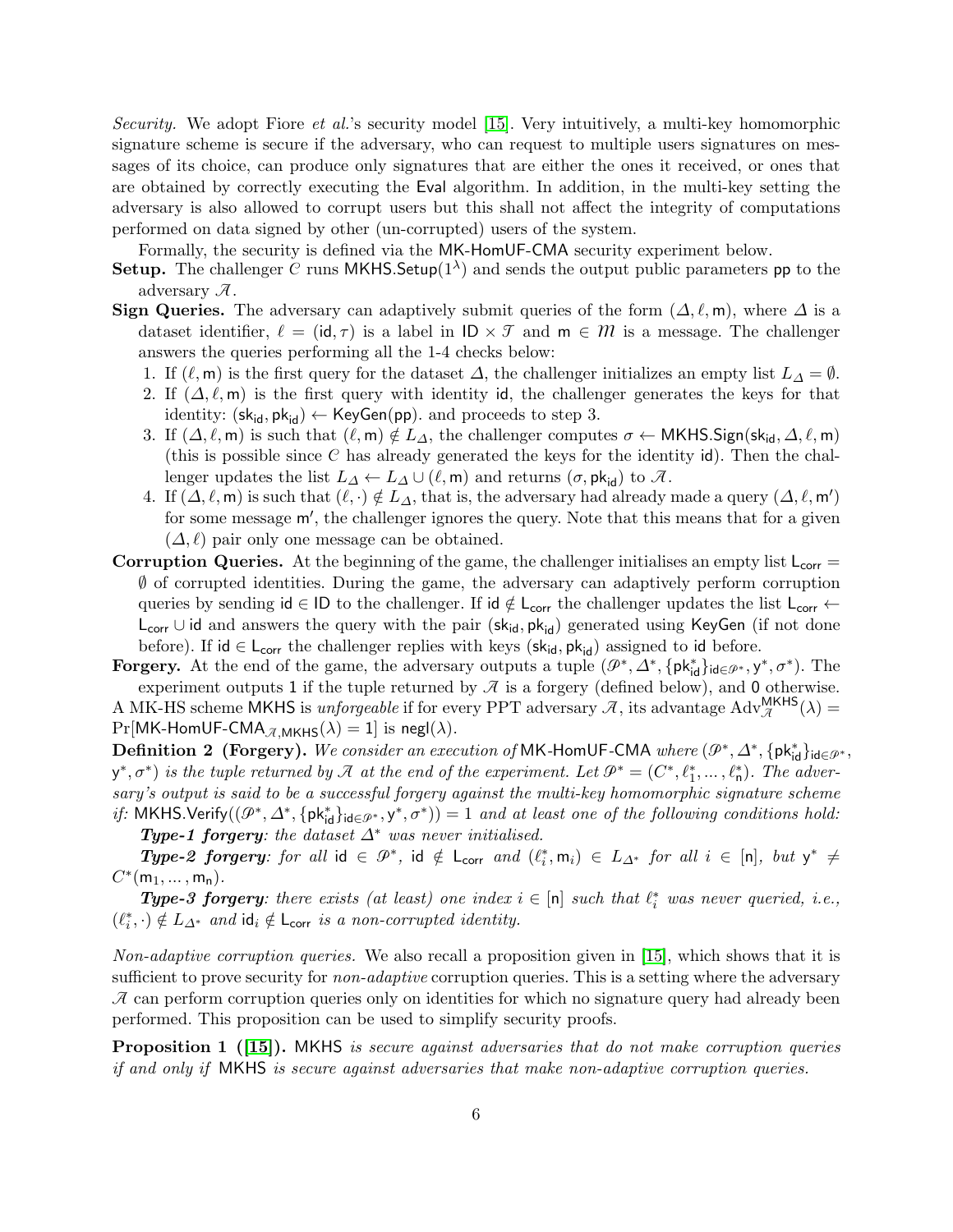## 2.3 Homomorphic Signatures

Despite some minor syntactic modifications, homomorphic signatures can be seen as a special case of multi-key homomorphic signatures for algorithms that run on inputs by a single user only. For the purpose of this work, single-key homomorphic signature schemes are defined by five PPT algorithms HS = (HS.Setup, HS.KeyGen, HS.Sign, HS.Eval, HS.Verify) that have the same input-output behavior as the corresponding algorithms in MKHS except:

- There is no identity space ID and the labels are simply  $\ell = \tau$ .

- The evaluation algorithm  $\mathsf{HS}$ . Eval takes as input a circuit  $C$ , a single public key pk and a set of signatures  $\sigma_1, \ldots, \sigma_n$ . In particular HS. Eval runs without labels or dataset identifier.

- The verification algorithm HS.Verify accepts inputs from a single user only, i.e., the labeled program  $\mathcal P$  is of the form  $\mathcal P = (C, (\tau_1, \ldots, \tau_n))$  and only one public key pk is provided.

The properties of authentication and evaluation correctness are analogous to the ones for MKHS in the case of computations on inputs by a single client. Regarding succinctness, a homomorphic signature scheme HS has *succinct signatures* if the size of any signature  $\sigma$  output by HS. Eval depends only logarithmic in the number n inputs to the labelled program, *i.e.*,  $size(\sigma) = poly(\lambda, log(n))$ .

Finally, we observe that the specialization to the single-key setting of the above security definition corresponds to the strong-adaptive security definition of HS that is formalized in [\[8\]](#page-15-21). In particular, the definitions in [\[8\]](#page-15-21) allow for a simple treatment of Type-3 forgeries. In [\[8\]](#page-15-21) it is also shown that HS constructions for circuits that are secure in this stronger model can be generically built, e.g., from [\[20\]](#page-15-15).

# <span id="page-7-0"></span>3 The Matrioska compiler

In this section we present our main result, which is a generic compiler, which we call Matrioska, from a single-key homomorphic signature scheme  $HS = (HS.KeyGen, HS.Sign, HS.Eval, HS.Verify)$  to a  $(\text{single-hop})$  multi-key scheme MKHS =  $(MKHS.KeyGen, MKHS.Sign, MKHS.Eval, MKHS.Verify).$ 

<span id="page-7-1"></span>The result is summarized in the following theorem:

**Theorem 2.** Let HS be a homomorphic signature scheme that is correct and unforgeable. Then, for any given integer number  $T \geq 1$  there exists a multi-key homomorphic signature scheme MKHS(HS, T) that supports computations on signatures generated using at most  $\mathsf{T}$  distinct keys, it is correct and unforgeable. Furthermore, if HS supports circuits of maximum size s and maximum depth d and it has succinctness l, then  $MKHS(\Sigma, T)$  on T distinct users has succinctness  $\mathsf{T} \cdot l$ , and can support circuits of size s' and depth d' provided that  $s > (s')^{c_s \mathsf{T}-1}$  and  $d >$  $\max\{d', d_{\text{HSV}}((s')^{c_s \text{T}-1}, \lambda)\}\$ , where  $d_{\text{HSV}}$  and  $c_s$  are a function and a non-negative constant that depend from the single-key scheme HS.

More precisely,  $d_{\rm HSV}$  expresses the depth of the circuit for the verification algorithm HS.Verify as a function of its input length (which includes the description of the labeled program  $\mathcal{P}$ );  $c_s$  is a constant such that the size of HS.Verify on input a circuit C is  $size(C)^{c_s}$ . Notice that by efficiency of HS (*i.e.*, its algorithms are polynomial time), such  $c_s$  exists, and  $d_{\rm HSV}$  can, in the worts case, also be written as  $size(C)^{c_d}$  for some other constant  $c_d$ .

The above theorem can be instantiated in two ways. If HS is a fully-homomorphic signature (whose existence is not yet known), then for any  $s' = \text{poly}(\lambda)$  and for any constant number T, we are guaranteed that HS is executed on poly-sized circuits. Otherwise, if HS is an HS for circuits of bounded polynomial depth (and of any, or bounded, polynomial size), as  $e.g., [20]$  $e.g., [20]$ , then for any  $s' = \text{poly}(\lambda)$  and for any fixed number of keys T, we can derive a polynomial bound d on the depth.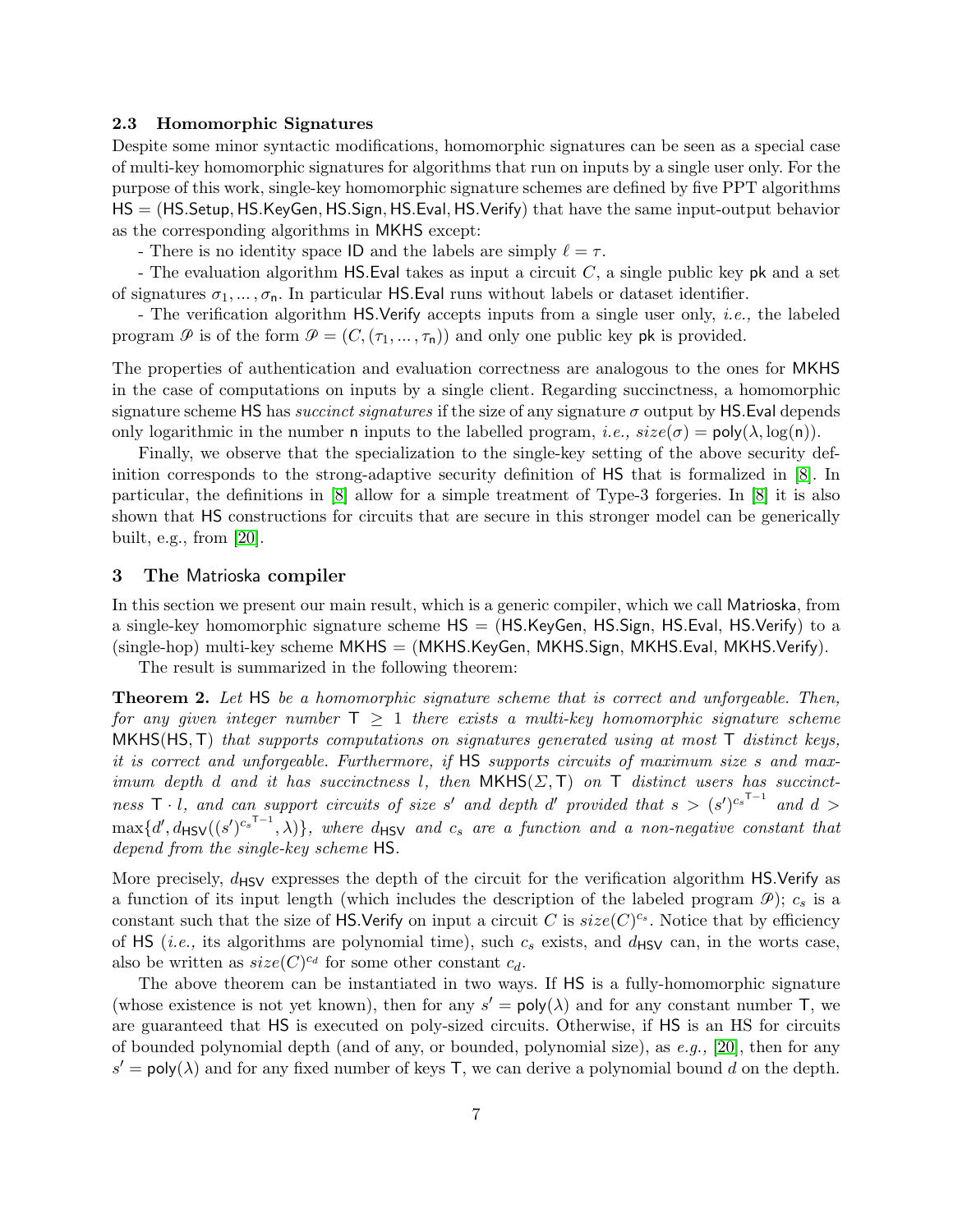Let us now turn to the proof of Theorem [2.](#page-7-1) This is constructive. First we show a method to define MKHS given a HS scheme and a value T. Next, in a sequence of lemmas, we prove all the properties stated in the theorem.

Our construction is rather involved. Therefore, to help the reader, in the next section we first illustrate our ideas for a simple case of a computation that takes inputs from three different users, and then, in Section [3.2,](#page-9-0) we describe the full compiler.

#### 3.1 An intuition: the three-client case

We provide here a simplified example to explain the core idea of our Matrioska compiler. To ease the exposition we consider the case  $t = 3$  (three clients with identities  $\mathsf{id}_1, \mathsf{id}_2$  and  $\mathsf{id}_3$ ) and deliberately remove dataset identifiers. A detailed description for  $t = n = 3$  and figurative representations of the steps are deferred to Appendix [B.1.](#page-17-0)

Let  $\mathcal{P} = (C, (\ell_1, \ldots, \ell_n))$  be a labelled program, where C a (n)-input circuit (with  $n = n_1+n_2+n_3$ ) and the labels  $\ell_i = (\mathrm{id}_i, \tau_i)$  are ordered, *i.e.*, first  $n_1$  inputs belong to client  $\mathrm{id}_1$ , the subsequent  $n_2$ to  $\mathsf{id}_2$  and the last  $\mathsf{n}_3$  inputs to  $\mathsf{id}_3$ . Let  $\sigma_i$  be the signature on message  $\mathsf{m}_i$  for the label  $\ell_i$ . For simplicity assume that  $C(m_1, ..., m_n) = y = 1$ .

**Step 1.** We want extract from C a circuit that contains only inputs by clients  $id_2$  and  $id_3$ . To this end, we define  $E_1$  as the partial evaluation of C on the messages  $m_{n_1+1},...,m_n$ . Thus,  $E_1$  is an  $n_1$ -input circuit with hardwired in it the inputs by clients id<sub>2</sub> and id<sub>3</sub>. In our framework  $E_1$  is obtained with two basic operations on the bit string  $C: (1)$  setting any gate g with left or right input wire in  $[n] \setminus [n_1]$  to be a constant gate (*i.e.*, setting the bits  $L(g)$  and  $R(g)$  to 0), and (2) initializing the now constant gate to the value  $m_i$  for  $i \in [n] \setminus [n_1]$ . At this point we obtained a circuit with inputs of a single client only, and we can run  $\hat{\sigma}_1 \leftarrow \text{HS.Eval}(E_1, \text{pk}_{\text{id}_1}, \sigma_1, \dots, \sigma_{n_1})$ . By construction  $E_1(m_1,...,m_{n_1}) = C(m_1,...,m_n) = 1$ , therefore HS.Verify $((E_1,(\tau_1,...,\tau_{n_1})), \mathrm{pk}_{\mathrm{id}_1}, \hat{\sigma}_1, 1) = 1$ .

**Step 2.** The actual inductive procedure begins now. We wish to verify the correctness of  $\hat{\sigma}_1$  using the messages input by client  $\mathrm{id}_2$  as variables. Consider the input to the (single-client) verification as the string  $S_1 = ((E_1, (\tau_1, \ldots, \tau_{n_1})), \mathsf{pk}_{\mathsf{id}_1}, \hat{\sigma}_1, 1)$ . Recall that to construct the circuit  $E_1$  we used the messages  $m_{n_1+1},...,m_n$  (hard-wired in its gate description). To free the inputs by client  $id_2$  we modify  $S_1$  in the following way: (1) identify the gates that contain the messages  $m_{n_1+1}, \ldots, m_{n_1+n_2}$ ,  $(2)$  turn these gates into input gates by setting the left/right wires to the opportune values w (using  $\mathcal{P}$ ). Let us (formally) consider HS.Verify on the modified string  $S_1$ , this is a proper circuit  $E_2$  such that  $E_2(m_{n_1+1},...,m_{n_1+n_2}) = \textsf{HS}.\textsf{Verify}(E_1,(\tau_1,...,\tau_{n_1})), \textsf{pk}_{\textsf{id}_1}, \hat{\sigma}_1, 1) = 1.$  Being  $E_2$  a single-client circuit we can run  $\hat{\sigma}_2 \leftarrow \mathsf{HS}.\mathsf{Eval}(E_2, \mathsf{pk}_{\mathsf{id}_2}, \sigma_{\mathsf{n}_1+1}, \dots, \sigma_{\mathsf{n}_1+\mathsf{n}_2}).$ 

**Step 3.** This is analogous to **Step 2**: we wish to verify the correctness of  $\hat{\sigma}_2$  using the messages input by client id<sup>3</sup> as variables and define a circuit that is completely determined by public values, no hardwired message value. Let  $S_2 = ((E_2, (\tau_{n_1+1}, \dots, \tau_{n_1+n_2}))$ ,  $\mathsf{pk}_{\mathsf{id}_2}, \hat{\sigma}_2, 1)$ , we free the inputs by client  $\mathsf{id}_3$ as in Step 2. We define  $E_3$  as the formal evaluation of HS.Verify on the modified string  $S_2$ . By construction it holds that  $E_3(m_{n_1+n_2+1},...,m_n) = \textsf{HS}.\textsf{Verify}(E_2,(\tau_{n_1+1},..., \tau_{n_1+n_2})), \textsf{pk}_{\textsf{id}_2}, \hat{\sigma}_2, 1) = 1,$ and we can run  $\hat{\sigma}_3 \leftarrow \textsf{HS.Eval}(E_3, \textsf{pk}_{\textsf{id}_3}, \sigma_{\textsf{n}_1+\textsf{n}_2+1}, \ldots, \sigma_{\textsf{n}}).$ 

The multi-key homomorphic evaluation algorithm outputs  $\hat{\sigma} = (\hat{\sigma}_1, \hat{\sigma}_2, \hat{\sigma}_3)$ .

The Matrioska verification procedure needs only reconstruct the final circuit  $E_3$ , as this is fully determined by the public values  $(\mathcal{P}, \mathsf{pk}_{\mathsf{id}_1}, \mathsf{pk}_{\mathsf{id}_2}, \hat{\sigma}_1, \hat{\sigma}_2, \mathsf{HS}.\mathsf{Verify}, 1)$ . Let  $\mathcal{E}_3 = (E_3, (\tau_{n_1+n_2+1}, \ldots, \tau_n)),$ the verification concludes by running the single-key verification algorithm:  $\mathsf{HS}.\mathsf{Verify}(\mathcal{E}_3, \mathsf{pk}_3, \hat{\sigma}_3, 1).$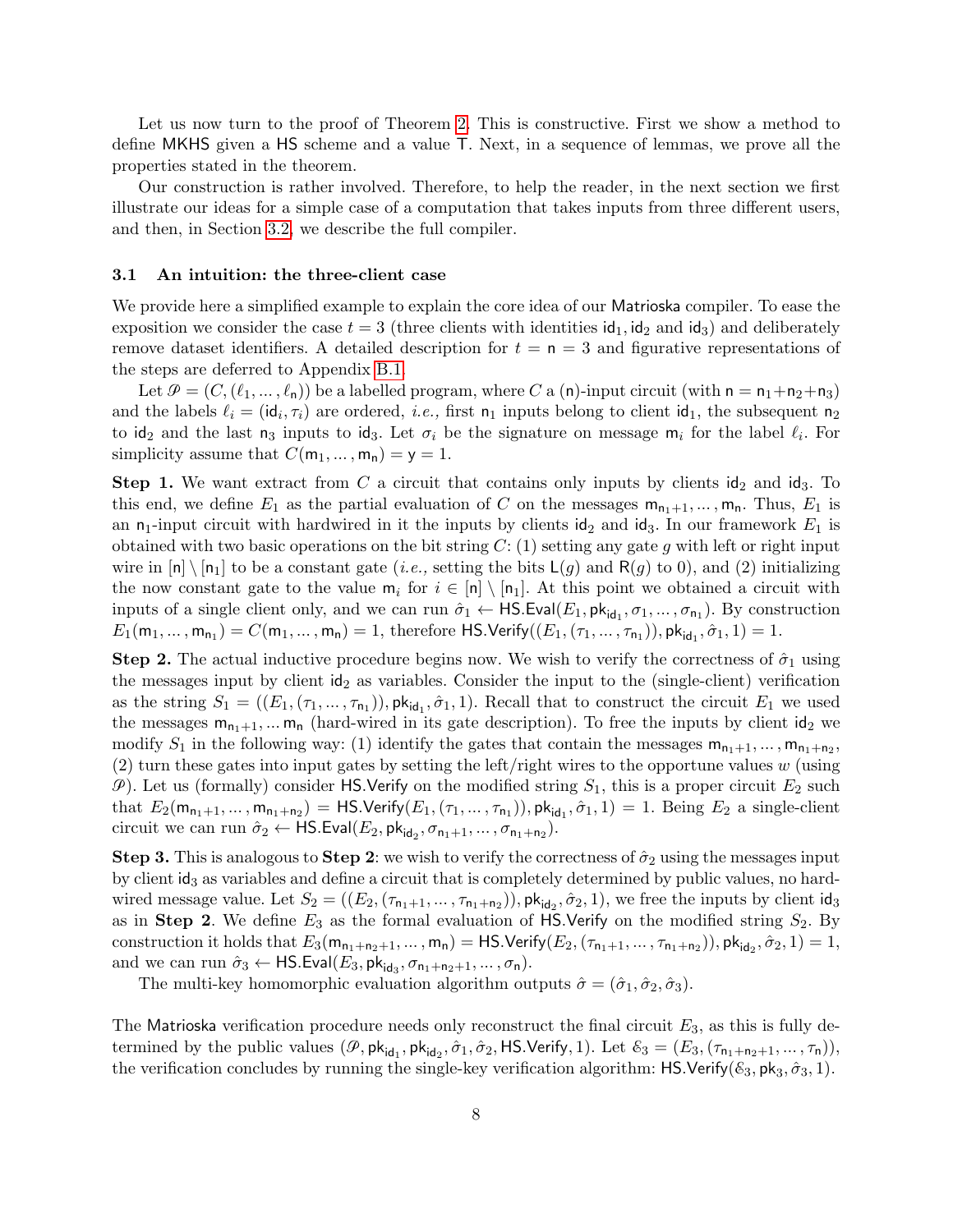## <span id="page-9-0"></span>3.2 The Matrioska Compiler

<span id="page-9-2"></span>In this section we describe our compiler in the general case of computing on signatures generated by t different keys.

**Definition 3** (Matrioska). Let  $HS = (HS. Setup, HS. KeyGen, HS. Sign, HS. eval, HS. Verify)$  be a singlekey homomorphic signature scheme, we define a multi-key homomorphic signature scheme MKHS as follows:

MKHS. Setup $(1^{\lambda}, T, s', d') \rightarrow$  pp. The set-up algorithm takes as input the security parameter  $\lambda$ , a positive integer T that represents a bound for the maximal number of distinct identities involved in the same homomorphic computation, and bounds  $s', d' = \text{poly}(\lambda)$  on the size and depth respectively of the circuits used in the MKHS. Eval and MKHS. Verify algorithms. Setup first uses  $T, s', d'$  to derive two integers s and d such that  $s > (s')^{c_s\tau-1}$  and  $d > \max\{d', d_{\text{HSV}}((s')^{c_s\tau-1}, \lambda)\}\$ . Next, it runs HS.Setup( $1^{\lambda}, s, d$ ) to obtain a tag space T (which corresponds to the label space of HS), a message space M and a set of admissible circuits  $\mathcal{F}.^4$  $\mathcal{F}.^4$  Labels of the multi-key scheme are defined as pairs  $\ell = (\mathsf{id}, \tau) \in \mathsf{ID} \times \mathcal{T}$ , where the first entry is a client-identity identifier. Labeled programs are of the form  $\mathcal{P} = (C, (\ell_1, ..., \ell_t))$  with labels as above.

MKHS.KeyGen(pp)  $\rightarrow$  (pk, sk). The multi-key key-generation algorithm runs HS.KeyGen to obtain a public-secret key pair. This key-pair will be associated to an identity  $id \in ID$ . When we need to distinguish among clients we make the dependency on the identity explicit, e.g.,  $(\mathsf{pk}_{\mathsf{id}}, \mathsf{sk}_{\mathsf{id}})$ .

MKHS. Sign(sk,  $\Delta, \ell, m$ )  $\rightarrow \sigma$ . This algorithm takes as input a secret key sk, a data set identifier  $\Delta$  (e.g., a string), a label  $\ell = (\mathsf{id}, \tau)$  for the message m. It outputs

<span id="page-9-4"></span>
$$
\sigma \leftarrow \mathsf{HS}.Sign(\mathsf{sk}_{\mathsf{id}}, \Delta, \tau, \mathsf{m}).\tag{1}
$$

Without loss of generality we assume that  $\sigma$  includes m.

 $\mathsf{MKHS}.\mathsf{Eval}(\mathcal{P},\varDelta,\{(\bm{\sigma}_i,\mathsf{pk}_{\mathsf{id}_i})\}_{i\in[t]}) \rightarrow \bm{\hat{\sigma}}.\; \mathit{Let} \;\mathcal{P} \,=\, (C,(\ell_1,\ldots,\ell_n)), \; \mathit{where} \; \, C \,=\, (\mathsf{n},1,\mathsf{q},\mathsf{L},\mathsf{R},\mathsf{G})$ and the  $n \geq t$  labels are of the form  $\ell_j = (\mathrm{id}_i, \tau_j)$  for some  $i \in [t]$  and  $\tau_j \in \mathcal{T}$ , where  $t \leq T$ .

The case  $t = 1$  In this case all the n signatures belong to the same user, that is to say, there exists an identity id  $\in$  ID such that for all  $j \in [n]$  the labels are of the form  $\ell = (\text{id}, \tau_j)$  for some  $\tau_i \in \mathcal{T}$ . Thus, it is possible to run the classical evaluation algorithm of HS and the output of the multi-key evaluation algorithm for  $t = 1$  is:

<span id="page-9-3"></span>
$$
\hat{\sigma} = \hat{\sigma}_{\text{id}} \leftarrow \text{HS.Eval}(E_0, \text{pk}_{\text{id}}, (\sigma_1^{\text{id}}, \dots, \sigma_n^{\text{id}})).
$$
\n(2)

The case  $t \geq 2$  In this case the inputs to the labeled program belong to t distinct users. Without loss of generality, we assume that the labels are ordered per client identity, i.e., all the labels between  $\ell_{t_j}$  and  $\ell_{t_{j+1}-1}$  are of the form  $(\mathsf{id}_j, *)$ . For each  $i \in [t]$  the signature vector  $\boldsymbol{\sigma}_i$  is  $\boldsymbol{\sigma}_i = (\sigma_1^i, \dots, \sigma_{n_i}^i)$ for opportune values  $n_i \in [n-t+1]$  satisfying  $\sum_{i=1}^t n_i = n$ . Let  $t_i = (\sum_{j=0}^{i-1} n_j) + 1$ , where we set  $n_0 = 0$ , then  $t_i$  corresponds to the index of first input of identity  $d_i$ . The multi-key homomorphic evaluation performs the following  $t + 1$  steps.

<span id="page-9-1"></span><sup>&</sup>lt;sup>4</sup> If HS works without these a-priori bounds, it is enough to run HS.Setup( $1^{\lambda}$ ).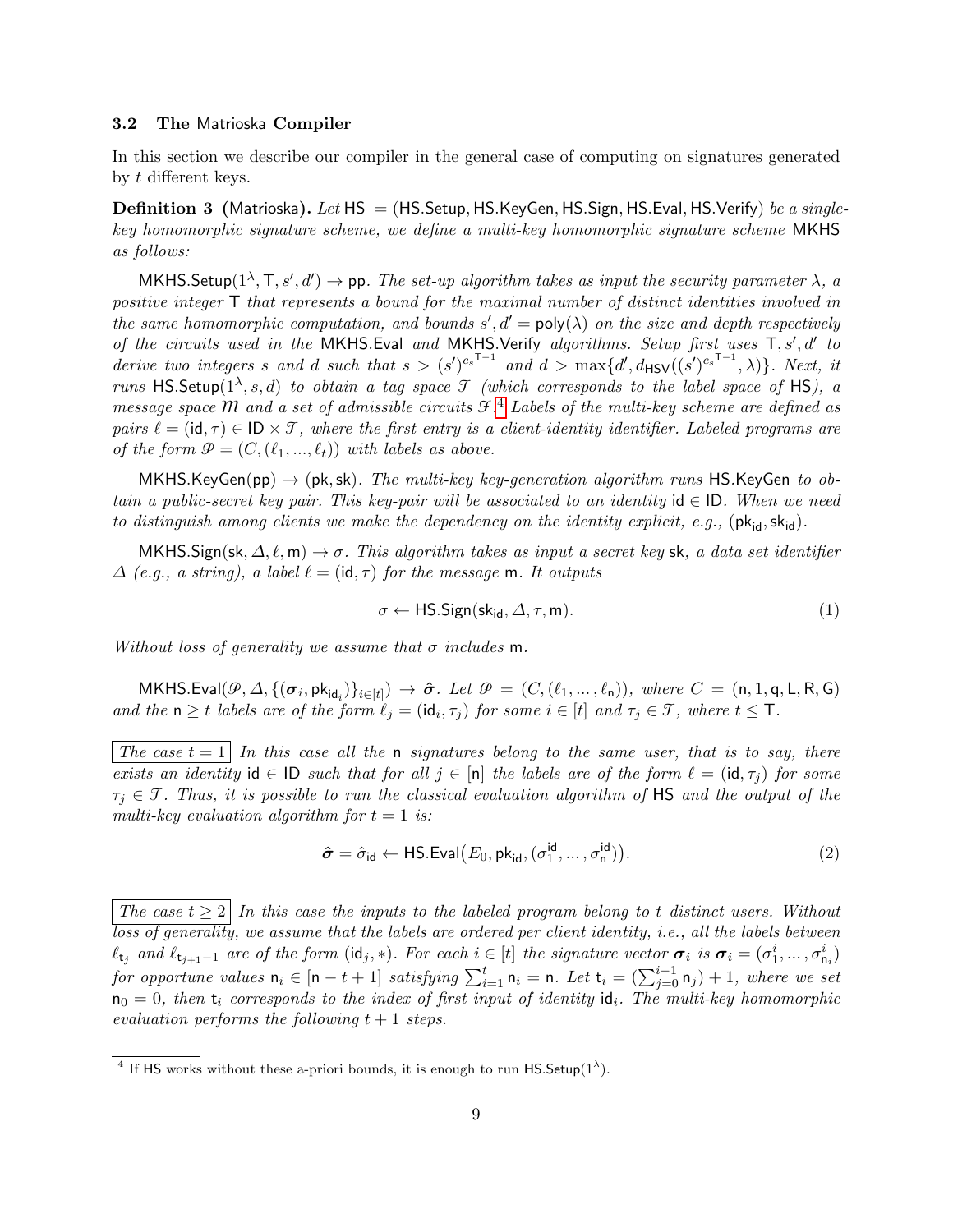**Step 0.** Given  $\mathcal{P} = (C, (\ell_1, \ldots, \ell_n))$  retrieve the messages corresponding to the labels  $\ell_1, \ldots, \ell_n$ . For notation sake let  $m_j$  be the message corresponding to label  $\ell_j$ . Compute the value  $y = C(m_1, ..., m_n)$ . Define a single-input single-output circuit  $EQ^{y}(x)$  that outputs 1 if and only if  $x = y$ .<sup>[5](#page-10-0)</sup> Construct  $E_0 = C \triangleright EQ^y = (n, 1, q_0, L_0, R_0, G_0)$ . The properties of  $EQ^y$  imply that:

<span id="page-10-5"></span>
$$
E_0(x_1, ..., x_n) = 1 \text{ iff } C(x_1, ..., x_n) = y.
$$
\n(3)

Note that  $E_0$  can be constructed directly from C and y, moreover

<span id="page-10-1"></span>
$$
E_0(\mathsf{m}_1, \dots, \mathsf{m}_\mathsf{n}) = 1. \tag{4}
$$

.

**Step 1.** We build a  $n_1$ -input circuit  $E_1$  that corresponds to a partial evaluation of  $E_0$  on the inputs of identities  $\mathsf{id}_j$  with  $j > 1$ . Given  $\mathcal{E}_0 = (E_0, (\ell_1, \ldots, \ell_n))$ , the signatures  $\sigma_1 = (\sigma_1^1, \ldots, \sigma_{n_1}^1)$  and the *messages*  $m_{n_1+1}, \ldots, m_n$  do:

• Define the mask circuit  $M_1 = (\mathsf{n}_1, \mathsf{n}, \mathsf{n}, \mathsf{L}_1', \mathsf{R}_1', \mathsf{G}_1')$  where

$$
\mathsf{L}'_1(j) = \mathsf{R}'_1(j) = \begin{cases} 1 & \text{for } j \in [n_1] \\ 0 & \text{for } j \in [n] \setminus [n_1] \end{cases} \text{ and } \mathsf{G}'_1 = \begin{cases} 0 & \text{for } j \in [n_1] \\ \mathsf{m}_j & \text{for } j \in [n] \setminus [n_1] \end{cases}
$$

*By construction*  $M_1(b_1, ..., b_{n_1}) = (b_1, ... b_{n_1}, m_{n_1+1}, ..., m_n)$ .

• Compose  $M_1$  with  $E_0$  to obtain  $E_1 = M_1 \triangleright E_0 = (n_1, 1, q_1, L_1, R_1, G_1)$  where:  $q_1 = q_0 + n$ ;  $G_1 = (G_1'||G_0);$   $L_1(g) = L_1'(g)$  for  $g \in [n],$   $L_1(g) = (L_0(g - n + 1) + 1)$  for  $g \in [n + 1, n + q_0]$  if  $\mathsf{L}_0(g - \mathsf{n} + 1) \neq 0$  and 0 whenever  $\mathsf{L}_0(g - \mathsf{n} + 1) = 0$ . The function  $\mathsf{R}_1(g)$  is defined analogously. Equation [\(4\)](#page-10-1) implies

<span id="page-10-2"></span>
$$
E_1(m_1, ..., m_{n_1}) = 1.
$$
 (5)

<span id="page-10-4"></span>• Compute  $\hat{\sigma}_1 \leftarrow \textsf{HS}.\textsf{Eval}(E_1, \textsf{pk}_{\textsf{id}_1}, \sigma_1)$ . This is possible since  $E_1$  is a circuit involving only inputs of client  $id_1$ .

Remark 2. Let  $\mathcal{E}_1 = (E_1, (\tau_1, \ldots, \tau_{n_1}))$ . Equation [\(5\)](#page-10-2) and the correctness of the HS scheme imply HS.Verify $(\mathcal{E}_1, \Delta, \mathsf{pk}_{\mathsf{id}_1}, \hat{\sigma}_1, 1) = 1.$ 

**Step i for**  $i \in [2, t]$ . The goal is to construct an  $n_i$ -input circuit  $E_i$  using  $\mathcal{E}_{i-1} = (E_{i-1}, (\tau_{t_i}, \ldots, \tau_{t_i}))$  $(\tau_{t_{i+1}-1})), \Delta$ , pk<sub>id<sub>i</sub> and  $\sigma_i = (\sigma_1^i, \ldots \sigma_{n_i}^i)$ . This will be possible using the circuits  $\textsf{HSV}_i = (\textsf{n}_{\textsf{HSV}_i}, 1, \textsf{q}_{\textsf{HSV}_i}, \ldots, 1, \textsf{n}_{\textsf{INV}_i})$ </sub>  $\mathsf{L}_{\mathsf{HSV}_i}, \mathsf{R}_{\mathsf{HSV}_i}, \mathsf{G}_{\mathsf{HSV}_i}$ ) for the (single-key) homomorphic signature verification against the value 1.<sup>[6](#page-10-3)</sup> Let  $S_{i-1} = (\mathcal{E}_{i-1}, \Delta, \mathsf{pk}_{\mathsf{id}_{i-1}}, \sigma_{i-1})$  be a string of  $\mathsf{n}_{\mathsf{HSV}i} = \mathit{size}(S_{i-1})$  bits. Set  $g_1 = 1$ . The gates of  $E_{i-1}$  that embed the  $n_i$  values input by identity  $id_i$  are located in the interval  $I_i = [g_i, g_i + n_i]$ , where  $g_i = 3 \lg(N_{i-1}) + 2q_{i-1} \lg(w_{i-1}) + g_{i-1} + n_{i-1}$  (see Appendix [B.2](#page-21-0) for an explanation).

• Define the mask circuit  $M_i = (\mathsf{n}_i, \mathsf{n}_{\text{HSV}_i}, \mathsf{n}_{\text{HSV}_i}, \mathsf{L}'_i, \mathsf{R}'_i, \mathsf{G}'_i)$  where

$$
\mathsf{L}'_i(g) = \mathsf{R}'_i(g) = \begin{cases} 0 & \text{if } g \in [\mathsf{n}_{\mathsf{HSV}}] \setminus I_i \\ 1 & \text{if } g \in I_i \end{cases} \quad \text{and} \quad \mathsf{G}'_i(g) = \begin{cases} S_{i-1}(g) & \text{if } g \in [\mathsf{n}_{\mathsf{HSV}}] \setminus I_i \\ 0 & \text{if } g \in I_i \end{cases}.
$$

Note that for gates g in the interval  $I_i$ ,  $L'_i(g) = 1$  and  $G'_i(g) = 0$  which means that  $M_i$  outputs its  $n_i$  input bits exactly the interval  $I_i$ , while outside  $I_i$  the output of  $M_i$  is constant. In particular:  $M_i(\mathsf{m}_{\mathsf{t}_i}, \dots, \mathsf{m}_{\mathsf{t}_i + \mathsf{n}_i}) = S_{i-1}.$ 

<span id="page-10-0"></span><sup>&</sup>lt;sup>5</sup> An explicit construction of the circuit  $EQ^{\gamma}$  is given in Definition [4](#page-17-1) in Appendix [B.](#page-17-2)

<span id="page-10-3"></span><sup>&</sup>lt;sup>6</sup> The readers can consider the circuit HSV<sub>i</sub> to be the representation of HS.Verify( $\mathcal{E}_{i-1}, \cdot, \cdot, 1$ ) where  $\mathcal{E}_{i-1}$  is a labelled program for a circuit of size at most  $O((n_{HSVi-1} + q_{HSV_{i-1}}) \lg(w_{HSV_{i-1}})).$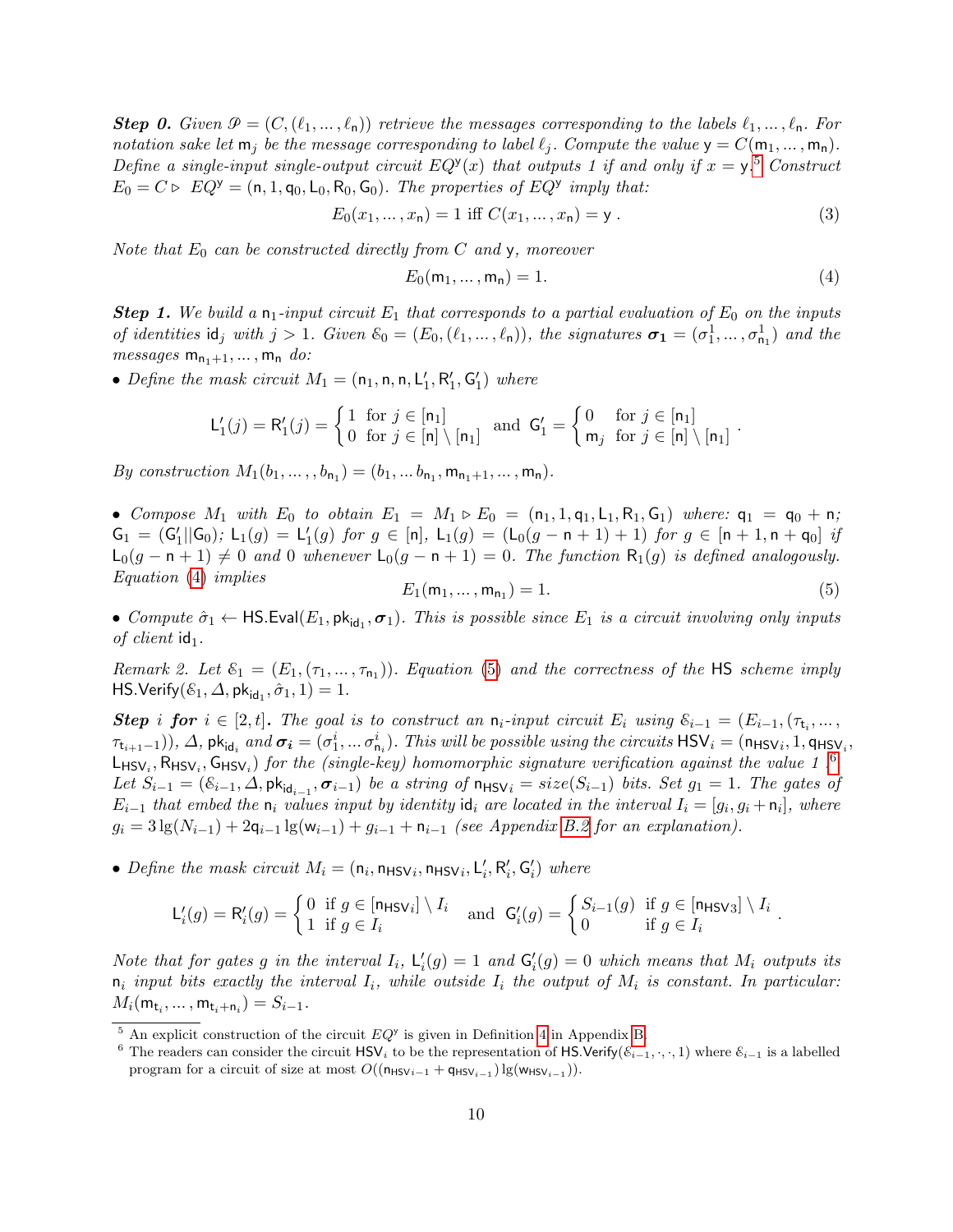• Compose  $M_i$  with  $\text{HSV}_i$  to obtain  $E_i = M_i \triangleright \text{HSV}_i = (\mathsf{n}_i, 1, \mathsf{q}_i, \mathsf{L}_i, \mathsf{R}_i, \mathsf{G}_i)$  where:  $\mathsf{q}_i = \mathsf{n}_{\text{HSV}}_i +$  $\mathsf{q}_{\mathsf{HSV}_i}$ ;  $\mathsf{G}_i = (\mathsf{G}'_i | \mathsf{G}_{\mathsf{HSV}_i})$ ;  $\mathsf{L}_i(g) = \mathsf{L}'_i(g)$  for  $g \in [\mathsf{n}_{\mathsf{HSV}_i}]$ ,  $\mathsf{L}_i(g) = \mathsf{L}_{\mathsf{HSV}_i}(g - \mathsf{n}_{\mathsf{HSV}_i} + 1) + \mathsf{n}_i$  for  $g\in[\mathsf{n}_{\mathsf{HSV}_i}+1,\mathsf{q}_i]$  if  $\mathsf{L}_{\mathsf{HSV}_i}(g-\mathsf{n}_{\mathsf{HSV}_i}+1)\neq 0,$  and  $0$  otherwise; and  $\mathsf{R}_i$  is defined analogously. . Circuit composition ensures that<sup>[7](#page-11-0)</sup>  $E_i(\mathsf{m}_{t_i},...,\mathsf{m}_{t_i+n_i}) = \mathsf{HS}.\mathsf{Verify}(\mathcal{E}_{i-1},\Delta,\mathsf{pk}_{\mathsf{id}_{i-1}},\hat{\sigma}_{i-1},1)$ . In particular, applying Remark [2](#page-10-4) inductively we get:

<span id="page-11-2"></span>
$$
E_i(\mathsf{m}_{\mathsf{t}_i}, \dots, \mathsf{m}_{\mathsf{t}_i + \mathsf{n}_i}) = 1 \tag{6}
$$

Note that  $E_i$  can be constructed directly from  $\mathcal{E}_0$  given the values  $\mathsf{m}_{\mathsf{t}_i}, \dots, \mathsf{m}_{\mathsf{n}}$  and the public data  $\Delta$ , pk<sub>id<sub>j</sub>,  $\hat{\sigma}_j$  for  $j \in [i-1]$ . In more details, for  $i \in [2, t]$  consider the set of bit strings:  $\mathsf{head}_i =$ </sub>  $(n_i, 1, q_i, L_i, R_i)$  and tail $i = (\tau_{t_i}, \dots, \tau_{t_i+n_i}, \Delta, \mathsf{pk}_{\mathsf{id}_{i-1}}, \hat{\sigma}_{i-1}, \mathsf{G}_{\mathsf{HSV}_i})$ . For every  $i \in [2, t]$  head<sub>i</sub> and tail<sub>i</sub> are completely determined by the tags for identity  $\mathsf{id}_{i-1}$ , the public key  $\mathsf{pk}_{\mathsf{id}_{i-1}}$  and the evaluated signature  $\hat{\sigma}_{i-1}$ . It is immediate to see that head<sub>i</sub> and tail<sub>i</sub> are respectively the head and the tail of the circuit description of  $E_i$ . The heart of the string  $E_i$  is where "all the magic" happens:

<span id="page-11-4"></span>
$$
\text{body}_i = (\text{head}_{i-1}, \dots, \text{head}_2, \underbrace{0, \dots, 0}_{(\mathsf{t}_{i+1}-1)=\sum_{j=1}^i \mathsf{n}_j} \mathsf{m}_{\mathsf{t}_i}, \dots, \mathsf{m}_{\mathsf{n}}, \mathsf{G}_0, \mathsf{tail}_2, \dots, \mathsf{tail}_i) \tag{7}
$$

In particular, for  $i = t$  we have:

<span id="page-11-1"></span>
$$
E_t = \begin{pmatrix} head_t & body_t & tail_t \end{pmatrix}
$$
  
= 
$$
\begin{pmatrix} head_t, (head_{t-1}, ..., head_2, \underbrace{0, ..., 0}_{n}, G_0, tail_2, ..., tail_{t-1}), tail_t \end{pmatrix}
$$
 (8)

Equation [\(8\)](#page-11-1) shows that the circuit  $E_t$  is completely determined by the labeled program  $\varepsilon_0$  (to get the tags and the gate description  $\mathsf{G}_0$ ), the dataset identifier  $\Delta$ , the public keys  $\mathsf{pk}_{\mathsf{id}_i}$  and the signatures  $\hat{\sigma}_i$  for  $i \in [t]$ .

•  $Compute \hat{\sigma}_i \leftarrow \mathsf{HS}.\mathsf{Eval}(E_i, \mathsf{pk}_{\mathsf{id}_i}, \sigma_i).$ 

Remark 3. This is possible since  $E_i$  is a  $n_i$ -input circuit with inputs from the user  $\mathsf{id}_i$  only. Equation [\(6\)](#page-11-2) and the correctness of the HS scheme imply that

$$
\mathsf{HS}.\mathsf{Verify}(\mathcal{E}_i, \Delta, \mathsf{pk}_i, 1, \hat{\sigma}_i) = 1. \tag{9}
$$

The output of the multi-key evaluation algorithm is the vector of t signatures:  $\hat{\sigma} = (\hat{\sigma}_1, \dots, \hat{\sigma}_t)$ .

MKHS.Verify( $\mathcal{P}, \Delta, \{pk_{id}\}_{id\in\mathcal{P}}, y, \hat{\sigma} \} \to \{0, 1\}$ . The verification algorithm parses the labeled program as  $\mathcal{P} = (C, (\ell_1, \ldots, \ell_n))$  and checks the number  $1 \leq t \leq \mathsf{T}$  of distinct identities present among the n labels.

The case  $t = 1$  In this case all the inputs to the labeled program  $P$  come from the same user and  $\hat{\sigma} = \hat{\sigma}_{id}$ . In other words, all the labels are of the form  $\ell_j = (id, \tau_j)$  for an id  $\in$  ID and some  $\tau_i \in \mathcal{T}$ . Set  $\mathcal{E}_0 = (C, (\tau_1, \ldots, \tau_n))$ , notice that we removed the identity from the labels. The multi-key verification algorithm returns the output of

<span id="page-11-3"></span>
$$
\mathsf{HS}.\mathsf{Verify}(\mathcal{E}_0, \Delta, \mathsf{pk}_{\mathsf{id}}, 1, \hat{\sigma}_{\mathsf{id}}). \tag{10}
$$

<span id="page-11-0"></span><sup>&</sup>lt;sup>7</sup> With abuse of notation one can think that  $E_i(m_{t_i},...,m_{t_i+n_i}) = M_i(m_{t_i},...,m_{t_i+n_i})$  $HSV_i =$  $\mathsf{HSV}_i(M_i(\mathsf{m}_{\mathsf{t}_i},\ldots,\mathsf{m}_{\mathsf{t}_i+\mathsf{n}_i}))$ . Since  $M_i(\mathsf{m}_{\mathsf{t}_i},\ldots,\mathsf{m}_{\mathsf{t}_i+\mathsf{n}_i})=S_2$  the claim follows by the definition of  $\mathsf{HSV}_i$ .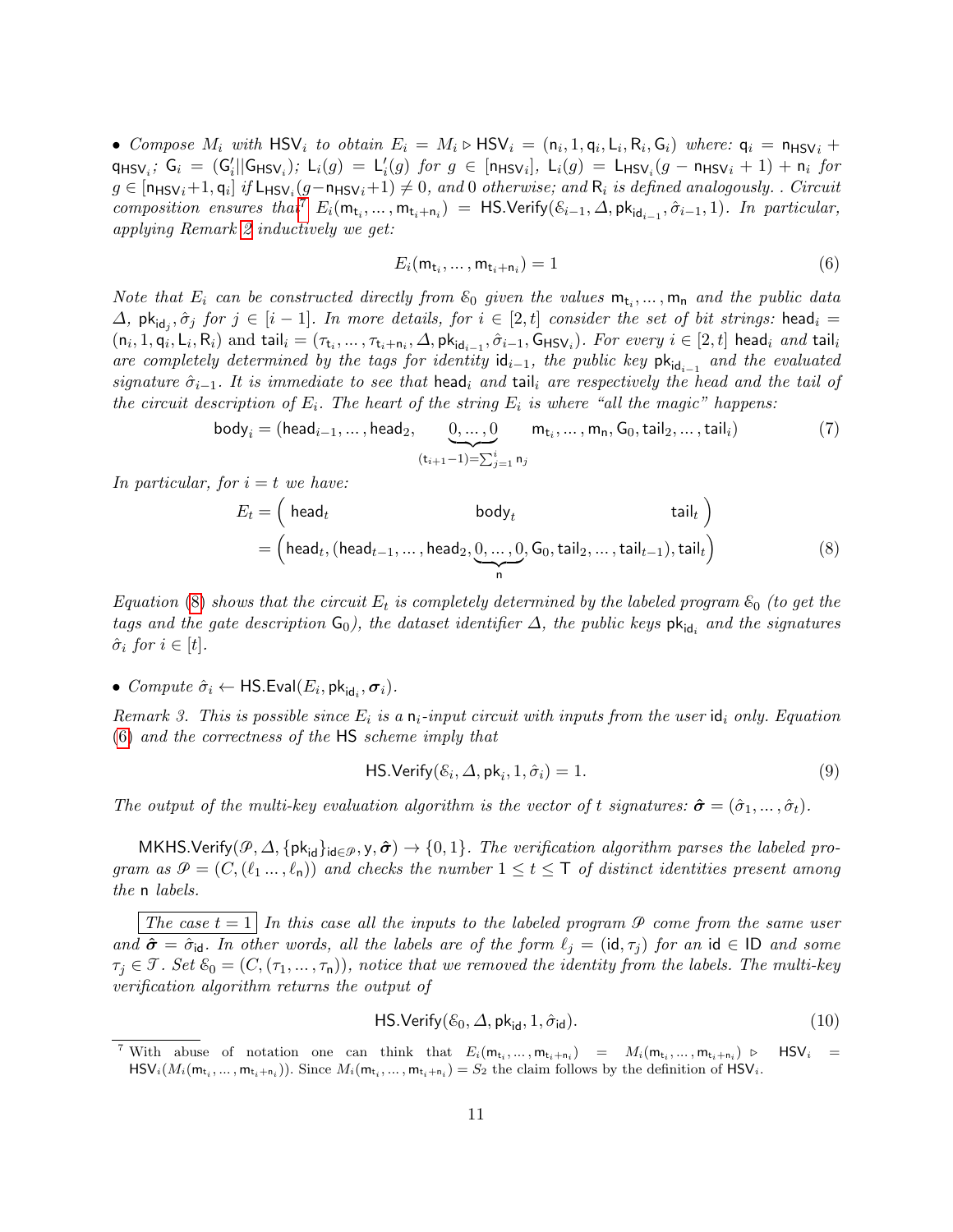The case  $t \geq 2 \mid In$  this case the labeled program  $\mathcal P$  contains labels with  $t \geq 2$  distinct identities and  $\hat{\sigma} = (\hat{\sigma}_1, ..., \hat{\sigma}_t)$ . Without loss of generality, we assume that the labels are ordered per client identity and  $n_i \in [n-t+1]$  is the number of labels with identity  $id_i$ .

Define  $E_0 = (n, 1, q_0, L_0 R_0, G_0)$  as the circuit  $E_0 = C \triangleright EQ^y$ , where  $EQ^y(x)$  is the a singleinput single-output circuit that outputs 1 if and only if  $x = y$ . Thus,  $E_0(x_1, ..., x_n) = 1$  whenever  $C(x_1, ..., x_n) = y$ . As noted in the Step 0 of the multi-key homomorphic evaluation algorithm,  $E_0$ is completely determined by  $\mathcal P$  and  $\mathsf v$ .

To verify the signature  $\hat{\sigma}$ , the multi-key verification algorithm inductively creates the following strings for  $i \in [2, t]$ :  $n_i - bits$ 

<span id="page-12-0"></span>
$$
\text{head}_{i} = (\mathbf{n}_{i}, 1, \mathbf{q}_{i} = \mathbf{n}_{\text{HSV}_{i}} + \mathbf{q}_{\text{HSV}_{i}}, \mathbf{L}_{i} = (\underbrace{0, \dots, 0}_{(\sum_{j=1}^{i-1} \mathbf{n}_{j}) - bits}, \underbrace{0, \dots, 0}_{(\mathbf{n} - \sum_{j=1}^{i} \mathbf{n}_{j}) - bits}), \mathbf{R}_{i} = \mathbf{L}_{i})
$$
\n
$$
\text{tail}_{i} = (\tau_{\mathbf{t}_{i-1}}, \dots, \tau_{\mathbf{t}_{i-1} + \mathbf{n}_{i-1}}, \Delta, \mathsf{pk}_{\text{id}_{i-1}}, \hat{\sigma}_{i-1}, \mathsf{G}_{\text{HSV}_{i}})
$$

where, the circuit  $\text{HSV}_i$  is the same as the one explained in MKHS.Eval, i.e., the HSV<sub>i</sub> is the (singlekey) homomorphic signature verification against the value 1. At this point the verifier can combine all the pieces to (re)-construct the description of the circuit  $E_t$ :

$$
E_t = (\text{head}_t, \dots, \text{head}_2, \underbrace{0, \dots, 0}_{n}, G_0, \text{tail}_2, \dots, \text{tail}_t). \tag{11}
$$

Let  $\mathcal{E}_t = (E_t, (\tau_t, \dots, \tau_n))$ , where we removed  $\mathsf{id}_t$  from the labels. The verification returns:

<span id="page-12-2"></span>
$$
\mathsf{HS}.\mathsf{Verify}(\mathcal{E}_t, \Delta, \mathsf{pk}_{\mathsf{id}_t}, \hat{\sigma}_t, 1). \tag{12}
$$

Remark 4. Note that the  $E_t$  constructed by the verifier via Equation [\(11\)](#page-12-0) coincides with the one created by the evaluator via Equation [\(8\)](#page-11-1).

## 3.3 Correctness and Succinctness of Matrioska

In what follows we show that the Matrioska scheme satisfies the properties stated in Theorem [2.](#page-7-1)

**Succinctness.** By construction, for a computation involving messages from  $t$  users, our signatures consist of t signatures of the single-input scheme. It is straightforward to see that if HS signatures have length bounded by some polynomial l, the size of Matrioska's signatures is  $\leq t \cdot l$ , which is, asymptotically, the same level of succinctness as the MK-HS construction by Fiore et al. [\[15\]](#page-15-16).

Correctness. The following two lemmas reduce the authentication and evaluation correctness of Matrioska multi-key homomorphic signatures to the authentication and evaluation correctness, respectively, of the underlying single-key HS scheme.

<span id="page-12-1"></span>Lemma 1. Let HS be a single-key homomorphic signature scheme with authentication correctness, then the multi-key homomorphic signature scheme  $MKHS(HS, T)$  obtained from the Matrioska compiler of Definition [3](#page-9-2) achieves authentication correctness.

The proof is quite straightforward and uses the labeled identity program  $\mathcal{I}_{\ell} = (C_{\mathsf{id}}, \ell)$ . For more details check Appendix [C.1.](#page-23-0)

**Lemma 2.** Let HS be a single-key homomorphic signature scheme with evaluation correctness, then the multi-key homomorphic signature scheme MKHS(HS,T) obtained from the Matrioska compiler of Definition [3](#page-9-2) achieves evaluation correctness.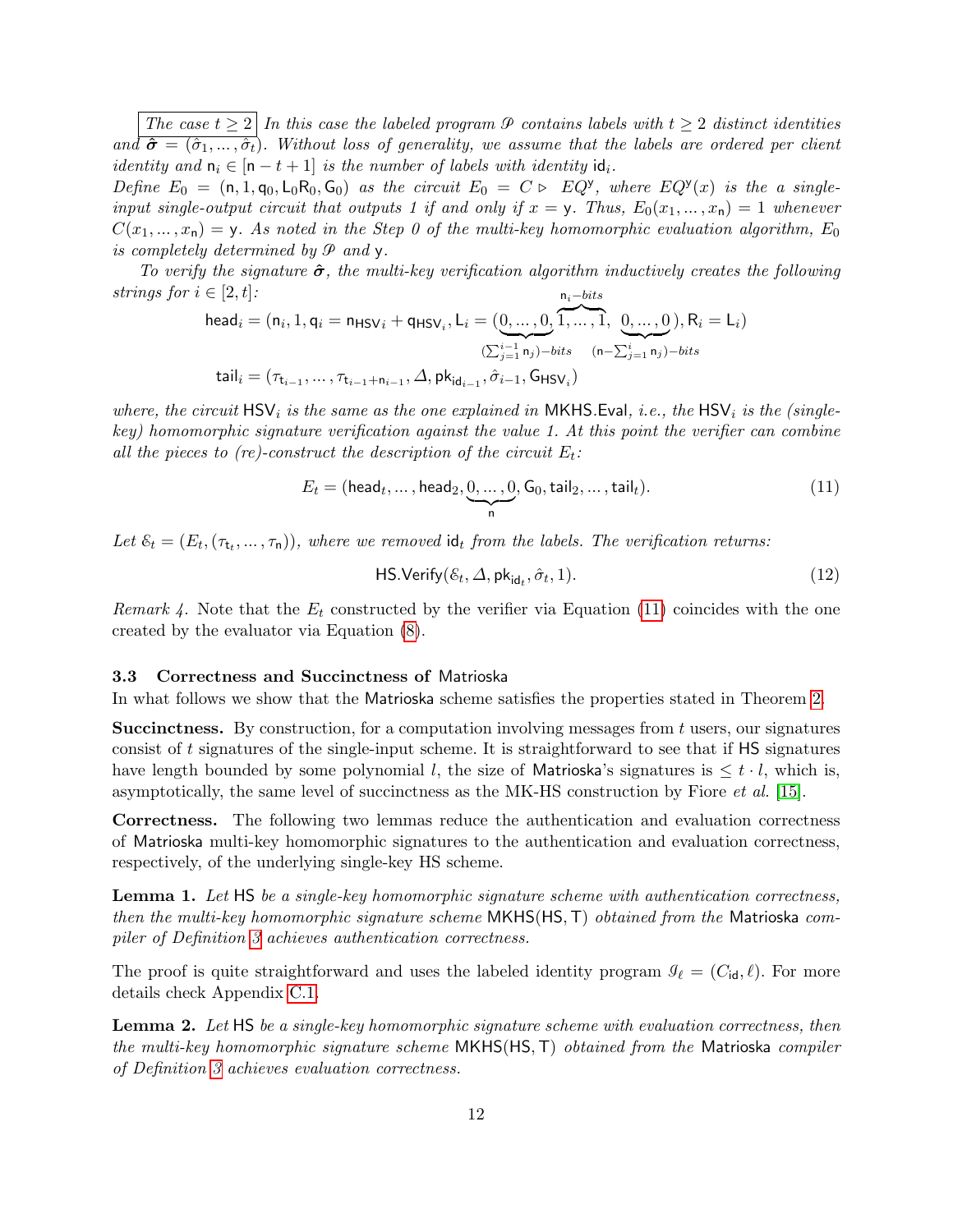Proof. The evaluation correctness of Matrioska essentially follows from the evaluation correctness of  $\mathsf{HS}$  and the way we (inductively) define the circuits  $E_i$ . Moreover, notice that our MK-HS scheme is single-hop, therefore we have to prove evaluation correctness with respect to computing on freshly generated signatures (given that authentication correctness is granted by the previous lemma).

Formally, we want to prove that for any labeled program  $\mathcal{P} = (C,(\ell_1, ..., \ell_n))$  with  $C \in \mathcal{F}$  an admissible circuit and  $t \leq T$  distinct keys, if all the n signatures are valid then the signature output by the multi-key evaluation algorithm verifies, that is:

$$
\sigma_j \leftarrow \mathsf{MKHS}.\mathsf{Sign}(\mathsf{sk}_{\mathsf{id}_j}, \Delta, \ell_j, \mathsf{m}_j), \forall j \in [n] \bigg\}
$$
  

$$
\hat{\sigma} \leftarrow \mathsf{MKHS}.\mathsf{Eval}(\mathcal{P}, \Delta, \{\sigma_i, \mathsf{pk}_{\mathsf{id}_i}\}_{i \in [t]}) \bigg\}
$$
  

$$
\Rightarrow \mathsf{MKHS}.\mathsf{Verify}(\mathcal{P}, \Delta, \{\mathsf{pk}_{\mathsf{id}}\}_{\mathsf{id} \in \mathcal{P}}, \mathsf{y}, \hat{\sigma})
$$

Given the nature of the Matrioska approach, the proof proceeds by induction.

For  $t = 1$ , the Matrioska evaluation algorithm returns the output of HS. Eval (see Equation [\(2\)](#page-9-3)) while the multi-key verification algorithm runs HS.Verify (see Equation [\(10\)](#page-11-3)). Thus the correctness follows from the evaluation correctness of the single-key homomorphic signature scheme HS.

For  $t \geq 2$  it is sufficient to notice that each  $E_i$  is defined in such a way that  $E_i(\mathsf{m}_{\mathsf{t}_i},...,\mathsf{m}_{\mathsf{t}_i+\mathsf{n}_i}) =$ 1, for  $i \in [t]$  (see Equation [\(6\)](#page-11-2)) and that the labeled program  $\mathcal{E}_t$  reconstructed by the verifier coincides with the one defined in the evaluation algorithm. In details, given that the signatures  $\sigma_j$  with  $j \in [t_i, t_i + n_i]$  are valid, so is the (single-client) signature  $\hat{\sigma}_i \leftarrow \textsf{HS.Eval}(E_i, \textsf{pk}_{\textsf{id}_i}, \sigma_i =$  $(\sigma_{t_i}^i, \ldots, \sigma_{t_i+n_i}^i)$ ). By the correctness of HS it holds that HS.Verify $(\mathcal{E}_i, \Delta, \mathsf{pk}_{\mathsf{id}_i}, \hat{\sigma}_i, 1) = 1$  for all  $i \in [t]$ where  $\hat{\varepsilon}_i = (E_i, (\tau_{t_i}, \dots, \tau_{t_i+t_i}))$ . The equality between the t-th labelled program generated during the multi-key homomorphic evaluation and the  $\mathcal{E}_t$  constructed in the verification procedure follows from three main observations. First, MKHS.Eval and MKHS.Verify compute the same initial circuit  $E_0$ , determined by  $\mathcal P$  and the value y. Second, the strings head<sub>i</sub> and tail<sub>i</sub> used in the two algorithms are equivalent. Third, Equations [\(8\)](#page-11-1) and [\(11\)](#page-12-0) show that the two algorithms are reconstructing the same labelled program  $\varepsilon_t$ .

<span id="page-13-0"></span>**Circuit Growth.** In what follows we analyze the size growth of the circuits  $E_i$  computed by the Matrioska compiler, and use this to prove the bounds in Theorem [2.](#page-7-1)

**Lemma 3.** Let HS be a correct single-key homomorphic signature scheme that supports computations on circuits of (maximum) depth d and size s; then the multi-key homomorphic signa-ture scheme MKHS(HS, T) obtained from the Matrioska compiler of Definition [3](#page-9-2) supports homomorphic computations on circuits of size s' and depth d' provided that  $s > (s')^{c_s^{-1}}$  and  $d >$  $\max\{d',d_{\textsf{HSV}}((s')^{c_s\textsf{T}-1},\lambda)\},$  where  $d_{\textsf{HSV}}$  and  $c_s$  are a function and a non-negative constant that depend on the single-key scheme HS.

*Proof.* For  $t = 1$ , MKHS is running the plain algorithms of HS. Therefore MKHS supports circuits of size  $s' < s$  and depth  $d' < \max\{d, d_{\mathsf{HSV}}(s)\}.$ 

For  $t>1$  the Matrioska compiler runs <code>HS.Eval</code> and <code>HS.Verify</code> on every  $E_i$  including  $E_t.$  Since  ${E_i}_{i\in[t]}$  is a sequence of circuits of increasing size and depth we need to make sure that the circuit given as input to MKHS will grow into an  $E_t$  that is supported by HS.

We begin by analysing the size growth; this will be useful to obtain the bound on the depth. It is easy to see that  $size(E_0) \sim size(E_1)$ , since we are only adding a few gates. The actual growth begins with  $i = 2$ . From this point on, in fact, the verification circuit  $\text{HSV}_i$  is contained in  $E_i$ . We assume that on input a circuit Z the verification circuit HSV has size  $size(\text{HSV}) \sim size(Z)^{c_s}$ , for an opportune constant value  $c_s \geq 1$  (dependent on the HS scheme). This assumption follows simply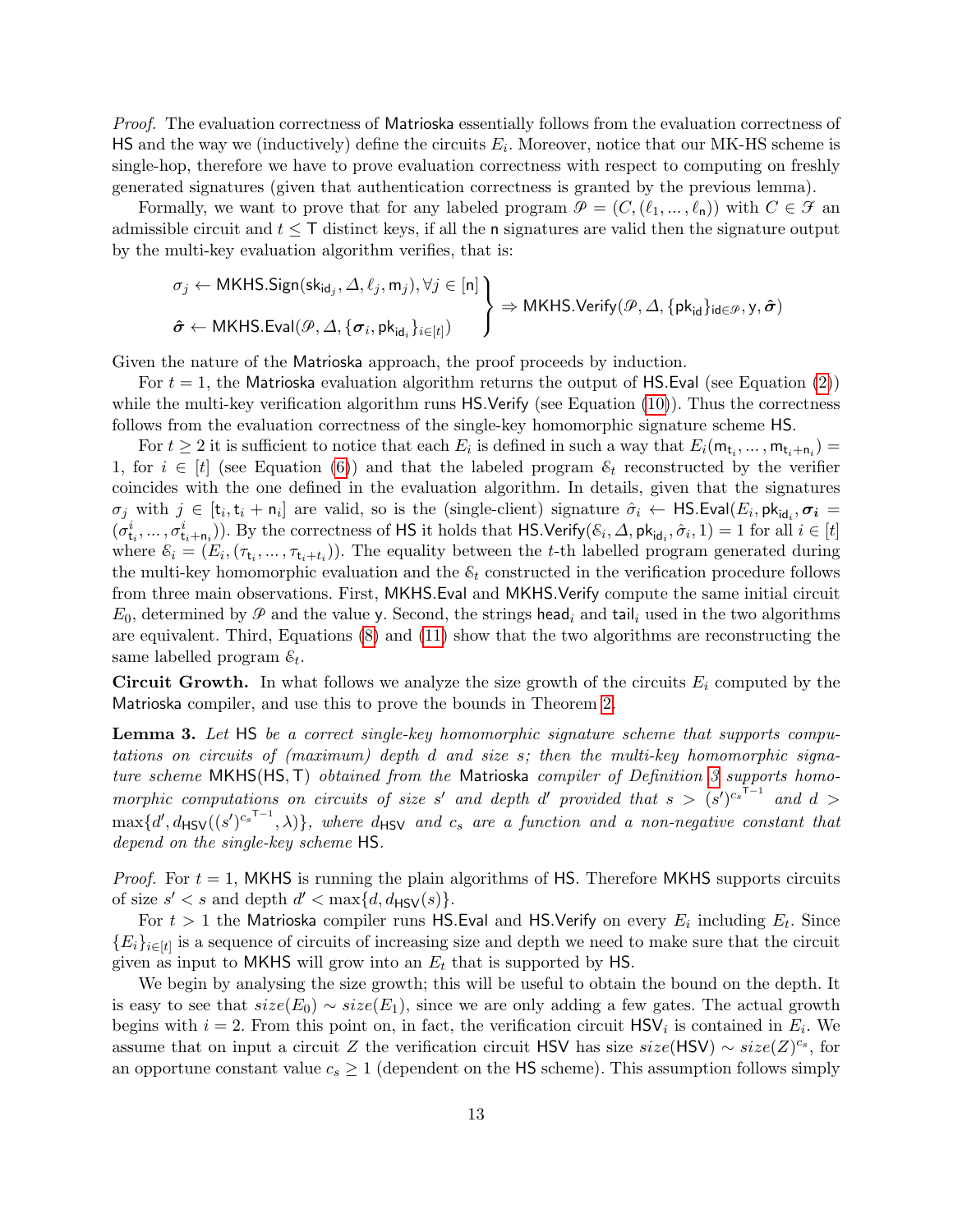by the fact that the HS algorithms must run in polynomial time and thus can be represented with polynomial-size circuits. By construction  $size(E_i) = size(E_{i-1})^{c_s}$  for every  $i \in [2, t]$ . Let s' denote the size of the circuit  $C$  given in input to MKHS. Eval, then it is clear that it is sufficient to have  $s > size(E_t) = (s')^{c_s t-1}$ , which proves the claim on the size in Lemma [3](#page-13-0) and in Theorem [2.](#page-7-1) Detailed estimates of the circuit growth can be found in Appendix [B.3.](#page-22-0)

Let  $d_{\rm HSV}$  be a function that expresses the depth of the circuit HSV as a function of the length of its inputs. In Matrioska the inputs to HSV are a circuit  $E_i$  and a few more elements depending only on the security parameter  $\lambda$ . Since the size of circuits  $E_i$  grow in size with i we consider the bound for the largest  $size(E_t) = (s')^{c_s^{t-1}}$ . In this case  $depth(\text{HSV}_t) \sim d_{\text{HSV}}(size(E_{t-1}), \lambda) + 1 =$  $d_{\text{HSV}}(s'^{c_s^{t-1}}, \lambda)$ . Therefore it must hold that d' and  $d_{\text{HSV}}(s'^{c_s^{t-1}}, \lambda) < d$ . Letting d be greater than the maximum between d' and  $d_{\text{HSV}}(s^{rc_s^{t-1}}, \lambda)$  we ensure that  $E_i$  is supported by HS, and thus by MKHS. It is worth noticing that a polynomial-time HS.Verify implies the depth function  $d_{\text{HSV}}(\cdot)$  to be, in the worst case, a polynomial.

## 3.4 Security of Matrioska

In this section we argue that Matrioska MKHS schemes are unforgeable provided that so is the underlying HS scheme. For the proof we rely on Proposition [1](#page-6-0) from [\[15\]](#page-15-16), which allows for a simpler treating of corruption queries. Due to space limit, the detailed proof appears in Appendix [C](#page-23-1) while below we give a proof sketch with the main intuition.

<span id="page-14-0"></span>Lemma 4. Let HS be a secure single-key homomorphic signature scheme. Then the multi-key ho-momorphic signature scheme MKHS(HS, T) obtained from the Matrioska compiler of Definition [3](#page-9-2) is secure. In particular, for any PPT adversary  $\mathcal A$  making signing queries on at most  $Q_{id} = \text{poly}(\lambda)$ distinct identities, there is a PPT algorithm B such that:  $\text{Adv}_{\mathcal{A}}^{\text{MKHS}} \leq Q_{\text{id}} \cdot \text{Adv}_{\mathcal{B}}^{\text{HS}}$ .

Proof sketch. The idea is that a forger against our MKHS scheme must create a forgery for the HS scheme for at least one of the users, say  $\mathsf{id}_{i^*}$ , involved in the computation. Thus the reduction  $\mathcal{B}$ , on input a public key pk, makes a guess for  $j^* = i^*$ , programs  $\mathsf{pk}_{\mathsf{id}_{j^*}} = \mathsf{pk}$  and generates all the other keys. This allows B to perfectly simulate all the signing queries (perfectly hiding  $j^*$  to  $\mathcal{A}$ ).

When  $\mathcal{A}$  returns  $(\mathcal{P}^*, \Delta^*, \{\mathsf{pk}^*_{\mathsf{id}}\}_{\mathsf{id}\in\mathcal{P}^*}, \mathsf{y}^*, \sigma^*)$ , with  $\sigma^* = (\hat{\sigma}_1^*, \dots, \hat{\sigma}_t^*)$ , the crucial part of the proof is showing the existence of an index  $i^*$  such that  $\hat{\sigma}_{i^*}^*$  is a forgery for HS. Specifically:

 $-\sigma^*$  is of type-1 ( $\Delta^*$  is new). Then  $i^* = t$  and  $\hat{\sigma}_t^*$  is a type-1 forgery against HS.

 $-\sigma^*$  is of type-2. This means:  $E_0(m_1,...,m_n) = 0$  while HS.Verify( $\mathcal{E}_t$ ,  $pk_{id_t}$ ,  $1, \hat{\sigma}_t^*$ ) = 1. Then we show that there must exist a "forking index"  $i^* \in [t]$  such that  $E_{i-1}(\mathsf{m}_{t_{i-1}},...,\mathsf{m}_{t_{i-1}+\mathsf{n}_{i-1}}) = 0$  but HS.Verify( $\mathcal{E}_i$ ,  $pk_{id_i}$ ,  $\hat{\sigma}_i^*$ , 1) = 1, that is,  $\hat{\sigma}_i^*$  is a type-2 forgery against HS for the labeled program  $\mathcal{E}_i$ .  $-\sigma^*$  is of type-3. If  $t=1$ , then  $i^*=1$  and  $\hat{\sigma}_1^*$  is a type-3 forgery against HS. If  $t>1$ , let  $i\in[t]$  be the first index such that  $\exists j \in [n] : \ell_j = (id_i, \tau_j) \notin L_{\Delta^*}, i.e.,$  the first identity for which a type-3 forgery condition holds. Then, either  $\hat{\sigma}_i^*$  is a type-3 forgery for HS for identity  $\mathsf{id}_i$  (and thus  $i^* = i$ ); or there is  $i^* > i$  such that  $\hat{\sigma}_{i^*}^*$  is a type-2 forgery against identity  $\mathsf{id}_{i^*}$ . The latter can be argued by showing the existence of a "forking index" as in the previous case. In a nutshell, a type-3 forgery against MKHS comes either from a type-3 forgery at some index  $i$ , or, the  $i$ -th signature is incorrect and thus there must be a type-2 forgery at a later index to cheat on the fact that verification at index i is correct.

Therefore, if  $j^* = i^*$  (which happens with non-negligible probability  $1/Q_{id}$ ),  $\hat{B}$  can convert  $\hat{A}$ 's forgery into one for its challenger.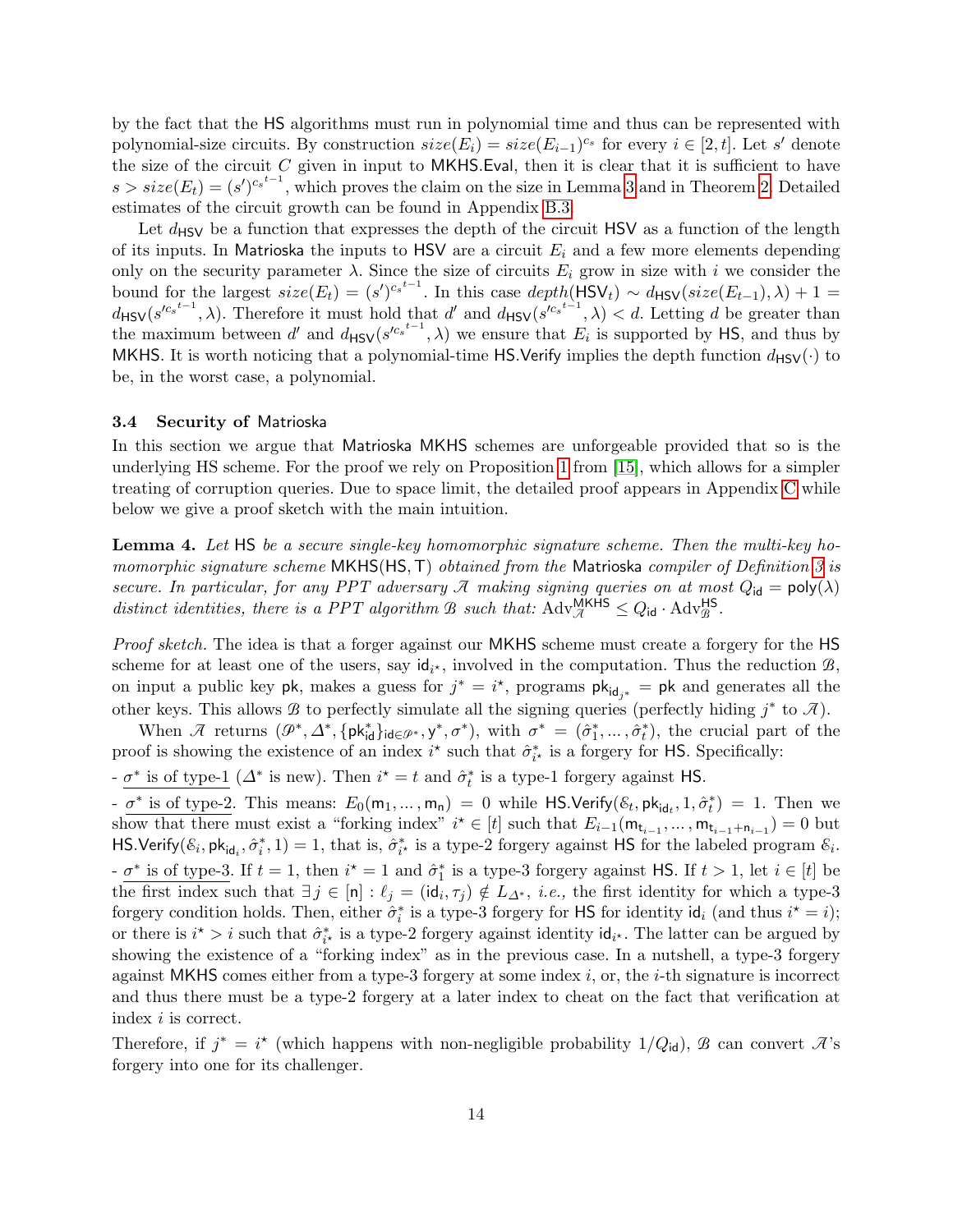# References

- <span id="page-15-5"></span>1. N. Attrapadung and B. Libert. Homomorphic network coding signatures in the standard model. In D. Catalano, N. Fazio, R. Gennaro, and A. Nicolosi, editors, PKC 2011, volume 6571 of LNCS, pages 17–34. Springer, Heidelberg, Mar. 2011.
- <span id="page-15-9"></span>2. N. Attrapadung, B. Libert, and T. Peters. Computing on authenticated data: New privacy definitions and constructions. In X. Wang and K. Sako, editors, ASIACRYPT 2012, volume 7658 of LNCS, pages 367–385. Springer, Heidelberg, Dec. 2012.
- <span id="page-15-19"></span>3. M. Bellare, V. T. Hoang, and P. Rogaway. Foundations of garbled circuits. In T. Yu, G. Danezis, and V. D. Gligor, editors, ACM CCS 12, pages 784–796. ACM Press, Oct. 2012.
- <span id="page-15-2"></span>4. D. Boneh, D. Freeman, J. Katz, and B. Waters. Signing a linear subspace: Signature schemes for network coding. In S. Jarecki and G. Tsudik, editors, PKC 2009, volume 5443 of LNCS, pages 68–87. Springer, Heidelberg, Mar. 2009.
- <span id="page-15-13"></span>5. D. Boneh and D. M. Freeman. Homomorphic signatures for polynomial functions. In K. G. Paterson, editor, EUROCRYPT 2011, volume 6632 of LNCS, pages 149–168. Springer, Heidelberg, May 2011.
- <span id="page-15-4"></span>6. D. Boneh and D. M. Freeman. Linearly homomorphic signatures over binary fields and new tools for lattice-based signatures. In D. Catalano, N. Fazio, R. Gennaro, and A. Nicolosi, editors, PKC 2011, volume 6571 of LNCS, pages 1–16. Springer, Heidelberg, Mar. 2011.
- <span id="page-15-10"></span>7. D. Catalano, D. Fiore, R. Gennaro, and K. Vamvourellis. Algebraic (trapdoor) one-way functions and their applications. In A. Sahai, editor, TCC 2013, volume 7785 of LNCS, pages 680–699. Springer, Heidelberg, Mar. 2013.
- <span id="page-15-21"></span>8. D. Catalano, D. Fiore, and L. Nizzardo. On the security notions for homomorphic signatures. ACNS 2018, to appear. Cryptology ePrint Archive. <https://eprint.iacr.org/2016/1175.pdf>.
- <span id="page-15-12"></span>9. D. Catalano, D. Fiore, and L. Nizzardo. Programmable hash functions go private: Constructions and applications to (homomorphic) signatures with shorter public keys. In R. Gennaro and M. J. B. Robshaw, editors, CRYPTO 2015, Part II, volume 9216 of LNCS, pages 254–274. Springer, Heidelberg, Aug. 2015.
- <span id="page-15-6"></span>10. D. Catalano, D. Fiore, and B. Warinschi. Adaptive pseudo-free groups and applications. In K. G. Paterson, editor, EUROCRYPT 2011, volume 6632 of LNCS, pages 207-223. Springer, Heidelberg, May 2011.
- <span id="page-15-7"></span>11. D. Catalano, D. Fiore, and B. Warinschi. Efficient network coding signatures in the standard model. In M. Fischlin, J. Buchmann, and M. Manulis, editors, PKC 2012, volume 7293 of LNCS, pages 680–696. Springer, Heidelberg, May 2012.
- <span id="page-15-14"></span>12. D. Catalano, D. Fiore, and B. Warinschi. Homomorphic signatures with efficient verification for polynomial functions. In J. A. Garay and R. Gennaro, editors, CRYPTO 2014, Part I, volume 8616 of LNCS, pages 371– 389. Springer, Heidelberg, Aug. 2014.
- <span id="page-15-11"></span>13. D. Catalano, A. Marcedone, and O. Puglisi. Authenticating computation on groups: New homomorphic primitives and applications. In P. Sarkar and T. Iwata, editors, ASIACRYPT 2014, Part II, volume 8874 of LNCS, pages 193–212. Springer, Heidelberg, Dec. 2014.
- <span id="page-15-0"></span>14. Y. Desmedt. Computer security by redefining what a computer is. In NSPW, 1993.
- <span id="page-15-16"></span>15. D. Fiore, A. Mitrokotsa, L. Nizzardo, and E. Pagnin. Multi-key homomorphic authenticators. In Advances in Cryptology–ASIACRYPT 2016: 22nd International Conference on the Theory and Application of Cryptology and Information Security, Hanoi, Vietnam, December 4-8, 2016, Proceedings, Part II 22, pages 499–530. Springer, 2016.
- <span id="page-15-8"></span>16. D. M. Freeman. Improved security for linearly homomorphic signatures: A generic framework. In M. Fischlin, J. Buchmann, and M. Manulis, editors, *PKC 2012*, volume 7293 of *LNCS*, pages 697–714. Springer, Heidelberg, May 2012.
- <span id="page-15-3"></span>17. R. Gennaro, J. Katz, H. Krawczyk, and T. Rabin. Secure network coding over the integers. In P. Q. Nguyen and D. Pointcheval, editors, *PKC 2010*, volume 6056 of *LNCS*, pages 142–160. Springer, Heidelberg, May 2010.
- <span id="page-15-20"></span>18. R. Gennaro and D. Wichs. Fully homomorphic message authenticators. In K. Sako and P. Sarkar, editors, ASIACRYPT 2013, Part II, volume 8270 of LNCS, pages 301–320. Springer, Heidelberg, Dec. 2013.
- <span id="page-15-18"></span>19. C. Gentry and D. Wichs. Separating succinct non-interactive arguments from all falsifiable assumptions. In L. Fortnow and S. P. Vadhan, editors, 43rd ACM STOC, pages 99–108. ACM Press, June 2011.
- <span id="page-15-15"></span>20. S. Gorbunov, V. Vaikuntanathan, and D. Wichs. Leveled fully homomorphic signatures from standard lattices. In Proceedings of the forty-seventh annual ACM symposium on Theory of computing, pages 469–477. ACM, 2015.
- <span id="page-15-1"></span>21. R. Johnson, D. Molnar, D. Song, and D. Wagner. Homomorphic signature schemes. In Cryptographers' Track at the RSA Conference, pages 244–262. Springer, 2002.
- <span id="page-15-17"></span>22. R. W. Lai, R. K. Tai, H. W. Wong, and S. S. Chow. Multi-key homomorphic signatures unforgeable under insider corruption. IACR Cryptology ePrint Archive, 2016:834, 2016.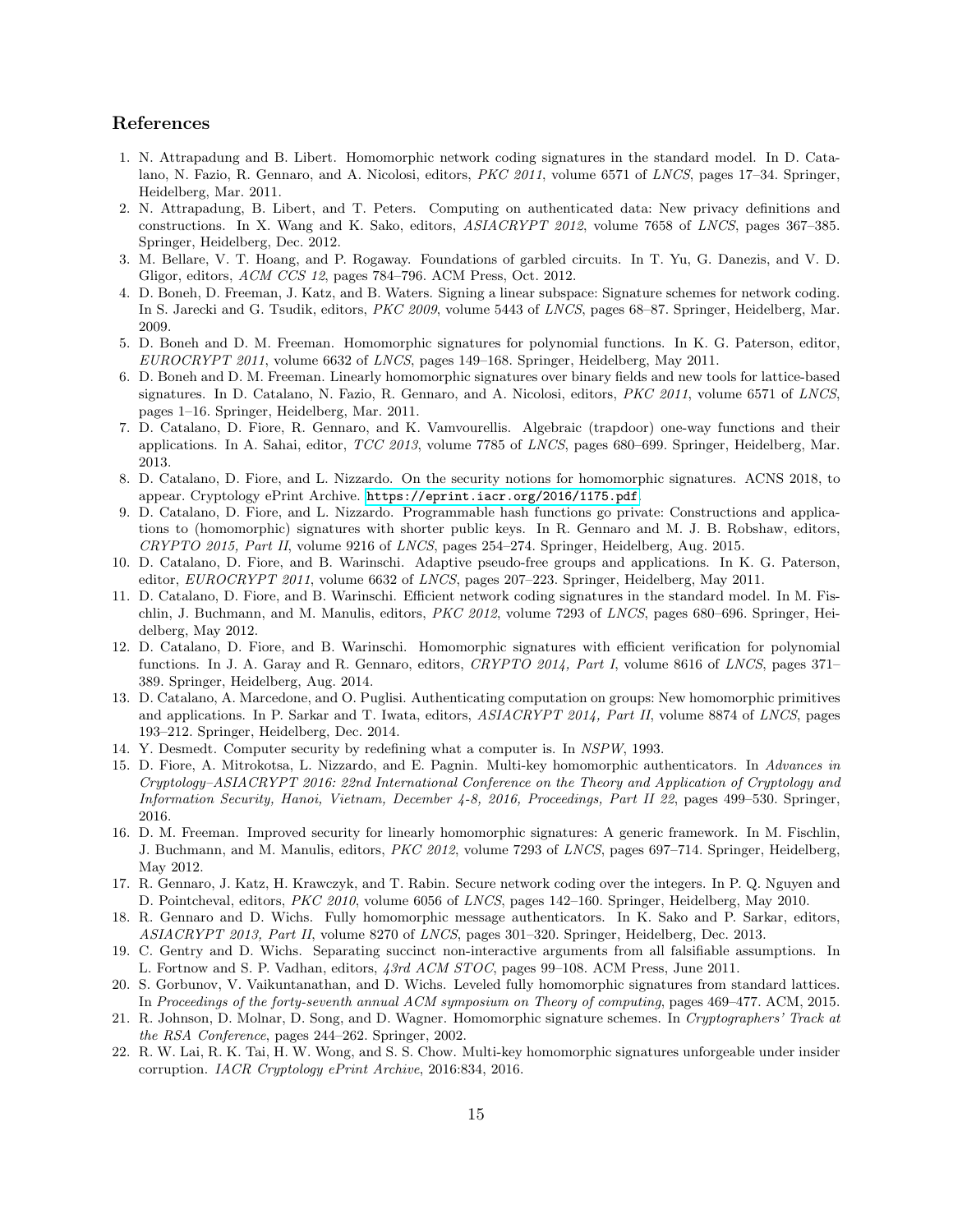<span id="page-16-0"></span>23. B. Libert, T. Peters, M. Joye, and M. Yung. Linearly homomorphic structure-preserving signatures and their applications. In R. Canetti and J. A. Garay, editors, CRYPTO 2013, Part II, volume 8043 of LNCS, pages 289–307. Springer, Heidelberg, Aug. 2013.

# <span id="page-16-1"></span>A Circuit evaluation and composition of circuits

In this work we define circuits as 6-tuples  $C = (\mathsf{n}, \mathsf{u}, \mathsf{q}, \mathsf{L}, \mathsf{R}, \mathsf{G})$ . We consider circuits of fan-in 2 only as any constant fan-in  $K$  circuit can be made into this form by paying a constant factor in the circuit's depth and size. The largest component in the string  $C$  is the descriptions of the function L (and R), that is a sequence of q values in  $[w] \cup \{0\}$ , therefore  $|L| = |R| = q \lg(w + 1)$ . Hence, for a fixed and reasonable encoding it holds  $|C| \in O(w \lg(w))$ .

To show that this formalism is meaningful we describe two fundamental operations on circuits: circuit evaluation and circuit composition.

Evaluating a Circuit. In order to evaluate a circuit on a given input, we need a gate-functionality function that translates each bit in (the description of) G into the output of a gate. Let  $G(g)$  denote the g-th bit in the description of G, we define the gate-functionality function  $\gamma : [q] \times \{0, 1\}^2 \to \{0, 1\}$ as:

$$
\gamma(g, x_l, x_r) = \begin{cases} \mathsf{G}(g) & \text{if } \mathsf{L}(g) = 0, \\ x_l & \text{if } (\mathsf{L}(g) \neq 0 \text{ and } \mathsf{G}(g) = 0), \\ \mathsf{NAND}(x_l, x_r) & \text{if } (\mathsf{L}(g) \neq 0 \text{ and } \mathsf{G}(g) = 1) \end{cases}
$$

Note that when  $L(g) = 0$  the gate-functionality of g is the constant-gate that always returns the value  $\mathsf{G}(g) \in \{0,1\}$ . Otherwise, g is a proper gate: if  $\mathsf{G}(g) = 0$  it returns the left input to g, while if  $G(q) = 1$  it returns the NAND between the two input values.

We define the evaluation function  $ev_{\text{circ}}$  on a circuit  $C = (n, u, q, L, R, G)$  and an n-bit string  $(x_1, x_2, \ldots, x_n)$  as:

process  $ev_{\text{circ}}(C,(x_1,...,x_n))$ for  $g$  from 1 to  $q$  do:  $l \leftarrow \mathsf{L}(g); r \leftarrow \mathsf{R}(g); x_g \leftarrow \gamma(g, x_l, x_r);$ return  $(x_{n+a-u+1},...,x_{n+a}).$ 

We will often shorten  $ev_{\text{circ}}(C,(x_1,...,x_n))$  into  $C(x_1,...,x_n)$ .

Sequential composition of circuits. Given two circuits,  $C_1$  and  $C_2$ , we say that  $C_1$  is composable with  $C_2$  if  $u_1 = n_2$ . We denote the circuit composition as  $C_3 = C_1 \triangleright C_2$ . The resulting circuit  $C_3 = (n_3, u_3, q_3, L_3, R_3, G_3)$  is defined as:  $n_3 = n_1$ ,  $u_3 = u_2$ ,  $q_3 = q_1 + q_2$ . Let  $w_i$  be the number of wires in  $C_i$ , then

$$
L_3 = \begin{cases} L_1(i) & \text{for } i \in [w_1] \\ 0 & \text{for } i \in [w_1 + w_2] \setminus [w_1] \text{ and } L_2(i - w_1) = 0 \\ L_2(i - w_1) + w_1 - u_1 & \text{for } i \in [w_1 + w_2] \setminus [w_1] \text{ and } L_2(i - w_1) \neq 0 \end{cases}
$$

The right-input function  $R_3$  is defined analogously. Finally,  $G_3 = G_1 || G_2$ .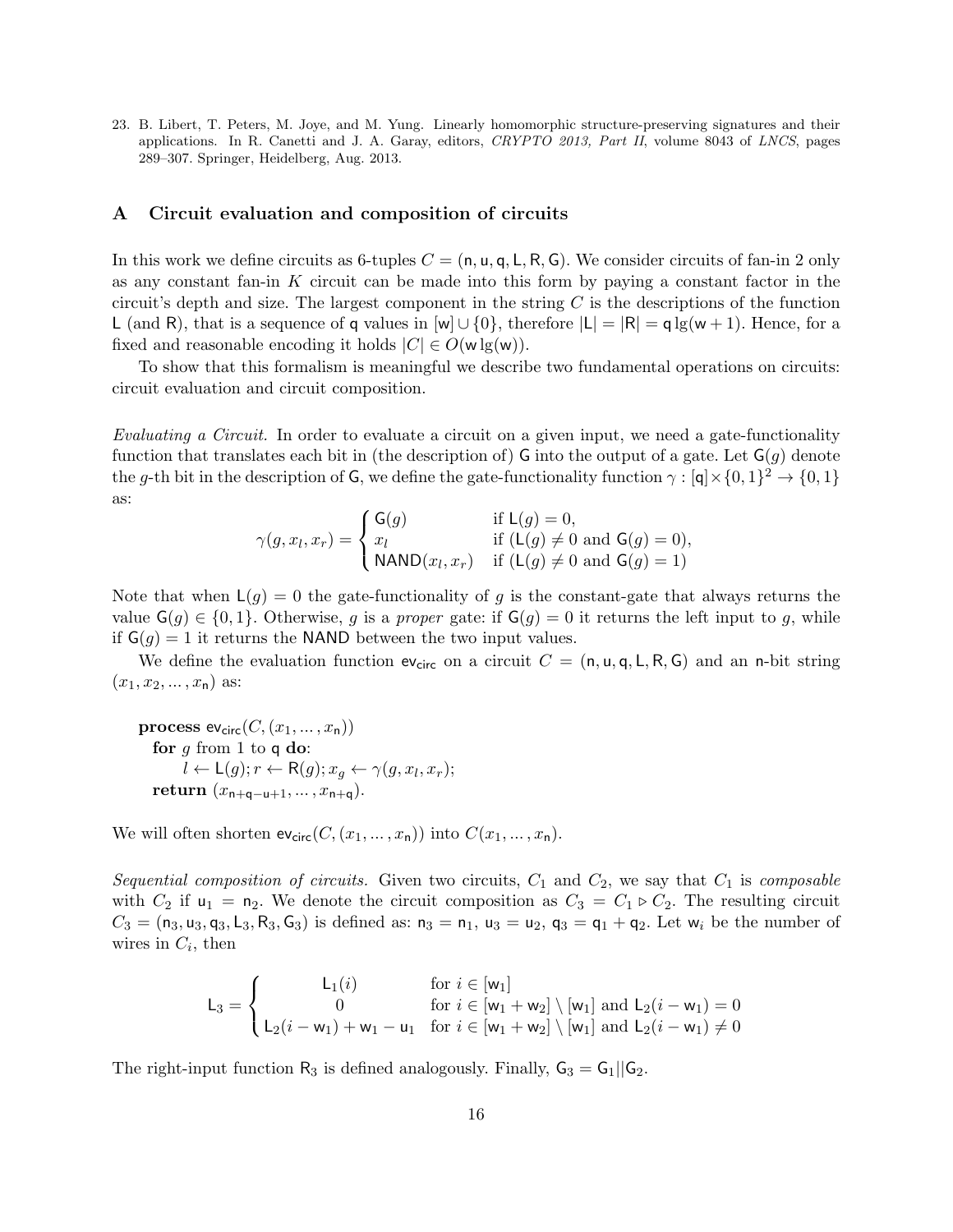# <span id="page-17-2"></span>B Details of the Matrioska construction

<span id="page-17-1"></span>**Definition 4 (The equal-to circuit**  $EQ<sup>y</sup>$ ). We define  $EQ<sup>y</sup>$  to be the circuit that, for a given value  $y \in \{0, 1\}$ , returns 1 if the input bit equals y, 0 otherwise. Formally,

$$
EQ^{\mathsf{y}} = (1, 1, 5, (01134), (02325), (\mathsf{y}, 1, 1, 1, 1))
$$
.

A representation of  $EQ<sup>y</sup>$  is given in Figure [1.](#page-17-3)



<span id="page-17-3"></span>Fig. 1. The  $EQ^y$  circuit for the value  $y = m$ .

Note that any circuit of the form  $C = (n, 1, q, L, R, G)$  is composable with  $EQ<sup>y</sup>$  and the composed circuit

 $D = C \triangleright EQ^{y} = (n, 1, q+5, L||(0, w, w+2, w+3), R||(0, w+1, w+2, w+1, w+4), G||(y, 1, 1, 1, 1)).$ 

#### <span id="page-17-0"></span>B.1 The three-client three-input case

Consider the case in which we want to authenticate the result of a *three*-input circuit  $C =$  $(3, 1, q_C, L_C, R_C, G_C)$  evaluated on three messages, each signed by a distinct client. For notation sake, we assume the clients have identities  $\mathsf{id}_1 = 1$ ,  $\mathsf{id}_2 = 2$  and  $\mathsf{id}_3 = 3$ . Let  $\mathsf{m}_i \in \{0,1\}$  denote the input of party  $i \in [3]$ , and  $\sigma_i \leftarrow \textsf{HS}.$  Sign(sk<sub>i</sub>,  $\ell_i, \mathsf{m}_i$ ) be the corresponding signature. Note that each  $\sigma_1, \sigma_2$  and  $\sigma_3$  is generated using a different secret key of the HS scheme. Moreover, in this example we are deliberately removing dataset identifiers for ease of exposition. To ease the understanding of the Matrioska procedure we add pictorial representations of the circuits we build at each step. The figures show how we "build around" the initial circuit and provide an less-detailed intuition of our technique.

**Step 0.** Given the labeled program  $\mathcal{P} = (C, (\ell_1, \ell_2, \ell_3))$  and the three messages  $m_1, m_2, m_3$ , compute the value  $y = C(m_1, m_2, m_3)$ . Let  $E_0 = (3, 1, q_0, L_0, R_0, G_0)$  be a circuit satisfying  $E_0(x_1, x_2, x_3)$ 1 iff  $C(x_1, x_2, x_3) = y$ , e.g.,  $E_0 = C \triangleright EQ^y$ . Note that  $E_0$  can be constructed using C and y solely without, knowing the values  $m_1, m_2, m_3$  (see Definition [4\)](#page-17-1). By construction it holds that:



<span id="page-17-4"></span>
$$
E_0(m_1, m_2, m_3) = 1.
$$
 (13)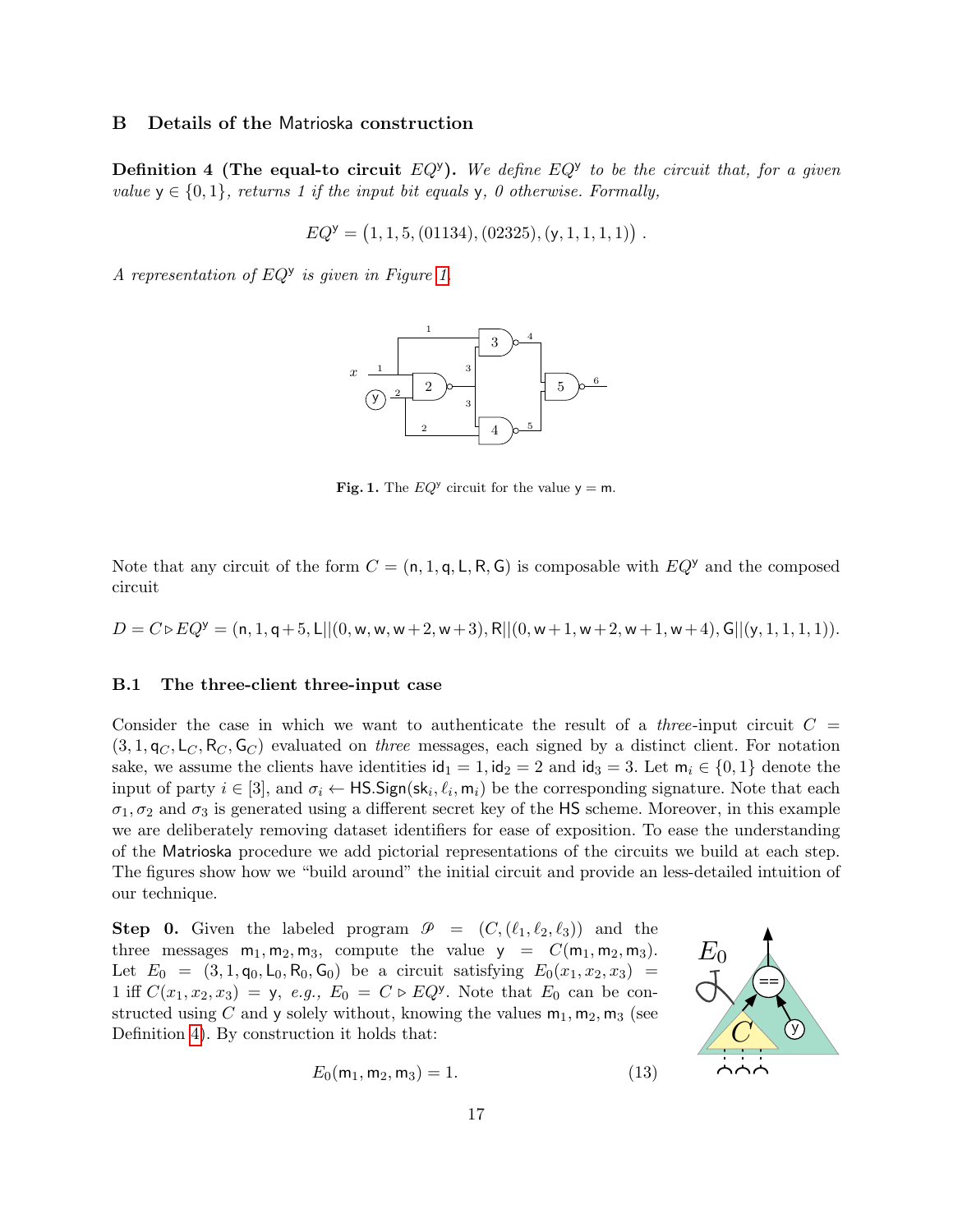**Step 1.** We build a single-input circuit  $E_1$  that corresponds to  $E_0$ where the last two inputs  $m_2$  and  $m_3$  are fixed and hardwired into it. In this way, we obtain a single-input single-client circuit on which we can run  $\textsf{HS}$ . Eval using the public key  $\textsf{pk}_1$ . In more details, given  $\mathcal{E}_0 = (E_0, (\ell_1, \ell_2, \ell_3))$ , the signature  $\sigma_1$  and the messages  $m_2, m_3$ :



• Define a *mask* circuit  $M_1 = (1, 3, 3, L'_1, R'_1, G'_1)$  where  $L'_1 = R'_1 = (1, 0, 0)$  and  $G'_1 = (0, m_2, m_3)$ . The purpose of  $M_1$  is to create ad-hoc inputs for  $E_0$ : given  $b \in \{0,1\}$  as input,  $M_1$  outputs  $M_1(b) = (b, m_2, m_3)^{8}$  $M_1(b) = (b, m_2, m_3)^{8}$  $M_1(b) = (b, m_2, m_3)^{8}$ 

• Compose  $M_1$  with  $E_0$  to obtain  $E_1 = M_1 \triangleright E_0 = (1, 1, q_1, L_1, R_1, G_1)$  where:  $q_1 = q_0 + 3$  and  $G_1 = (G'_1 || G_0)$ . Let  $L_0^*$  and  $R_0^*$  be the string representations of the functions:

$$
L_0^{\star}(i) = \begin{cases} L_0(i) + 3 & \text{if } L_0(i) \neq 0, \ (i \in [q_0]) \\ 0 & \text{if } L_0(i) = 0, \ (i \in [q_0]) \end{cases}, \quad R_0^{\star}(i) = \begin{cases} R_0(i) + 3 & \text{if } R_0(i) \neq 0, \ (i \in [q_0]) \\ 0 & \text{if } R_0(i) = 0, \ (i \in [q_0]) \end{cases}
$$

The left/right input functions of  $E_1$  are  $L_1 = (L'_1 || L_0^*), R_1 = (R'_1 || R_0^*).$ 

Circuit composition ensures that  $E_1(x_1) = E_0(x_1, m_2, m_3)$  and thus equation [\(13\)](#page-17-4) implies

<span id="page-18-1"></span>
$$
E_1(\mathsf{m}_1) = 1.\tag{14}
$$

Note that  $E_1$  can be constructed directly from  $E_0$  given  $m_2$  and  $m_3$ , in particular the value  $m_1$  is not needed:

 $E_1 = (1, 1, n_0 + 3, (100, L_0^*), (100, R_0^*), (0, m_2, m_3, G_0)).$ 

• Compute  $\hat{\sigma}_1 \leftarrow \textsf{HS.Eval}(E_1, \textsf{pk}_1, \sigma_1)$ . This is possible since  $E_1$  is a one-input circuit. Moreover equation [\(14\)](#page-18-1) and the correctness of the HS scheme imply that

<span id="page-18-2"></span>
$$
\mathsf{HS}.\mathsf{Verify}((E_1, \ell_1), \mathsf{pk}_1, \hat{\sigma}_1, 1) = 1. \tag{15}
$$

**Step 2.** The actual inductive procedure begins now. The challenge is that  $\hat{\sigma}_1$  cannot be directly checked by the verifier as it does not know the messages  $m_2$ ,  $m_3$  needed to define the circuit  $E_1$ . Our idea is to write equation [\(15\)](#page-18-2) as  $\mathsf{HS}.\mathsf{Verify}(S_1) = 1$  for a string  $S_1 = ((E_1, \ell_1), \mathsf{pk}_1, \sigma_1)$  that contains two bits that are the messages  $m_2, m_3$ , and then we want to use HS. Eval to create a signature proving the correctness of the computation in [\(15\)](#page-18-2). As we shall see, this is possible by repeating our previous technique, namely seeing HS.Verify( $S_1$ ) as a single-input function of  $m_2$  in which  $m_3$ 

is hardwired. Repeating this approach one more time, we will later be able to let  $m_3$  also "disappear" and use HS.Eval on a circuit that can be reconstructed by the verifier without knowing  $m_1, m_2, m_3$ . Coming back to this second step, in MKHS.Eval we proceed as follows. We define a mask circuit that outputs  $S_1$ where the bit that embeds the value  $m_2$  is substituted with the bit input to mask circuit. Next, we define  $E_2$  as the composition proceed as follows. We define a mask circuit that outputs  $S_1$ <br>where the bit that embeds the value  $m_2$  is substituted with the<br>bit input to mask circuit. Next, we define  $E_2$  as the composition<br>of this mask and the ci



<span id="page-18-0"></span><sup>&</sup>lt;sup>8</sup> Recall that  $L'_1(1) = 1 \neq 0$  and  $G'_1(1) = 0$ , thus the first gate outputs the input to the circuit.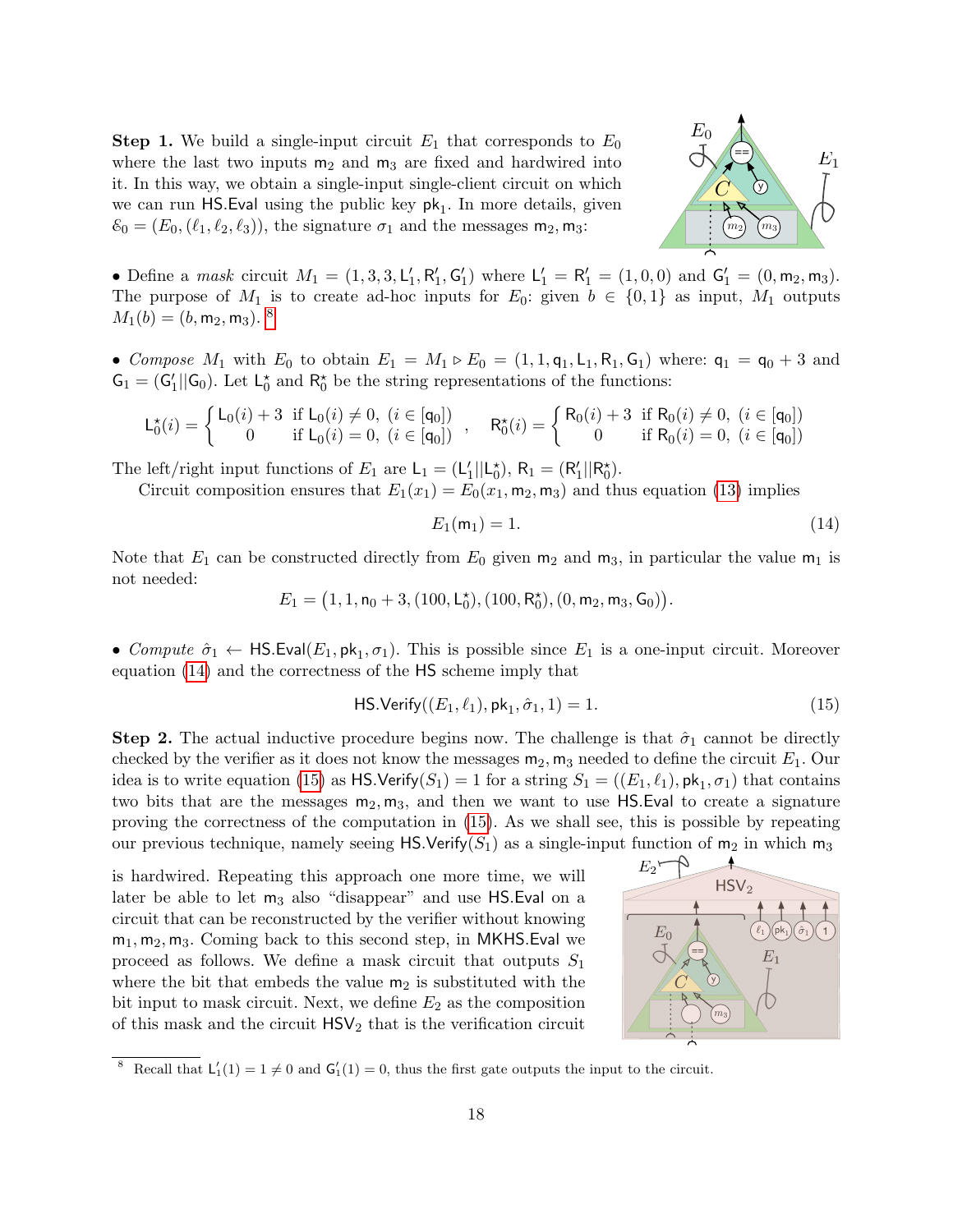of the signature scheme when checking the authenticity of a signature against the value 1 on input of  $size(E_1).<sup>9</sup>$  $size(E_1).<sup>9</sup>$  $size(E_1).<sup>9</sup>$ 

*Facts:* The position of the gate that embeds the value  $m_2$  in  $E_1$  is by construction  $g_2 = 3 \lg(N_1) +$  $2q_1 \lg(w_1) + 2$ , where  $N_1$  is a given upper bound on the size of  $n_1$  and  $q_1$ , indeed:

$$
E_1 = \left( \underbrace{1, 1, q_1}_{3 \lg(N_1)}, \underbrace{L_1, R_1}_{2q_1 \lg(w_1)}, G_1 = \underbrace{(0, m_2, m_3, G_0)}_{2} \right).
$$

Since  $S_1 = ((E_1, \ell_1), \mathsf{pk}_1, \sigma_1)$  is a valid input to  $\mathsf{HSV}_2$ , we have that  $|S_1| = \mathsf{n}_{\mathsf{HSV}_2}$ .

Given  $S_1 = ((E_1, \ell_1), \mathsf{pk}_1, \hat{\sigma}_1)$  and the signature  $\sigma_2$ :

• Define a mask circuit  $M_2 = (1, n_{\text{HSV2}}, n_{\text{HSV2}}, L'_2, R'_2, G'_2)$  where

$$
\mathsf{L}'_2(g) = \mathsf{R}'_2(g) = \begin{cases} 0 & \text{if } g \in [\mathsf{n}_{\mathsf{H}} s_{\mathsf{V}}_2] \setminus \{g_2\} \\ 1 & \text{if } g = g_2 \end{cases} \text{ and } \mathsf{G}'_2(g) = \begin{cases} S_1[g] & \text{if } g \in [\mathsf{n}_{\mathsf{H}} s_{\mathsf{V}}_2] \setminus \{g_2\} \\ 0 & \text{if } g = g_2 \end{cases}
$$

The purpose of  $M_2$  is to create ad-hoc inputs for the circuit HS.Verify. The output of  $M_2$  is  $S_1$ where we overwrite the second gate of  $E_1$  to output the value input to the circuit  $M_2$  – instead of the constant output  $m_2$ . In particular,  $\mathbf{E}$ 

$$
M_2(m_2) = ((1, 1, q_1, L_1, R_1, \underbrace{(0, m_2, m_3, G_0)}_{G_1}, \ell_1), \mathrm{pk}_1, \hat{\sigma}_1)
$$

where all values should be seen as bit-strings.

• Compose  $M_2$  with  $\text{HSV}_2$  to obtain  $E_2 = M_2 \triangleright \text{HSV}_2 = (1, 1, q_2, L_2, R_2, G_2)$  where:  $q_2 = n_{\text{HSV}_2} +$  $q_{\text{HSV}_2}$ ; and  $G_2 = (G_2'||G_{\text{HSV}_2})$ . Let  $L^*_{\text{HSV}_2}$  and  $R^*_{\text{HSV}_2}$  be the string representations of the functions:

$$
\mathsf{L}_{\mathsf{HSV}_2}^{\star}(i) = \begin{cases} \mathsf{L}_{\mathsf{HSV}_2}(i) + \mathsf{n}_{\mathsf{HSV}_2} & \text{if } \mathsf{L}_{\mathsf{HSV}_2}(i) \neq 0, \ (i \in [\mathsf{q}_{\mathsf{HSV}_2}]) \\ 0 & \text{if } \mathsf{L}_{\mathsf{HSV}_2}(i) = 0, \ (i \in [\mathsf{q}_{\mathsf{HSV}_2}]) \end{cases},
$$
\n
$$
\mathsf{R}_{\mathsf{HSV}_2}^{\star}(i) = \begin{cases} \mathsf{R}_{\mathsf{HSV}_2}(i) + \mathsf{n}_{\mathsf{HSV}_2} & \text{if } \mathsf{R}_{\mathsf{HSV}_2}(i) \neq 0, \ (i \in [\mathsf{q}_{\mathsf{HSV}_2}]) \\ 0 & \text{if } \mathsf{R}_{\mathsf{HSV}_2}(i) = 0, \ (i \in [\mathsf{q}_{\mathsf{HSV}_2}]) \end{cases}
$$

The left/right input functions of  $E_2$  are defined as  $L_2 = (L'_2||L^*_{HSV_2}), R_2 = (R'_2||R^*_{HSV_2}).$ 

Circuit composition ensures that  $E_2(m_2) = \textsf{HS}$ . Verify $((E_1, \ell_1), \textsf{pk}_1, \hat{\sigma}_1, 1)$ , therefore by [\(15\)](#page-18-2) it holds that:

<span id="page-19-1"></span>
$$
E_2(\mathsf{m}_2) = 1\tag{16}
$$

Note that  $E_2$  can be constructed directly from  $E_0$  given solely  $m_3$ , and additional public data (*i.e.*,  $pk<sub>1</sub>$ ,  $\hat{\sigma}_1$ , HS.Verify,  $\mathcal{P}$ , y), indeed:

$$
\text{G}_2=(\overbrace{1,1,q_0+3,\underbrace{(1,0,0,L_0^{\star})}_{L_1},\underbrace{(1,0,0,R_0^{\star})}_{R_1},\underbrace{(0,\textbf{0},m_3,\textbf{G}_0,} \ell_1,\textbf{pk}_1,\hat{\sigma}_1,\textbf{G}_{\text{HSV}_2})}_{\text{G}_1^{\prime}}
$$

<span id="page-19-0"></span>With abuse of notation  $\text{HSV}_2 = \text{HS}.\text{Verify}((\cdot, \dots), \cdot, \dots, 1).$  The index <sub>2</sub> is used to keep track of the size of the input (and corresponding output) of the verification circuit.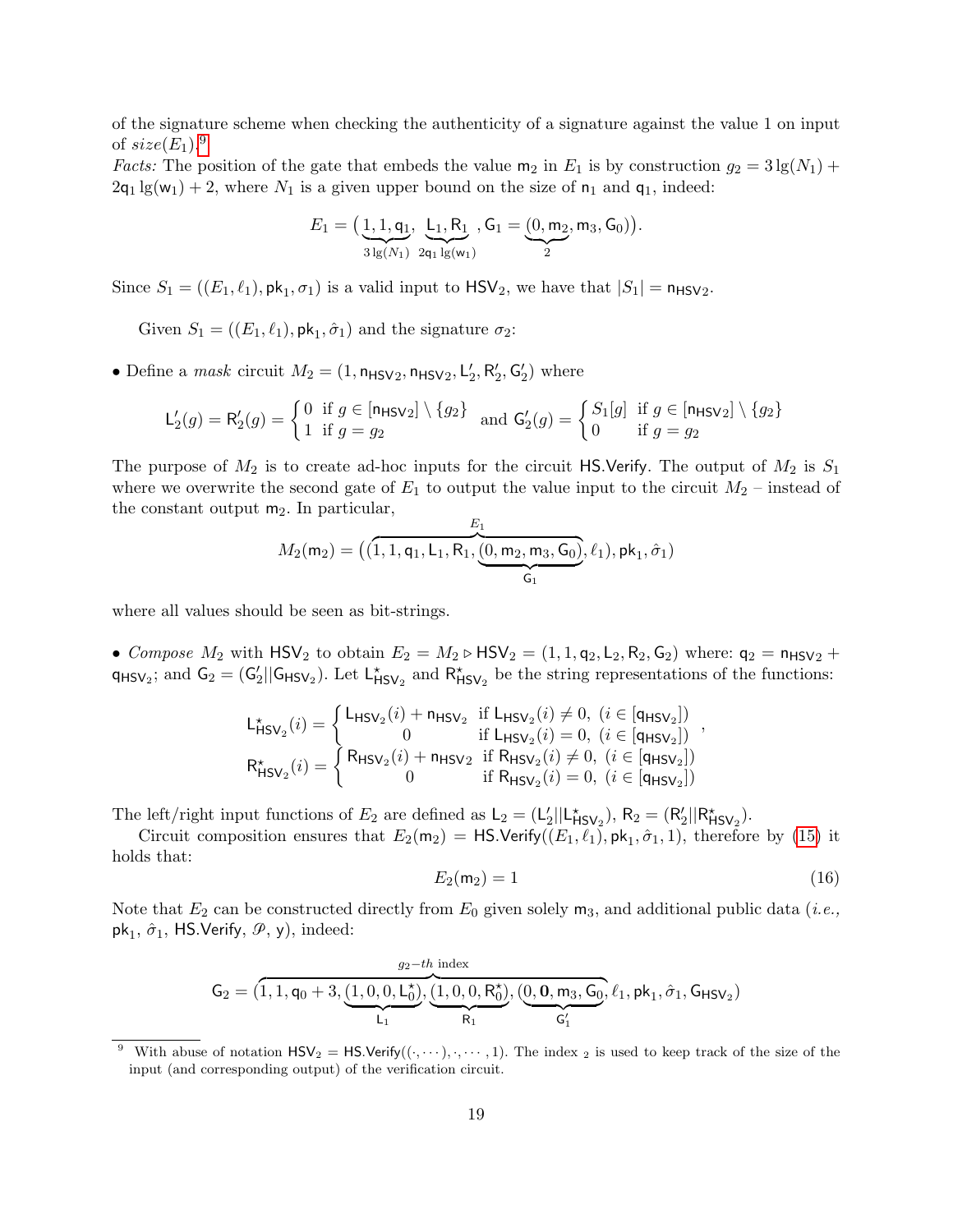where all values should be seen as bit-strings.

• Compute  $\hat{\sigma}_2 \leftarrow \textsf{HS}.\textsf{Eval}(E_2, \textsf{pk}_2, \sigma_2)$ . This is possible since  $E_2$  is a one-input circuit, and  $\sigma_2$  is a signature on  $m_2$ . Indeed, equation [\(16\)](#page-19-1) and the correctness of the  $HS$  scheme imply that

<span id="page-20-0"></span>
$$
\mathsf{HS}.\mathsf{Verify}((E_2, \ell_2), \mathsf{pk}_2, \hat{\sigma}_2, 1) = 1. \tag{17}
$$

Step 3. We proceed inductively, along the line of Step 2.



*Facts:* The position of the gate that embeds the value  $m_3$  in  $E_2$  is by construction  $g_3 = 3 \lg(N_2) +$  $2q_2 \lg(w_2) + g_2 + 1$ , where  $N_2$  is a given upper bound on the size of  $n_2$  and  $q_2$ , indeed:

$$
E_2 = \left( \underbrace{1, 1, q_2}_{3 \lg(N_2)}, \underbrace{L_2, R_2}_{2q_2 \lg(w_2)}, G_2 = \underbrace{(1, 1, q_1, L_1, R_1, (0, \mathbf{0}, \mathbf{m}_3, G_0, \ell_1 ... G_{\text{HSV}_2}) \right).
$$

Given  $S_2 = ((E_2, \ell_2), \mathsf{pk}_2, \hat{\sigma}_2)$ , and the signature  $\sigma_2$ :

• Define a mask circuit  $M_3 = (1, n_{HSV3}, n_{HSV3}, L'_3, R'_3, G'_3)$  where

$$
\mathsf{L}'_3(g) = \mathsf{R}'_3(g) = \begin{cases} 0 & \text{if } g \in [\mathsf{n}_{\mathsf{HSV3}}] \setminus \{g_3\} \\ 1 & \text{if } g = g_3 \end{cases} \quad \text{and } \mathsf{G}'_3(g) = \begin{cases} S_2[g] & \text{if } g \in [\mathsf{n}_{\mathsf{HSV3}}] \setminus \{g_3\} \\ 0 & \text{if } g = g_3 \end{cases}
$$

The output of  $M_3$  is  $S_2$  where we overwrite the gate that embeds the constant value  $m_3$  with a gate that outputs the value input to the circuit  $M_3$ . In particular,  $M_3(\mathsf{m}_3) = S_2$ .

• Compose  $M_3$  with  $\text{HSV}_3$  to obtain  $E_3 = M_3 \triangleright \text{HSV}_3 = (1, 1, q_3, L_3, R_3, G_3)$ . Circuit composition ensures that  $E_3(m_3) = \textsf{HS}.\textsf{Verify}((E_2, \ell_2), \textsf{pk}_2, \hat{\sigma}_2, 1),$  therefore by [\(17\)](#page-20-0) it holds that:

<span id="page-20-1"></span>
$$
E_3(m_3) = 1.
$$
 (18)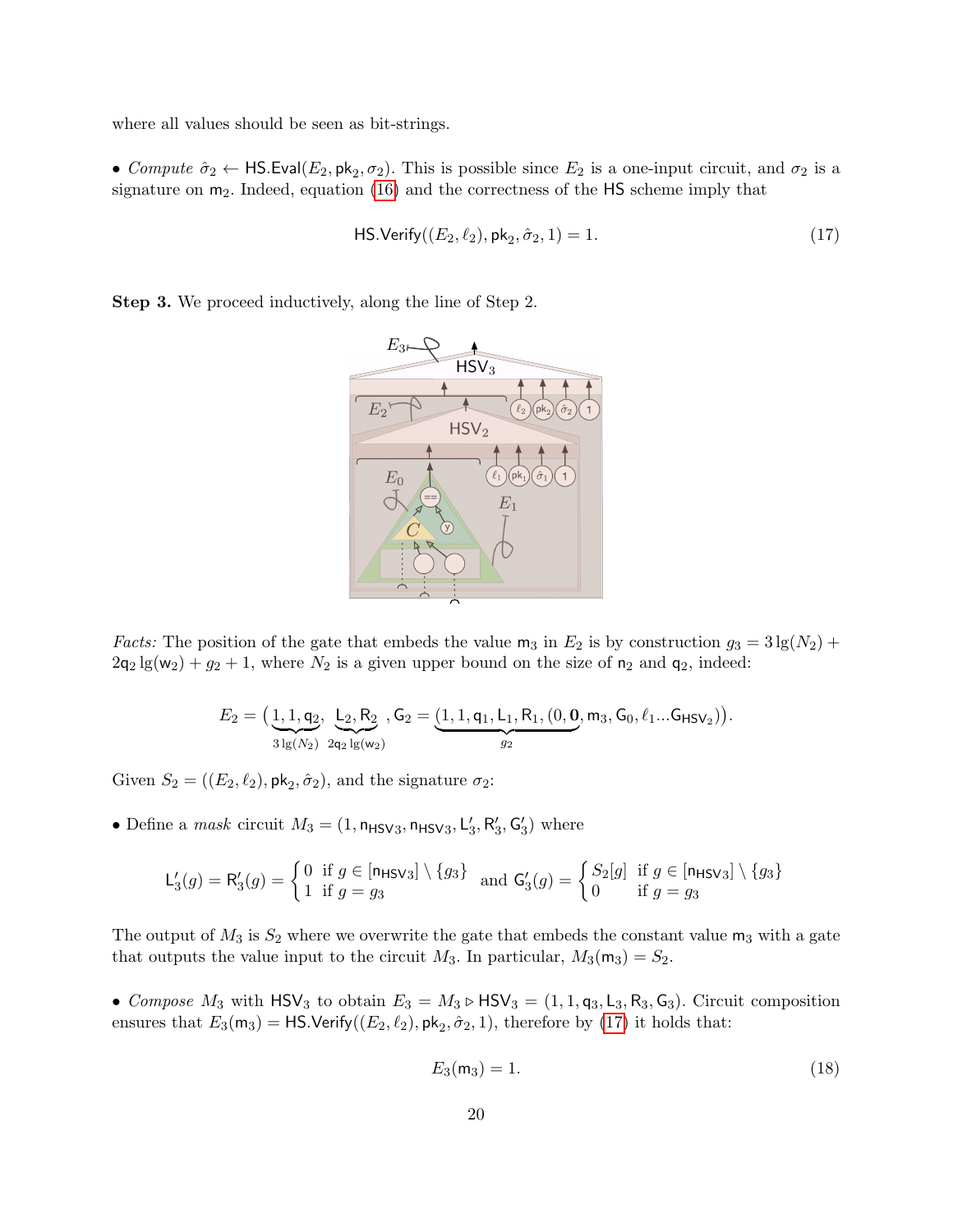Note that  $E_3$  can be constructed directly from  $\mathcal{E}_0 = (E_0, \ell_1, \ell_2, \ell_3)$  given solely the public data  $\mathsf{pk}_i, \hat{\sigma}_i \text{ for } i \in [2] \text{: indeed:}$ 

<span id="page-21-1"></span>
$$
E_3 = \left(1, 1, n_{\text{HSV3}} + q_{\text{HSV}_3}, L_3 = (\underbrace{\underbrace{0...1}_{g_3} 0... \underbrace{0...}_{g_3}), R_3 = (\underbrace{\underbrace{0...0...1}_{g_3} 0... \underbrace{0...}_{g_3}), R_3 = (\underbrace{\underbrace{0...0...1}_{g_3} 0... \underbrace{0...}_{g_3}), R_3 = (\underbrace{\underbrace{0...0...1}_{g_3} 0... \underbrace{0...}_{g_3}), R_3 = (\underbrace{\underbrace{0...0...1}_{g_3} 0... \underbrace{0...}_{g_3}), R_3 = (\underbrace{\underbrace{0...0...1}_{g_3} 0... \underbrace{0...}_{g_3}), R_3 = (\underbrace{\underbrace{0...0...1}_{g_3} 0... \underbrace{0...}_{g_3}), R_3 = (\underbrace{\underbrace{0...0...1}_{g_3} 0... \underbrace{0...}_{g_3}), R_3 = (\underbrace{\underbrace{0...0...1}_{g_3} 0... \underbrace{0...}_{g_3}), R_3 = (\underbrace{\underbrace{0...0...1}_{g_3} 0... \underbrace{0...}_{g_3}), R_3 = (\underbrace{\underbrace{0...0...1}_{g_3} 0... \underbrace{0...}_{g_3}), R_3 = (\underbrace{\underbrace{0...0...1}_{g_3} 0... \underbrace{0...}_{g_3}), R_3 = (\underbrace{\underbrace{0...0...1}_{g_3} 0... \underbrace{0...}_{g_3}), R_3 = (\underbrace{\underbrace{0...0...1}_{g_3} 0... \underbrace{0...}_{g_3}), R_3 = (\underbrace{\underbrace{0...0...0}_{g_3} 0... \underbrace{0...}_{g_3}), R_3 = (\underbrace{\underbrace{0...0...0}_{g_3} 0... \underbrace{0...}_{g_3}), R_3 = (\underbrace{\underbrace{0...0...0}_{g_3} 0... \underbrace{0...}_{g_3}), R_3 = (\underbrace{\underbrace{0...0...0}_{g_3} 0... \underbrace{0...}_{g_3}), R_3 = (\underbrace{\underbrace{0...0...0}_{g_3} 0... \underbrace{0...}_{g_3}), R_3 = (\underbrace{\underbrace{0...0...0}_{g_3} 0... \underbrace{0...}_{g_3}), R_3 = (\underbrace{\underbrace{0...0...0}_{g_3} 0... \underbrace{0
$$

where all values should be seen as bit-strings.

• Compute  $\hat{\sigma}_3 \leftarrow \textsf{HS}.\textsf{Eval}(E_3, \textsf{pk}_3, \sigma_3)$ . This is possible since  $E_3$  is a one-input circuit. From Equation [\(18\)](#page-20-1) and the correctness of the HS scheme we get:

$$
\mathsf{HS}.\mathsf{Verify}((E_3, \ell_3), \mathsf{pk}_3, \hat{\sigma}_3, 1) = 1. \tag{19}
$$

The multi-key homomorphic evaluation algorithm outputs  $\hat{\sigma} = (\hat{\sigma}_1, \hat{\sigma}_2, \hat{\sigma}_3)$ .

In order to verify  $\hat{\sigma}$  the verifier simply needs the labeled program  $\mathcal{P} = (C,(\ell_1, \ell_2, \ell_3))$ , the value y corresponding to the claimed output of  $\mathcal{P}$ , the three public keys  $\mathsf{pk}_i$  for  $i \in [3]$  and the multi-key homomorphic signature  $\hat{\sigma} = (\hat{\sigma}_1, \hat{\sigma}_2, \hat{\sigma}_3)$ . The verification process begins by constructing the circuit  $E_0$ . As noted before, this can be done given solely C and y. Next, the verifier computes directly the circuit  $E_3$ . This can be done using the available values  $\ell_i$ ,  $\mathsf{pk}_i$ ,  $\hat{\sigma}_i$  for  $i \in [2]$  and the (public) circuit descriptions of  $\text{HSV}_2$  and  $\text{HSV}_3$ . Let  $\mathcal{E}_3 = (E_3, \ell_3)$ , the verification concludes by running:

$$
\mathsf{HS}.\mathsf{Verify}(\mathcal{E}_3,\mathsf{pk}_3,\hat{\sigma}_3,1)
$$

It is easy to see that by correctness, this returns 1, as stated in Equation [\(19\)](#page-21-1).

#### <span id="page-21-0"></span> $B.2$  Computing the index where the messages of signer i are embedded

In this appendix we explain the reasoning behind the definition of the index

$$
g_i = 3\lg(N_{i-1}) + 2q_{i-1}\lg(\mathsf{w}_{i-1}) + g_{i-1} + \mathsf{n}_{i-1}
$$

in our compiler (step i in Definition [3\)](#page-9-2). Recall that in this step we hold the circuit  $E_{i-1}$  and look for the positions in its gate description where the  $n_i$  values input by identity id<sub>i</sub> are located. This will be an interval  $I_i = [g_i, g_i + n_i]$ , for some index  $g_i$ . Essentially,  $g_i$  should jump over the description of the first part of the circuit  $E_{i-1} = (n_{i-1}, 1, q_{i-1}, L_{i-1}, R_{i-1}, G_{i-1})$  to select the bits in  $G_{i-1}$  that contain the values  $m_{(n_{i-1}+1)},...,m_{n_i}$ . The description of the values  $n_{i-1}, 1, q_{i-1}$ covers the first  $3\lg(N_{i-1})$  bits. Then, the left/right input functions  $\mathsf{L}_{i-1}, \mathsf{R}_{i-1}$  are two strings of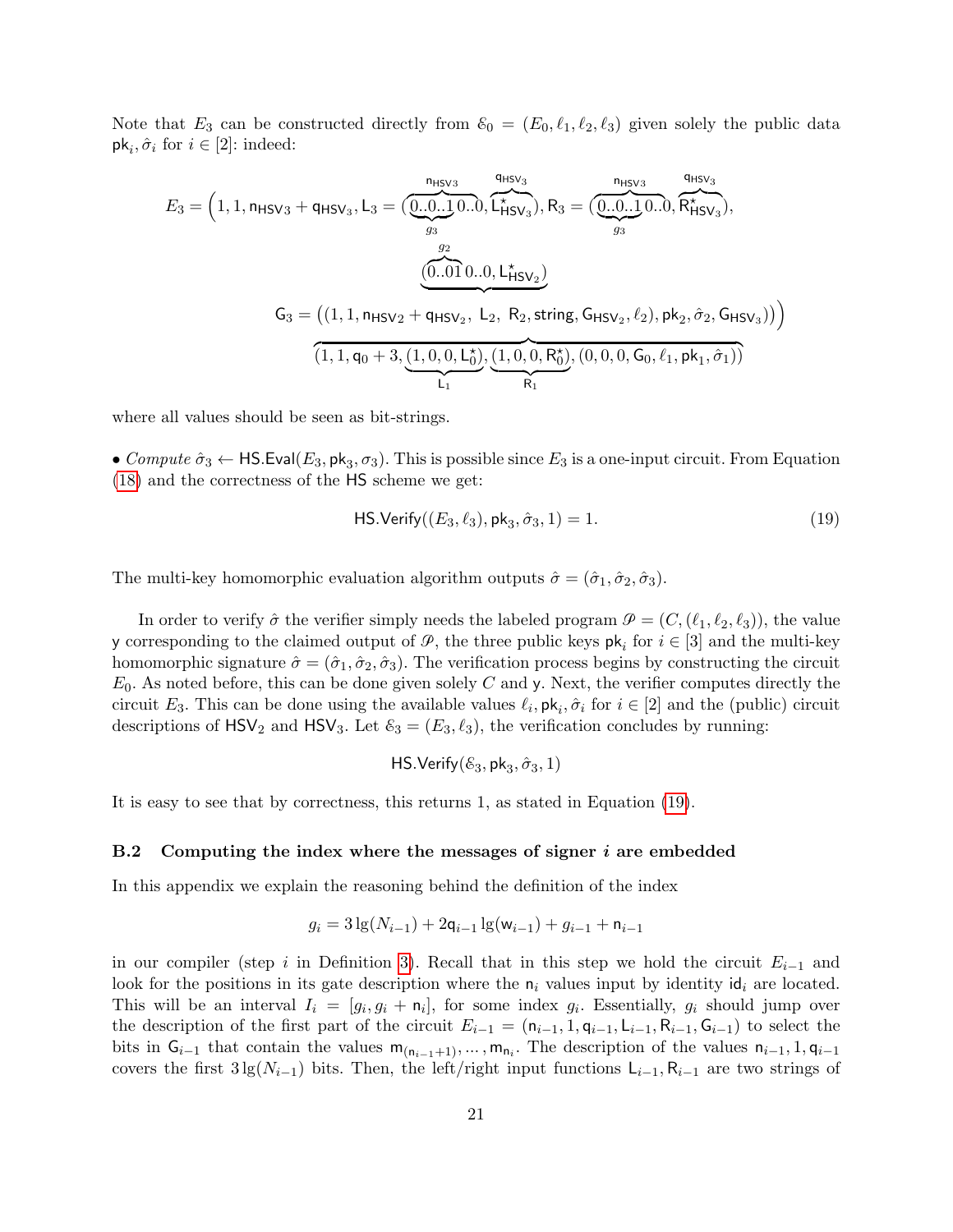$q_{i-1}$  wires covering additional  $2q_{i-1}$  lg(w<sub>i−1</sub>) bits. At this point we enter the gate description of  $E_{i-1}$  that brings with an accumulative addend of  $g_{i-1} + n_{i-1} + 1$  bits to reach the position where  $G_{i-1}$  contains the first message input by client  $\mathsf{id}_{i}$ . By construction  $G_{i-1} = (G'_{i-1}||G_{\mathsf{HSV}_{i-1}})$ , for consistency let  $\text{HSV}_1 = \text{G}_0$ . For  $i \geq 2$  the gates in  $\text{G}'_{i-1}$  embed (a minor modification of) the string  $S_{i-2} = ((E_{i-2}, \ell_{t_{i-1}}, \ldots, \ell_{t_i-1}), \mathsf{pk}_{\mathsf{id}_{i-2}}, \sigma_{i-2}),$  for consistency let  $S_0 = (0..0\mathsf{m}_{\mathsf{n}_1+1}..\mathsf{m}_{\mathsf{n}})$  where the first  $n_1$  entries are 0. When  $i = 2$ ,  $G'_1 = \overline{S}_0$ , therefore the bit that contains the first input by client  $\mathsf{id}_2$  is the  $t_2 = (n_1 + 1)$ -th bit in  $G_1$ , which is consistent with the formula  $g_1 + n_1$  since we set  $g_1 = 1$ . Now for  $i = 3$ ,  $G'_2$  equals  $S_1 = ((E_1, \ell_{n_1+1}, \ldots, \ell_{t_2-1}), \mathsf{pk}_{\mathsf{id}_1}, \sigma_1)$ , except for the  $(\mathsf{n}_3)$  bits where  $G'_1$  has the gates initiated to the values input by  $\mathsf{id}_3$ . This interval begins at the  $3\lg(N_1)+2\mathsf{q}_1\lg(\mathsf{w}_1)+\mathsf{n}_1+1=g_2$ bit of  $S_1$ . Therefore  $g_3 = 3 \lg(N_2) + 2q_2 \lg(w_2) + q_2 + n_2$ . This explains the recursive definition of  $g_i$ .

## <span id="page-22-0"></span>**B.3** Growth of the circuits  $E_i$  in Matrioska

In our representation of circuits the largest factor in the size of a circuit is determined by the description of the functions L and R. In particular, for a circuit C with  $q \gg n$  the asymptotic bound is  $size(C) \sim q \lg(q)$ , where we approximate the number of wires w with the number of gates  $\mathsf{q}.^{10}$  $\mathsf{q}.^{10}$  $\mathsf{q}.^{10}$ 

Let  $\mathsf{q}_0$  denote the number of gates in  $E_0$ , then:  $size(E_0) \sim \mathsf{q}_0 \lg(\mathsf{q}_0)$ . Let n be the total number of input to the computation (in case n=t each input belongs to a different user) then  $size(E_1) \sim$  $(q_0 + n)$  lg $(q_0 + n)$ , since  $n < q_0$  in this analysis we consider

<span id="page-22-4"></span>
$$
size(E_1) \sim 2\mathsf{q}_0 \lg(2\mathsf{q}_0). \tag{20}
$$

The actual growth begins with  $i = 2$ . From this point on, in fact, the verification circuit  $\text{HSV}_i$  is contained in  $E_i$ . Without loss of generality, we assume that on input a circuit of size Z the verification circuit  $size(\text{HSV})$  has size  $size(\text{HSV}) \sim size(Z)^{c_s}$ , for a constant value  $c_s \geq 1$  (dependent on the HS scheme). In our compiler this translates to  $q_{\text{HSV}_i} \lg(q_{\text{HSV}_i}) \sim (q_{i-1} \lg(q_{i-1}))^{c_s}$ , thus:

<span id="page-22-2"></span>
$$
size(E_2) = size(M_2 \triangleright \text{HSV}_2) = |(1, 1, \text{q}_2, \text{L}_2, \text{R}_2, \text{G}_2)|
$$
  
~ q<sub>2</sub> lg(q<sub>2</sub>) (21)

$$
\sim \mathsf{q}_{\mathsf{HSV}_2} \lg(\mathsf{q}_{\mathsf{HSV}_2}) \tag{22}
$$

$$
\sim (2\mathsf{q}_0 \lg(2\mathsf{q}_0))^{\mathsf{c}_s}.\tag{23}
$$

Where [\(21\)](#page-22-2) is the usual approximation of the circuit's size with the number of gates, [\(22\)](#page-22-2) comes from the fact that<sup>[11](#page-22-3)</sup>  $q_2 = n_{HSV_2} + q_{HSV_2} \sim q_{HSV_2}$  and [\(23\)](#page-22-2) is implied by our assumption  $size(HSV_2) \sim$  $size(E_1)^{c_s}$  and [\(20\)](#page-22-4). Following this reasoning inductively we get:  $size(E_t) \sim (q_0 \lg(q_0))^{c_s t-1}$ . In other words, let s' denote the size of the circuit C given in input to MKHS. Eval, then  $size(E_t) = s'^{c_s t-1} < s$ . Regarding the depth growth we notice that if the function  $d_{\text{HSV}}(z, \lambda)$  is polynomial there exists a constant  $c_d \geq 1$  such that  $d_{\text{HSV}}(z, \lambda) = z^{c_d}$ . Then  $depth(E_t) = size(E_{t-1})^{c_d} = s^{c_d \cdot c_s^{1-t}}$ . However, if  $d_{\text{HSV}}(z, \lambda)$  is logarithmic then  $depth(E_t) = log(size(E_{t-1})) = (c_s^{1-t})s$ .

<span id="page-22-1"></span><sup>&</sup>lt;sup>10</sup> Approximating  $w = q + n$  with q is a quite tight in our case, since all  $E_i$  are circuits with one single input.

<span id="page-22-3"></span><sup>&</sup>lt;sup>11</sup> to upperbound we could put a factor 2 in this estimate:  $q_2 < 2q_{\text{HSV}_2}$  but since this is an asymptotic estimate and  $q_{\text{HSV}_2}$  > 2 it would not change much.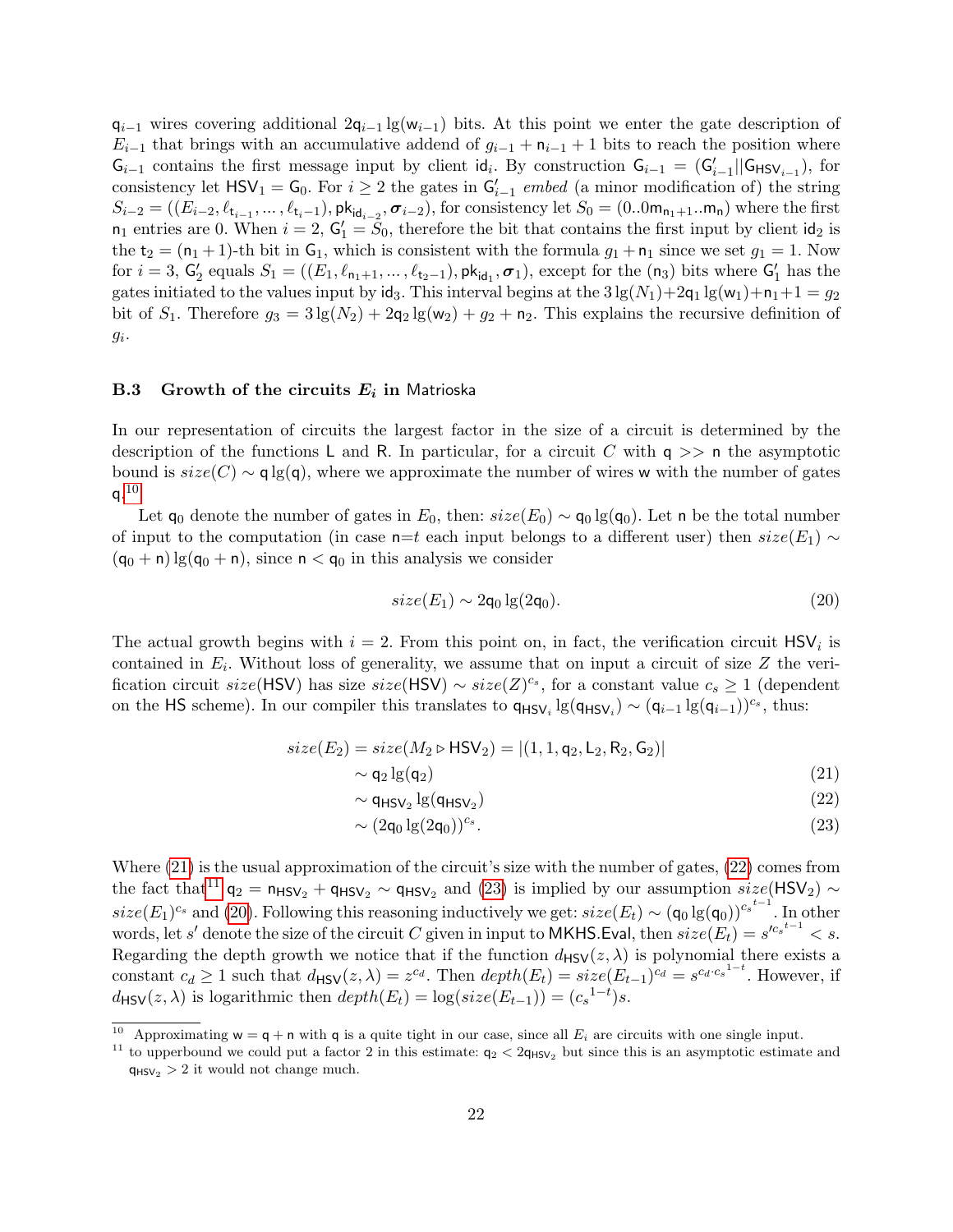# <span id="page-23-1"></span>C Appended proofs

## <span id="page-23-0"></span>C.1 Proof of Lemma [1](#page-12-1)

Proof. The definition of authentication correctness for multi-key homomorphic signature schemes requires that the signature  $\sigma$  output by MKHS.Sign(sk,  $\ell$ , m) verifies correctly for the message m as the output of the identity program  $\mathcal{I}_\ell = (C_{\mathsf{id}}, \ell)$ . In details,  $C_{\mathsf{id}} : \mathcal{M} \to \mathcal{M}$  is the identity circuit defined as

$$
C_{\mathsf{id}} = (\mathsf{n}_{\mathsf{id}} = 1, \mathsf{u}_{\mathsf{id}} = 1, \mathsf{q}_{\mathsf{id}} = 1, \mathsf{L}_{\mathsf{id}} = 1, \mathsf{R} = 1, \mathsf{G} = 0)
$$

and  $\ell = (\mathsf{id}, \tau)$  for some  $\tau \in \mathcal{T}$ . Formally, we want to show that

MKHS.  
Verify 
$$
(\mathcal{G}_{\ell}, \mathsf{pk}_{\mathsf{id}}, \mathsf{m}, \mathsf{MKHS}.\mathsf{Sign}(\mathsf{sk}_{\mathsf{id}}, \ell, \mathsf{m})) = 1.
$$

The proof is quite intuitive and reduces to the correctness of the homomorphic signature scheme HS. Let  $\sigma \leftarrow \text{MKHS}.\text{Sign}(\text{sk}, \ell = (\text{id}, \tau), \text{m})$ . By construction (Equation [\(1\)](#page-9-4))  $\sigma$  is the output of  $\sigma \leftarrow \text{HS}.Sign(\text{sk}_{\text{id}}, \tau, \text{m})$ . Since  $t = \text{n} = 1$  the multi-key verification algorithm runs the single-key verification circuit on the labelled program  $\mathcal{E}_0 = (C, \tau)$ , the key  $\mathsf{pk}_{\mathsf{id}}$ , the value 1 and the signature  $\hat{\sigma} = \sigma$  (Equation [10\)](#page-11-3). Thus,

MKHS. Verify
$$
(g_\ell, \mathrm{pk}, \mathrm{m}, \sigma)
$$
 = HS. Verify $(\mathcal{E}_0, \mathrm{pk}_{\mathrm{id}}, 1, \sigma)$  = 1

by the correctness of the HS scheme.

# C.2 Proof of Lemma [4](#page-14-0)

*Proof.* We define a reduction B between an MK-HomUF-CMA forger  $\mathcal{A}$  and an HomUF-CMA challenger C. The reduction begins by initializing the identity counter q to 1 and by choosing a (random) index  $j^* \leftarrow [Q_{\text{id}}]$  as a guess for an identity on which  $\mathcal{A}$  will make a forgery.

Setup. In the setup phase  $B$  starts the HomUF-CMA game for the scheme HS. The reduction uses the public parameters of the HS scheme given by its  $HomUF-CMA$  challenger C to generate pp for the MKHS scheme (e.g., adding the ID set, redefining the labels). B sends pp to the adversary  $\mathcal{A}$ . and stores the public key pk provided by C.

Sign queries. In the sign queries, the reduction B answers to queries  $(\Delta, \ell = (id, \tau), m)$  as follows:

- 1. If this is the first query for the dataset  $\Delta$ , the reduction initializes an empty list  $L_{\Delta} = \emptyset$  and proceeds to step [2.](#page-23-2)
- <span id="page-23-2"></span>2. If this is the first query with identity id and  $q \neq j^*$ , generate keys for the identity id running  $(\mathsf{sk}_q, \mathsf{pk}_q) \leftarrow \mathsf{MKHS}.\mathsf{KeyGen}(\mathsf{pp}).$  If this is the first query with identity id and  $q = j^*$ , set  $\mathsf{pk}_{j^*} = \mathsf{pk}$  ( $\mathcal A$  is generating the user that  $\mathcal B$  has guessed as to be the target for the forgery). Update the identity-index map  $\omega : \mathsf{ID} \to [Q_{\mathsf{id}}]$  with  $\omega(\mathsf{id}) = q$  and increase the identity counter  $q \leftarrow q + 1$ . Proceed to step [3](#page-23-3) and [4.](#page-23-4)
- <span id="page-23-3"></span>3. If the query has not been asked before,  $(i.e., (\ell,m) \notin L_{\Delta})$  and  $\omega(id) = i \neq j^*$ , compute  $\sigma \leftarrow \mathsf{MKHS}.\mathsf{Sign}(\mathsf{sk}_i, \ell, \mathsf{m})$  (notice that in this case  $\mathcal B$  knows the secret key). If  $(\ell, \mathsf{m}) \notin L_\Delta$  and  $\omega(\text{id}) = j^*, \mathcal{B}$  queries its challenger C with  $(\Delta, \tau, \text{m})$  to obtain a signature  $\sigma$ . Finally, in both cases, the reduction updates the list of queried messages for the database  $\Delta: L_{\Delta} \leftarrow L_{\Delta} \cup \{(\ell, m)\}\$ and returns  $(\sigma, \mathsf{pk}_i)$  to  $\mathcal{A}$   $(i \in [q])$ .
- <span id="page-23-4"></span>4. If the query has the same label of a previous query on the same dataset, i.e., there exists a message  $\mathsf{m}' \in \mathcal{M}$  such that  $(\ell, \mathsf{m}') \in L_{\Delta}$ , ignore the query.

It is easy to see that up to this point  $\mathcal B$  perfectly simulates the MK-HomUF-CMA game to  $\mathcal A$ .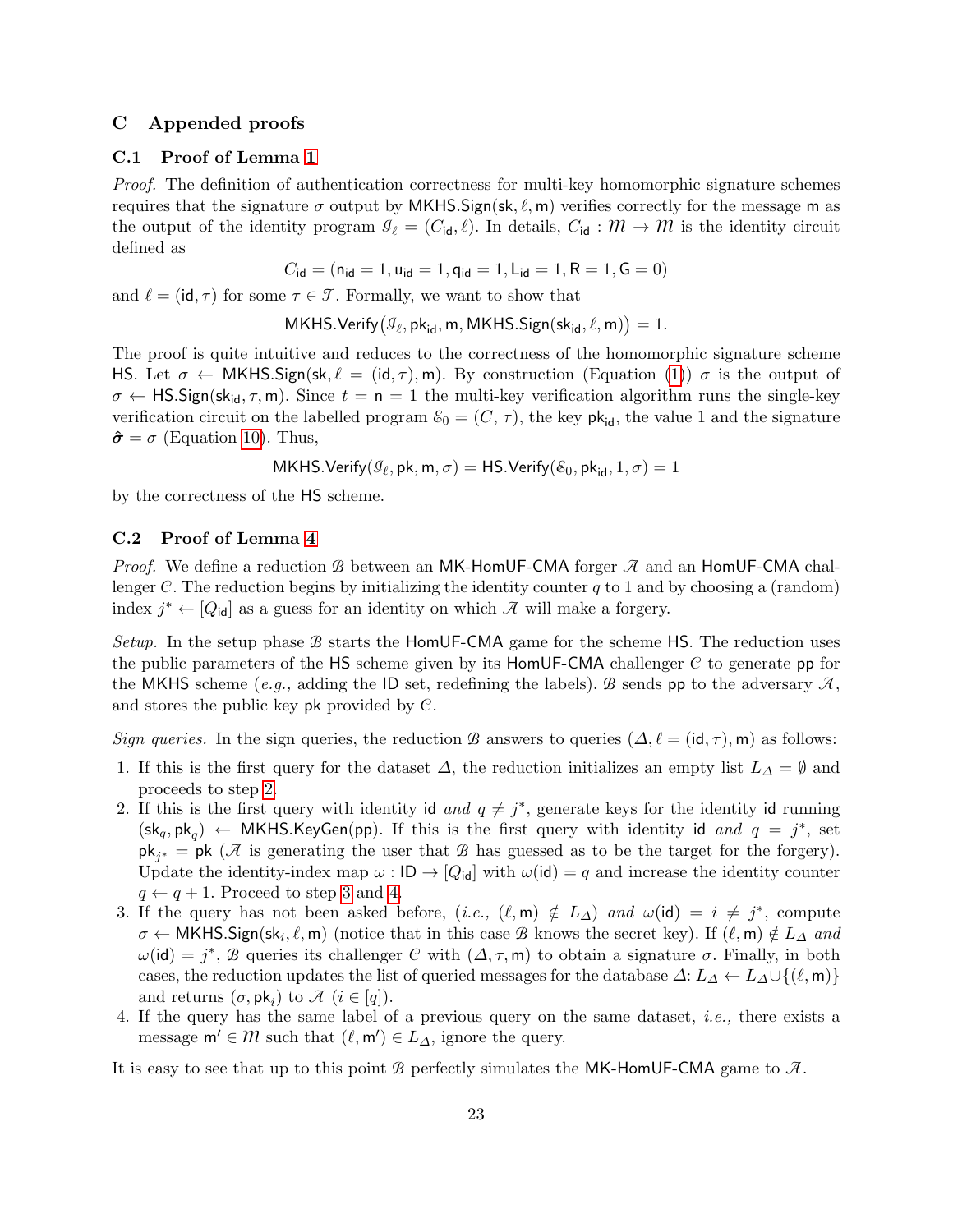Forgery. Let  $(\mathcal{P}^*,\Delta^*,\{\mathsf{pk}^*_{\mathsf{id}}\}_{\mathsf{id}\in\mathcal{P}^*},\mathsf{y}^*,\sigma^*)$  denote the output of  $\mathcal A$  at the end of the MK-HomUF-CMA security experiment (simulated by  $\mathcal{B}$ ). Let id<sup>\*</sup> denote the identity corresponding to the index  $j^*$ chosen by B, *i.e.*,  $\omega(\mathsf{id}^*) = j^*$ . If  $\mathsf{id}^* \notin \mathcal{P}^*$  the reduction aborts. In this case indeed, B has for sure failed to guess one of the identities involved in the forgery made by  $\mathcal{A}$ . Otherwise, in what follows we show that the forgery  $(\mathcal{P}^*, \Delta^*, \{\mathsf{pk}^*_{\mathsf{id}}\}_{\mathsf{id}\in\mathcal{P}^*}, \mathsf{y}^*, \sigma^*)$  can be converted (except with some non-negligible error probability related to the wrong guess of  $j^*$ ) into a single-key forgery for the HomUF-CMA experiment. In what follows we do an analysis case by case.

Single user. If  $\mathcal{P}^*$  is a computation that involves a single user only, the reduction is perfect, *i.e.*, B can turn every forgery (of any type) output by  $\mathcal A$  against MKHS into a forgery against HS by removing the identity id<sup>\*</sup> from the labels. Indeed, notice that if **B** reached this point, it did not abort, and thus  $\mathsf{id}^* \in \mathcal{P}^*$ .

Multi-user programs. If  $\mathcal{P}^*$  involves  $t > 1$  users, the reduction proceeds as follows.

Type-1 Forgery. Namely, it holds both MKHS.Verify( $\mathcal{P}^*, \Delta^*, \{\mathsf{pk}^*_{\mathsf{id}}\}_{\mathsf{id}\in\mathcal{P}^*}, \mathsf{y}^*, \sigma^*) = 1$  and  $L_{\Delta^*} = \emptyset$ . We show that this corresponds to a type-1 forgery against  $\mathsf{HS}$  for the t-th key in  $\mathcal{P}^*$ . By construction (see Equation [\(12\)](#page-12-2)), MKHS.Verify outputs 1 if and only if HS.Verify $((E_t, (\tau^*_{\mathsf{t}_t}, \ldots, \tau^*_{\mathsf{n}})), \Delta^*, \mathsf{pk}^*_{\mathsf{id}_t}, 1, \hat{\sigma}^*_t)$ 1. Moreover, since  $L_{\Delta^*} = \emptyset$ , the reduction never queried its challenger C on the dataset  $\Delta^*$  either. The last two conditions ensure that  $(E_t, (\tau_{t_t}^*, \ldots, \tau_n^*)), \Delta^*, \mathsf{pk}_{\mathsf{id}_t}^*, 1, \hat{\sigma}_t^*$  is a type-1 forgery against HS for the key pair  $(\mathsf{pk}_{\mathsf{id}_t}, \mathsf{sk}_{\mathsf{id}_t}).$ 

Therefore, in this case the reduction  $B$  returns  $(E_t, (\tau_{t}^*, \ldots, \tau_n^*))$ ,  $\Delta^*$ ,  $\mathsf{pk}^*_{\mathsf{id}_t}$ ,  $1, \hat{\sigma}_t^*$  to its challenger, if  $j^* = \omega(\text{id}_t)$  (*i.e.*,  $\mathsf{pk}_{\text{id}_t} = \mathsf{pk}_{j^*}$ ), and aborts otherwise.

Remark 5. The adversary  $\mathcal A$  can possibly produce type-1 forgeries also for identities  $\mathsf{id}_i$  with  $i < t$ . In this case, however,  $L^*_{\Delta}$  is empty and therefore it is impossible to run the (single-key) verification algorithm on the circuits  $E_i$  for  $i < t$ , as this would require the knowledge of the messages  $m_{t_i+n_i+1}, \ldots, m_n$  input by the last  $t-i$  users.

Type-2 Forgery. Namely,  $\mathcal A$  returns  $(\mathcal P^*, \Delta^*, \{\mathsf{pk}^*_{\mathsf{id}}\}_{\mathsf{id}\in \mathcal P^*}, \mathsf{y}^*, \sigma^*)$  such that MKHS.Verify $(\mathcal P^*, \Delta^*,$  $\{pk_{id}^*\}_{id \in \mathcal{P}^*}, y^*, \sigma^*$  = 1 and  $y^* \neq C^*(m_1, ..., m_n)$ ,  $m_1, ..., m_n$  are the messages queries by  $\mathcal{A}$  for the respective labels in  $\mathcal{P}^*$ . In the following claim, we formally show that from any type-2 forgery against the MKHS scheme, it is possible to extract a type-2 forgery against the HS scheme (corresponding to at least one of the users involved in  $\mathcal{P}^*$ ).

 $Claim. Let  $t \geq 2$ , and let  $(\mathcal{P}^*, \Delta^*, \{\mathsf{pk}^*_{\mathsf{id}}\}_{\mathsf{id} \in \mathcal{P}^*}, y^*, \sigma^*)$  be such that MKHS. Verify $(\mathcal{P}^*, \Delta^*, \{\mathsf{pk}^*_{\mathsf{id}}\}_{\mathsf{id} \in \mathcal{P}^*},$$  $(y^*, \sigma^*)=1$  and  $y^* \neq C^*(m_1, \ldots, m_n)$ , with  $\sigma^* = (\hat{\sigma}_1^*, \ldots, \hat{\sigma}_t^*)$ . Then, there exists (at least) one index  $i \in [t]$  such that  $\hat{\sigma}_i^*$  is a type-2 forgery against the HS scheme (for an opportune function).

*Proof.* The claim follows from this inductive reasoning. Consider  $\hat{\sigma}^* = (\hat{\sigma}_1^*, \dots, \hat{\sigma}_t^*)$ . By definition  $E_0(\mathsf{m}_1,\ldots,\mathsf{m}_\mathsf{n})=1$  if and only if  $C^*(\mathsf{m}_1,\ldots,\mathsf{m}_\mathsf{n})=\mathsf{y}$  (see Equation [\(3\)](#page-10-5)). Since  $(\mathcal{P}^*,\Delta^*,\{\mathsf{pk}^*_{\mathsf{id}}\}_{\mathsf{id}\in\mathcal{P}^*},$  $(y^*, \sigma^*)$  is a type-2 forgery  $y^* \neq y$ . Therefore  $E_0(m_1, \dots, m_n) = 0$ . The correctness of the Matrioska compiler therefore implies that  $E_1(m_1,...,m_{n_1}) = 0$  as well, where  $E_1$  is the circuit defined in MKHS. Eval with the messages of identities  $\mathsf{id}_i$ , with  $j > 1$ , hardwired.

Given the signature  $\hat{\sigma}_1^*$  there are two possible cases: either HS.Verify( $\mathcal{E}_1$ ,  $\mathsf{pk}_{\mathsf{id}_1}$ ,  $\hat{\sigma}_1^*, 1$ ) = 1 or not. In the first case,  $(\mathcal{E}_1, \mathsf{pk}_{\mathsf{id}_1}, \hat{\sigma}_1^*, 1)$  is a type-2 forgery against the HS scheme for the key-pair  $(\mathsf{pk}_1, \mathsf{sk}_1)$ , and thus we have found our forgery and the claim is proven with index  $i = 1$ . Otherwise, we proceed inductively to the next identity to show that the claim can be proven for  $i > 1$ .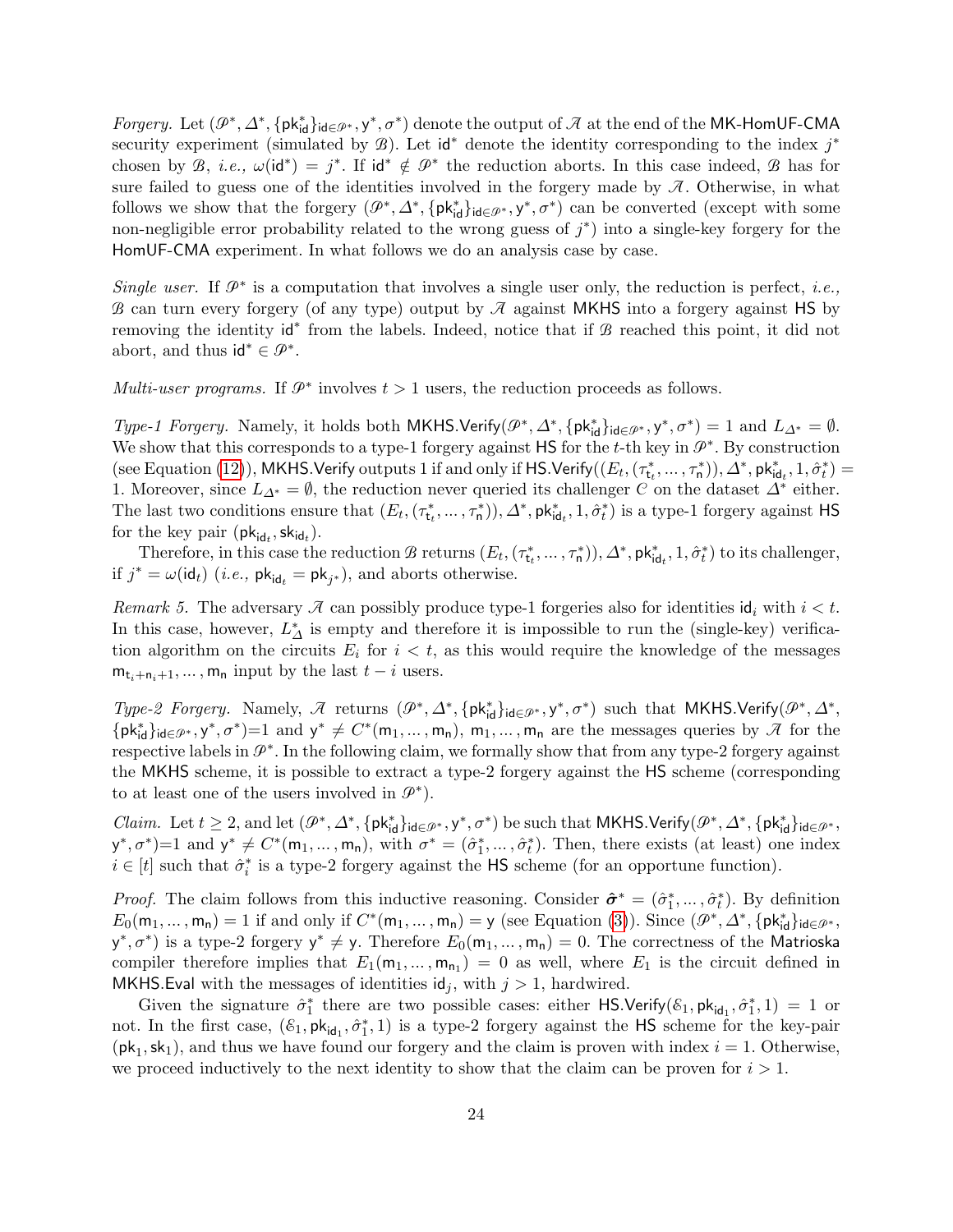By induction, let  $i > 1$  and assume  $E_{i-1}(\mathsf{m}_{\mathsf{t}_{i-1}}, \dots, \mathsf{m}_{\mathsf{t}_{i-1}+\mathsf{n}_{i-1}}) = 0.$  By construction of Matrioska it holds  $E_i(\mathbf{m}_{t_i},\ldots,\mathbf{m}_{t_i+n_i})=0$ . Similarly to the case  $i=1$ , note that for the signature  $\hat{\sigma}_i^*$  there are two possible cases: either  $\textsf{HS}.\textsf{Verify}(\mathcal{E}_i,\textsf{pk}_{\textsf{id}_i},\hat{\sigma}_i^*,1) = 1$  or not. In the first case  $(\mathcal{E}_i,\textsf{pk}_{\textsf{id}_i},\hat{\sigma}_i^*,1)$ is a type-2 forgery against the  $HS$  scheme for the key-pair  $(\mathsf{pk}_i, \mathsf{sk}_i)$ , and thus we have found our forgery and the claim is proven with this index i. Otherwise, we proceed with index  $i + 1$ .

Finally, to show that such index i must exist, we notice that we cannot reach  $i = t + 1$  without finding a forgery. In fact, for  $i = t + 1$  we would have  $E_t(\mathsf{m}_{t_t}, \dots, \mathsf{m}_{\mathsf{n}}) = 0$ . However, by definition of type-2 forgery in MK-HomUF-CMA we have that  $MKHS(\mathcal{P}^*, \Delta^*, \{pk_{id}^*\}_{id \in \mathcal{P}^*}, y^*, \sigma^*) = 1$ , that is HS.Verify( $\mathcal{E}_t$ , pk<sub>id<sub>t</sub></sub>, 1,  $\hat{\sigma}_t^*$ ) = 1 (see Equation [\(12\)](#page-12-2)). This immediately shows that  $(\mathcal{E}_t, \mathsf{pk}_{\mathsf{id}_t}, 1, \hat{\sigma}_t^*)$  is a type-2 forgery against  $\textsf{HS}$  for the key  $\mathsf{pk}_{\mathsf{id}_t}$ . This completes the proof of the claim.

Given the type-2 forgery produced by  $\mathcal{A}, \mathcal{B}$  builds the circuit  $E_{j^*}$  using  $\mathcal{P}^* = (C^*, (\ell_1, ..., \ell_n)),$ the messages stored in  $L_{\Delta^*}$  and the signatures  $\hat{\sigma}_i^*$  for  $i < j^*$ . Let i be the index whose existence is granted by the previous claim. If  $i = j^*$ ,  $\mathcal{B}$  outputs to its challenger C the tuple  $(\tilde{\mathcal{E}_{j^*}} = (E_{j^*}, (\tau_{t_{j^*}}, \ldots, \tau_{t_{j^*}+n_{j^*}})), 1, \hat{\sigma}_{j^*}^*)$  as its type-2 forgery against HS for the key  $\mathsf{pk}_{j^*}$ . Otherwise, the reduction aborts as the guess of  $j^*$  was incorrect and  $\hat{\sigma}_{j^*}^*$  is not guaranteed to be a forgery.

Type-3 Forgery. Namely,  $\mathcal A$  returns  $(\mathcal P^*, \Delta^*, \{\mathsf{pk}^*_{\mathsf{id}}\}_{\mathsf{id}\in \mathcal P^*}, \mathsf{y}^*, \sigma^*)$  such that MKHS.Verify $(\mathcal P^*, \Delta^*,$  $\{pk_{id}^*\}_{id \in \mathcal{P}^*}, y^*, \sigma^*\}=1$  and there exists one label, say  $\ell_{i^*} \in \mathcal{P}^*$ , for which no sign query was performed, *i.e.*,  $(\ell_{i^*} = (\mathsf{id}_{i^*}, \tau_{i^*}), \cdot) \notin L_{\Delta^*}$ . In the following claim we show that any such type-3 forgery against MKHS reduces to either a type-3 or a type-2 forgery against HS.

*Claim.* Let  $t \geq 2$ . If, at the end of the MK-HomUF-CMA security experiment,  $\mathcal{A}$  outputs a type-3 forgery for the label  $\ell_{i^*} = (\mathrm{id}_{i^*}, \tau_{i^*}) \in \mathcal{P}^*$  then either (1) the forgery reduces to a type-3 forgery against HS for the identity  $\mathsf{id}_{i^*}$ , or (2) there is (at least one) type-2 forgery against HS for an identity  $\mathsf{id}_i \in \mathcal{P}^*$  with  $i > i^*$ .

*Proof.* Let  $(\mathcal{P}^*, \Delta^*, \{\mathsf{pk}_{\mathsf{id}}^*\}_{\mathsf{id} \in \mathcal{P}^*, \mathsf{y}^*, \sigma^*)}$  be the type-3 forgery output by the adversary at the end of the MK-HomUF-CMA experiment. Since no sign query for the label  $\ell_{i^*}$  was performed during the security experiment, it is impossible to reconstruct any circuit  $E_i$  for  $i < i^*$ . The motivation is that by construction the description of  $E_i$  includes all the messages  $m_j$  with  $j \geq t_i$ , including  $m_{i^*}$  (see Equation [\(7\)](#page-11-4)). Therefore the first circuit that is publicly reconstructible is  $E_{i^*}$ . Let  $\mathcal{E}_{i^*}$  $(E_{i^*}, (\tau_{t_{i^*}}, \ldots, \tau_{t_{i^*}+n_{i^*}}))$ , there are two possible cases: either HS.Verify( $\mathcal{E}_{i^*}, \Delta^*$ ,  $\mathsf{pk}_{i^*}, 1, \hat{\sigma}_{i^*}^*$ ) = 1 or it equals 0. It is immediate to see that in case the verification procedure outputs  $1$   $(\mathcal{E}_{i^*}, \Delta^*, \mathsf{pk}_{i^*}, 1, \hat{\sigma}_{i^*}^*)$ satisfies all the requirements for a type-3 forgery on the key  $pk_{i^*}$  against the scheme HS. Otherwise, the verification of the i<sup>\*</sup>-th circuit fails, i.e., HS.Verify( $\mathcal{E}_{i^*}, \Delta^*$ ,  $\mathsf{pk}_{i^*}, 1, \hat{\sigma}_{i^*}^*$ ) = 0, and the correctness of the Matrioska compiler implies that  $E_j(\mathsf{m}_{t_j},\ldots,\mathsf{m}_{t_j+n_j})=0$  for all  $j>i^*$ . However, by definition of type-3 forgery the final (multi-key) verification outputs 1. We are now in a situation similar to the one of type=2 forgeries. In particular for MKHS.Verify to output 1, it must hold that HS.Verify( $\mathcal{E}_t$ ,  $\Delta^*$ ,  $pk_{id_t}$ ,  $\hat{\sigma}_t^*$ , 1) = 1 (see Equation [\(12\)](#page-12-2)). Therefore there must be a type-2 forgery against the HS scheme for one identity  $\mathsf{id}_j$  with  $i^* < j \leq t$ . The latter follows by the same argument used in the previous Claim (details omitted). This concludes the proof of the claim.

In light of the claim above, from a type-3 forgery  $(\mathcal{P}^*, \Delta^*, \{\mathsf{pk}^*_{\mathsf{id}}\}_{\mathsf{id}\in\mathcal{P}^*}, y^*, \sigma^*)$  the reduction  $\mathcal B$  can derive either a type-3 forgery against its HomUF-CMA challenger (if  $id_{i^*} = id_{j^*}$  and HS.Verify( $\mathcal{E}_{j^*}, \Delta^*$ )  $\mathsf{pk}_{j^*}, 1, \hat{\sigma}_{j^*}^*) = 1$ ) or a type-2 forgery (if  $j^* > i^*$  and  $\mathsf{HS}.\mathsf{Verify}(\mathcal{E}_{j^*}, \Delta^*, \mathsf{pk}_{j^*}, 1, \hat{\sigma}_{j^*}^*) = 1$  while